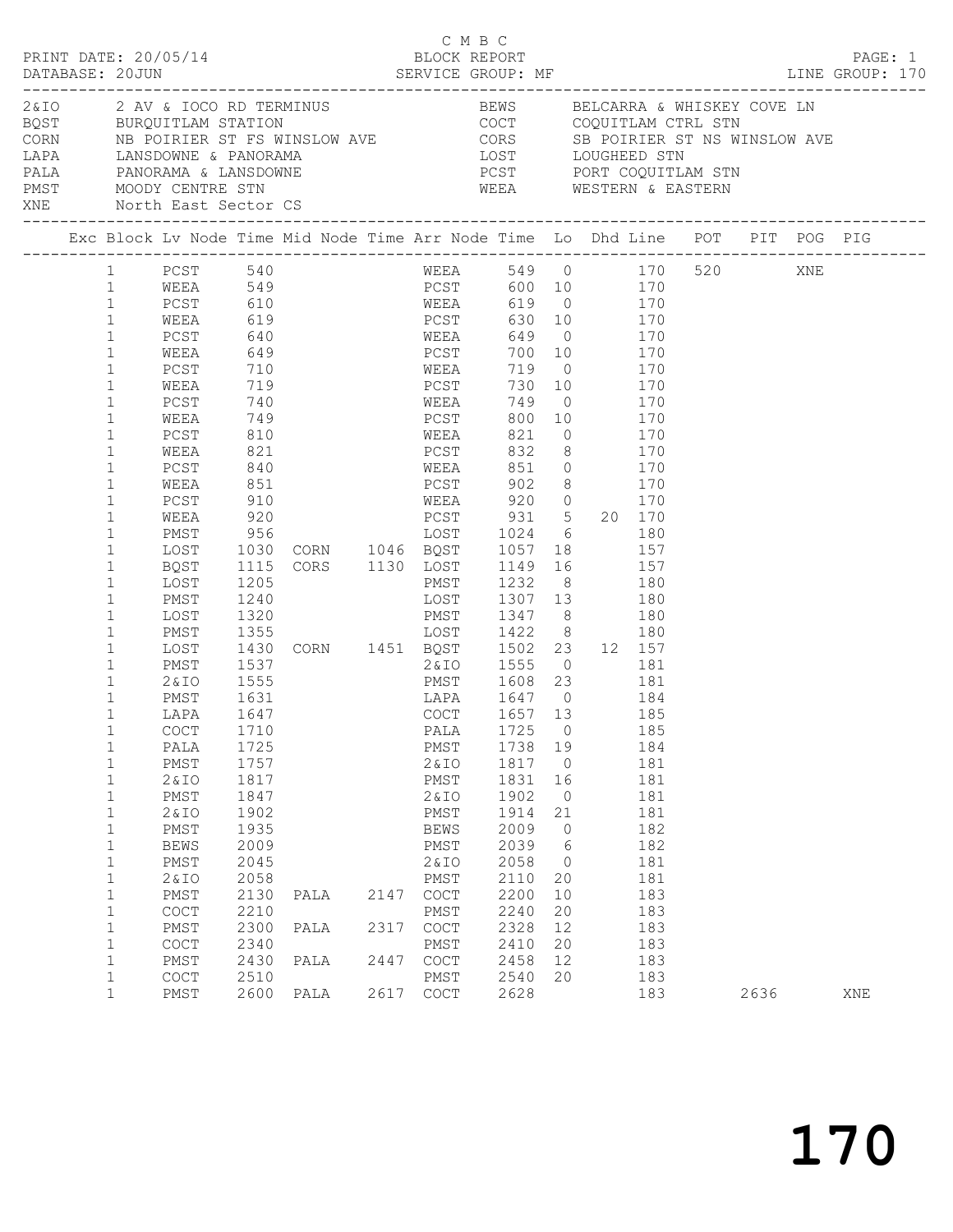# C M B C<br>BLOCK REPORT<br>SERVICE GROUP: ME

| DATABASE: 20JUN |             |     |                                                                |             | SERVICE GROUP: MF |          |     |     |     |         | LINE GROUP: 170 |  |
|-----------------|-------------|-----|----------------------------------------------------------------|-------------|-------------------|----------|-----|-----|-----|---------|-----------------|--|
|                 |             |     | Exc Block Ly Node Time Mid Node Time Arr Node Time Lo Dhd Line |             |                   |          |     | POT | PIT | POG PIG |                 |  |
|                 | PCST        | 555 |                                                                | WEEA        | 604               | $\Omega$ | 170 | 535 |     | XNE     |                 |  |
|                 | WEEA        | 604 |                                                                | PCST        | 615               | - 5      | 170 |     |     |         |                 |  |
|                 | PCST        | 620 |                                                                | WEEA        | 629               | $\Omega$ | 170 |     |     |         |                 |  |
|                 | WEEA        | 629 |                                                                | PCST        | 640               | 10       | 170 |     |     |         |                 |  |
|                 | PCST        | 650 |                                                                | WEEA        | 659               | $\Omega$ | 170 |     |     |         |                 |  |
|                 | <b>WEEA</b> | 659 |                                                                | <b>PCST</b> | 71 O              |          | 70  |     |     |         |                 |  |

| ۷              | <b>LCOT</b>   | <b>DCO</b> | WLLA         | りつう  | $\cup$   | $\perp$ / $\cup$ |      |     |  |
|----------------|---------------|------------|--------------|------|----------|------------------|------|-----|--|
| $\mathbf{2}$   | WEEA          | 659        | PCST         | 710  | 10       | 170              |      |     |  |
| $\mathbf{2}$   | ${\tt PCST}$  | 720        | WEEA         | 729  | $\circ$  | 170              |      |     |  |
| $\sqrt{2}$     | $\verb WEEA $ | 729        | ${\tt PCST}$ | 740  | 10       | 170              |      |     |  |
| $\mathbf{2}$   | PCST          | 750        | WEEA         | 759  | $\circ$  | 170              |      |     |  |
| $\overline{c}$ | WEEA          | 759        | PCST         | 810  | 10       | 170              |      |     |  |
|                |               | 820        |              | 831  |          | 170              |      |     |  |
| $\sqrt{2}$     | $PCST$        |            | WEEA         |      | $\circ$  |                  |      |     |  |
| $\overline{c}$ | WEEA          | 831        | ${\tt PCST}$ | 842  | 8        | 170              |      |     |  |
| $\mathbf{2}$   | PCST          | 850        | WEEA         | 901  | $\circ$  | 170              |      |     |  |
| $\mathbf{2}$   | WEEA          | 901        | ${\tt PCST}$ | 912  | 9        | 170              |      |     |  |
| $\mathbf{2}$   | ${\tt PCST}$  | 921        | WEEA         | 931  | $\circ$  | 170              |      |     |  |
| $\mathbf{2}$   | WEEA          | 931        | ${\tt PCST}$ | 942  | 9        | 170              |      |     |  |
| $\mathbf{2}$   | PCST          | 951        | WEEA         | 1001 | 0        | 170              |      |     |  |
| $\mathbf{2}$   | WEEA          | 1001       | $PCST$       | 1012 | 9        | 170              |      |     |  |
| $\mathbf{2}$   | PCST          | 1021       | WEEA         | 1032 | 0        | 170              |      |     |  |
| $\mathbf{2}$   | WEEA          | 1032       | PCST         | 1043 | 8        | 170              |      |     |  |
| $\mathbf{2}$   | ${\tt PCST}$  | 1051       | WEEA         | 1102 | 0        | 170              |      |     |  |
| $\mathbf{2}$   | WEEA          | 1102       | PCST         | 1113 | 8        | 170              |      |     |  |
| $\mathbf{2}$   | ${\tt PCST}$  | 1121       | WEEA         | 1132 | 0        | 170              |      |     |  |
|                |               |            |              |      |          | 170              |      |     |  |
| $\overline{c}$ | WEEA          | 1132       | ${\tt PCST}$ | 1143 | 8        |                  |      |     |  |
| $\mathbf{2}$   | PCST          | 1151       | WEEA         | 1202 | 0        | 170              |      |     |  |
| $\overline{c}$ | WEEA          | 1202       | ${\tt PCST}$ | 1213 | 8        | 170              |      |     |  |
| $\sqrt{2}$     | ${\tt PCST}$  | 1221       | WEEA         | 1232 | $\circ$  | 170              |      |     |  |
| $\mathbf{2}$   | WEEA          | 1232       | PCST         | 1243 | 8        | 170              |      |     |  |
| $\mathbf{2}$   | PCST          | 1251       | WEEA         | 1302 | $\circ$  | 170              |      |     |  |
| $\mathbf{2}$   | WEEA          | 1302       | ${\tt PCST}$ | 1313 | 8        | 170              |      |     |  |
| $\sqrt{2}$     | $PCST$        | 1321       | WEEA         | 1332 | 0        | 170              |      |     |  |
| $\sqrt{2}$     | WEEA          | 1332       | PCST         | 1343 | 8        | 170              |      |     |  |
| $\mathbf{2}$   | ${\tt PCST}$  | 1351       | WEEA         | 1402 | 0        | 170              |      |     |  |
| $\mathbf{2}$   | WEEA          | 1402       | PCST         | 1413 | 8        | 170              |      |     |  |
| $\mathbf{2}$   | ${\tt PCST}$  | 1421       | WEEA         | 1433 | 0        | 170              |      |     |  |
| $\overline{c}$ | WEEA          | 1433       | PCST         | 1444 | 7        | 170              |      |     |  |
| $\overline{c}$ | ${\tt PCST}$  | 1451       | WEEA         | 1503 | $\circ$  | 170              |      |     |  |
| $\mathbf{2}$   | WEEA          | 1503       | PCST         | 1515 | 6        | 170              |      |     |  |
| $\sqrt{2}$     | PCST          | 1521       | WEEA         | 1533 | 0        | 170              |      |     |  |
| $\sqrt{2}$     | WEEA          | 1533       | ${\tt PCST}$ | 1545 | $10$     | 170              |      |     |  |
| $\mathbf{2}$   | $PCST$        | 1555       | WEEA         | 1607 | $\circ$  | 170              |      |     |  |
| $\mathbf{2}$   | WEEA          | 1607       | ${\tt PCST}$ | 1619 | 7        | 170              |      |     |  |
| $\mathbf{2}$   |               | 1626       | WEEA         | 1638 | $\circ$  | 170              |      |     |  |
|                | ${\tt PCST}$  |            |              |      |          |                  |      |     |  |
| $\sqrt{2}$     | WEEA          | 1638       | PCST         | 1650 | 6        | 170              |      |     |  |
| $\mathbf{2}$   | ${\tt PCST}$  | 1656       | WEEA         | 1708 | $\circ$  | 170              |      |     |  |
| $\sqrt{2}$     | WEEA          | 1708       | PCST         | 1718 | 8        | 170              |      |     |  |
| $\mathbf{2}$   | ${\tt PCST}$  | 1726       | WEEA         | 1737 | $\circ$  | 170              |      |     |  |
| $\mathbf{2}$   | WEEA          | 1737       | PCST         | 1747 | 20       | 170              |      |     |  |
| $\mathbf{2}$   | ${\tt PCST}$  | 1807       | WEEA         | 1819 | $\circ$  | 170              |      |     |  |
| $\sqrt{2}$     | WEEA          | 1819       | ${\tt PCST}$ | 1830 | 5        | 170              |      |     |  |
| $\mathbf 2$    | ${\tt PCST}$  | 1835       | WEEA         | 1845 | $\Omega$ | 170              |      |     |  |
| $\overline{c}$ | WEEA          | 1845       | PCST         | 1856 |          | 170              | 1901 | XNE |  |
|                |               |            |              |      |          |                  |      |     |  |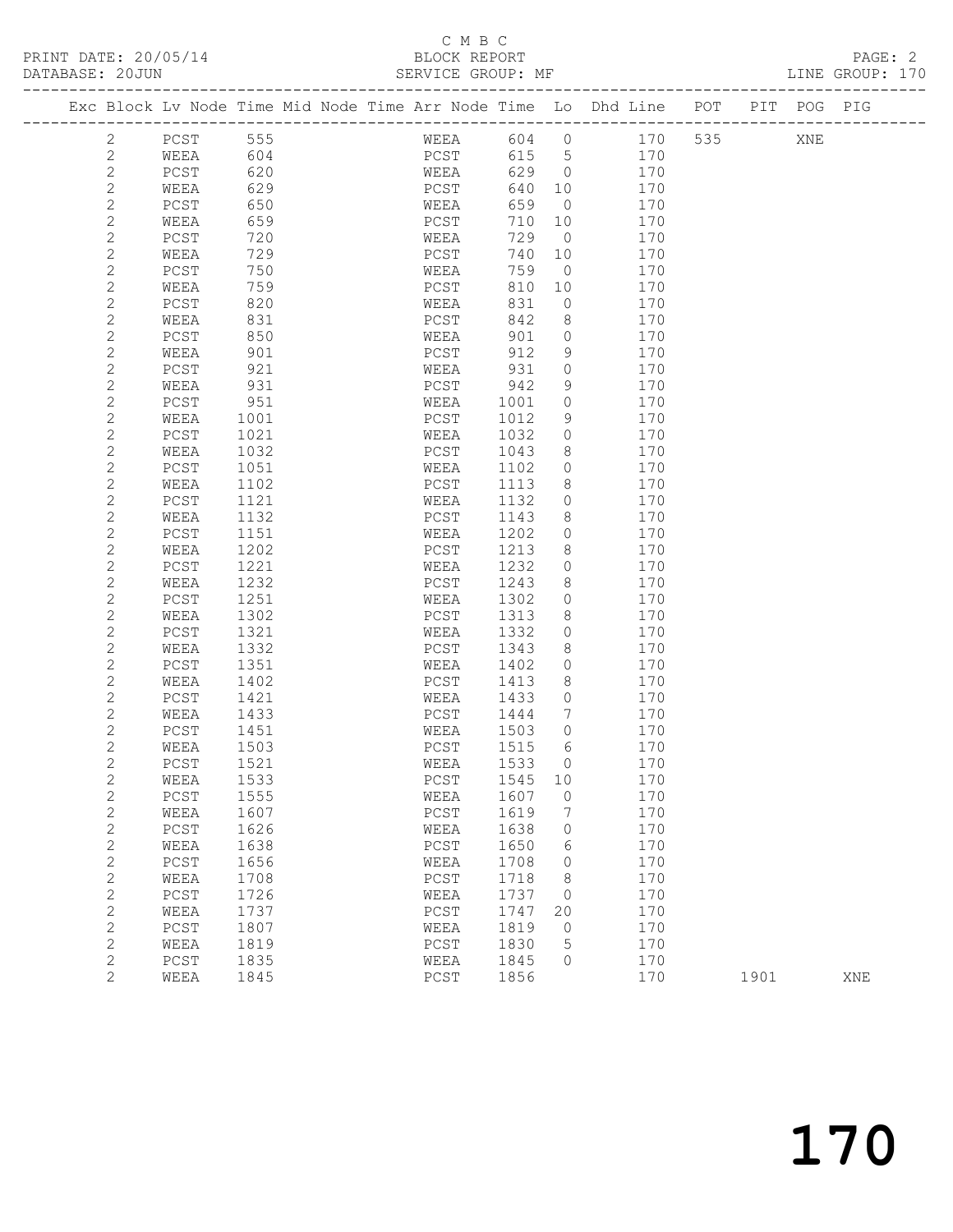## C M B C<br>BLOCK REPORT

| DUIUDUU. TAAA |                                    |      |  | ALLATOL GIVOUT . HE |      |                 |                                                                                |                                          |  | TIME GIVANT . |
|---------------|------------------------------------|------|--|---------------------|------|-----------------|--------------------------------------------------------------------------------|------------------------------------------|--|---------------|
|               |                                    |      |  |                     |      |                 | Exc Block Lv Node Time Mid Node Time Arr Node Time Lo Dhd Line POT PIT POG PIG |                                          |  |               |
| $\mathcal{E}$ | ---------------------<br>PCST 1506 |      |  | WEEA                | 1518 |                 | $\overline{0}$                                                                 | ------------------------<br>170 1502 XNE |  |               |
| 3             | WEEA                               | 1518 |  | PCST                | 1530 | 6               | 170                                                                            |                                          |  |               |
| 3             | PCST                               | 1536 |  | WEEA                | 1548 | $\circ$         | 170                                                                            |                                          |  |               |
| 3             | WEEA                               | 1548 |  | PCST                | 1600 | 10              | 170                                                                            |                                          |  |               |
| 3             | PCST                               | 1610 |  | WEEA                | 1622 | 0               | 170                                                                            |                                          |  |               |
| 3             | WEEA                               | 1622 |  | PCST                | 1634 | 7               | 170                                                                            |                                          |  |               |
| 3             | PCST                               | 1641 |  | WEEA                | 1653 | $\circ$         | 170                                                                            |                                          |  |               |
| 3             | WEEA                               | 1653 |  | PCST                | 1705 | $7\phantom{.0}$ | 170                                                                            |                                          |  |               |
| 3             | PCST                               | 1712 |  | WEEA                | 1724 | $\circ$         | 170                                                                            |                                          |  |               |
| 3             | WEEA                               | 1724 |  | PCST                | 1734 | 6               | 170                                                                            |                                          |  |               |
| 3             | PCST                               | 1740 |  | WEEA                | 1751 | $\circ$         | 170                                                                            |                                          |  |               |
| 3             | WEEA                               | 1751 |  | PCST                | 1801 | 19              | 170                                                                            |                                          |  |               |
| 3             | PCST                               | 1820 |  | WEEA                | 1831 | $\overline{0}$  | 170                                                                            |                                          |  |               |
| 3             | WEEA                               | 1831 |  | PCST                | 1842 | 15              | 170                                                                            |                                          |  |               |
| 3             | PCST                               | 1857 |  | WEEA                | 1907 | $\overline{0}$  | 170                                                                            |                                          |  |               |
| 3             | WEEA                               | 1907 |  | PCST                | 1918 | 10              | 170                                                                            |                                          |  |               |
| 3             | PCST                               | 1928 |  | WEEA                | 1938 | $\mathbf 0$     | 170                                                                            |                                          |  |               |
| 3             | WEEA                               | 1938 |  | PCST                | 1949 | 6               | 170                                                                            |                                          |  |               |
| 3             | PCST                               | 1955 |  | WEEA                | 2005 | $\circ$         | 170                                                                            |                                          |  |               |
| 3             | WEEA                               | 2005 |  | PCST                | 2016 | 6               | 170                                                                            |                                          |  |               |
| 3             | PCST                               | 2022 |  | WEEA                | 2032 | $\circ$         | 170                                                                            |                                          |  |               |
| 3             | WEEA                               | 2032 |  | PCST                | 2042 | 10              | 170                                                                            |                                          |  |               |
| 3             | PCST                               | 2052 |  | WEEA                | 2102 | $\overline{0}$  | 170                                                                            |                                          |  |               |

3 WEEA 2102 PCST 2112 10 170

3 WEEA 2202 PCST 2212 10 170

3 WEEA 2401 PCST 2410 170 2415 XNE

 3 PCST 2122 WEEA 2132 0 170 3 WEEA 2132 PCST 2142 10 170 3 PCST 2152 WEEA 2202 0 170

 3 PCST 2222 WEEA 2232 0 170 3 WEEA 2232 PCST 2242 10 170 3 PCST 2252 WEEA 2302 0 170 3 WEEA 2302 PCST 2311 11 170 3 PCST 2322 WEEA 2331 0 170 3 WEEA 2331 PCST 2340 12 170 3 PCST 2352 WEEA 2401 0 170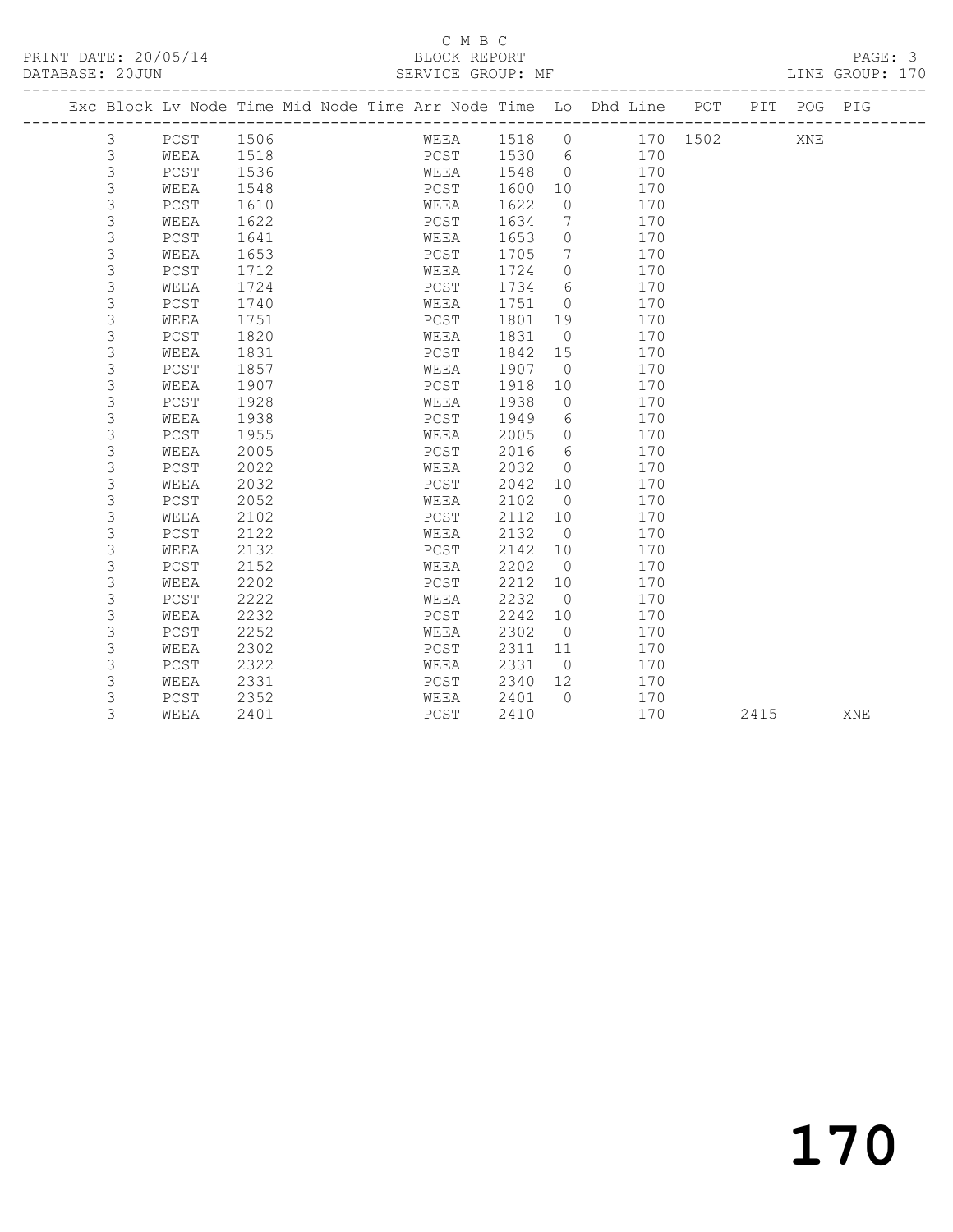| PRINT DATE: 20/05/14<br>DATABASE: 20JUN                                                                                                                                                                                                                      |                                                                            |                                                                                              |                                                                                  | SERVICE GROUP: MF |                                                                                      | C M B C<br>BLOCK REPORT                              |       |                                                                                                                                                                                                                                                                                                                       |           |     |     | PAGE: 4<br>LINE GROUP: 171 |
|--------------------------------------------------------------------------------------------------------------------------------------------------------------------------------------------------------------------------------------------------------------|----------------------------------------------------------------------------|----------------------------------------------------------------------------------------------|----------------------------------------------------------------------------------|-------------------|--------------------------------------------------------------------------------------|------------------------------------------------------|-------|-----------------------------------------------------------------------------------------------------------------------------------------------------------------------------------------------------------------------------------------------------------------------------------------------------------------------|-----------|-----|-----|----------------------------|
| BEWS BELCARRA & WHISKEY COVE LN<br>BRST BRAID STN<br>CORN NB POIRIER ST FS WINSLOW AVE<br>DOFR DOMINION & FREMONT<br>HDGA HARWOOD & GABRIOLA<br>LAPA LANSDOWNE & PANORAMA<br>PALA PANORAMA & LANSDOWNE<br>PKPL PARKWAY AND PLATEAU<br>WEEA WESTERN & EASTERN |                                                                            |                                                                                              |                                                                                  |                   |                                                                                      | HMPK<br>______________________________               |       | BQST BURQUITLAM STATION<br>COCT COQUITLAM CTRL STN<br>CORS SB POIRIER ST NS WI<br>FRDO FREMONT & DOMINION<br>SB POIRIER ST NS WINSLOW AVE<br>HAMPTON PARK<br>LOST LOUGHEED STN<br>PCST PORT COQUITLAM STN<br>PMST MOODY CENTRE STN<br>ROWA ROBSON FS WATERFORD<br>VR-W VICTORIA & ROCKLIN<br>XNE North East Sector CS |           |     |     |                            |
|                                                                                                                                                                                                                                                              |                                                                            |                                                                                              |                                                                                  |                   |                                                                                      |                                                      |       | Exc Block Lv Node Time Mid Node Time Arr Node Time Lo Dhd Line POT PIT POG PIG                                                                                                                                                                                                                                        |           |     |     |                            |
|                                                                                                                                                                                                                                                              | 11<br>11<br>11<br>11<br>11<br>11<br>11<br>11<br>11<br>11<br>11<br>11<br>11 | COCT<br>PKPL<br>COCT<br>ROWA<br>COCT<br>ROWA<br>COCT<br>ROWA<br>COCT<br>ROWA<br>COCT<br>ROWA | 500<br>515<br>542<br>550<br>612<br>620<br>639<br>647<br>708<br>716<br>738<br>746 |                   | COCT<br>ROWA<br>COCT<br>ROWA<br>COCT<br>ROWA<br>COCT<br>ROWA<br>COCT<br>ROWA<br>COCT | 528<br>550<br>630<br>700<br>716<br>730<br>746<br>800 |       | PMST 426 PALA 443 COCT 455 5 183 358<br>PKPL 515 0 187<br>14 187<br>$0$ 187<br>600 12 186<br>620 0 187<br>$9$ 186<br>647 0 187<br>8 186<br>$0$ 187<br>8 186<br>$0$ 187                                                                                                                                                | 186 810   |     | XNE | XNE                        |
|                                                                                                                                                                                                                                                              | 12<br>12<br>12<br>12<br>12<br>12<br>12<br>12                               | <b>COCT</b><br>PKPL<br>COCT<br>BRST<br>COCT<br>BRST<br>COCT<br><b>BRST</b>                   | 430<br>445<br>515<br>545<br>615<br>646<br>$715$<br>$746$<br>746                  |                   | PKPL<br>COCT<br><b>BRST</b><br><b>COCT</b><br>BRST<br>COCT<br>BRST<br>COCT           | 445<br>458<br>535<br>605<br>810                      | 741 5 | $\begin{matrix} 0 & 187 \end{matrix}$<br>17 187<br>10 169<br>10 169<br>641 5 169<br>708 7 169<br>169<br>169                                                                                                                                                                                                           | 408 — 108 | 820 | XNE | XNE                        |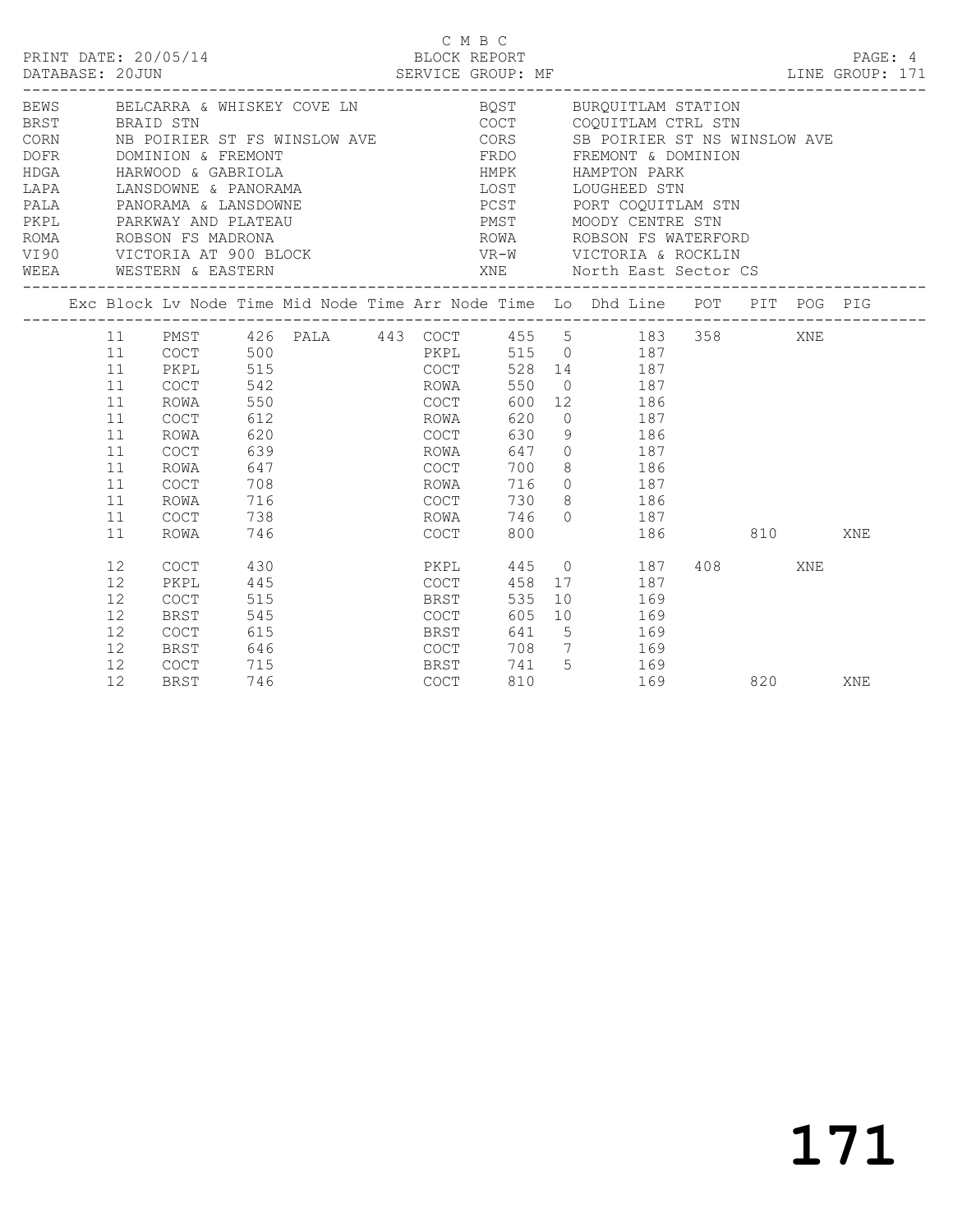## C M B C<br>BLOCK REPORT

## SERVICE GROUP: MF

|          |              |            |                            |                                            |            |                      | Exc Block Lv Node Time Mid Node Time Arr Node Time Lo Dhd Line POT PIT POG PIG |      |     |     |
|----------|--------------|------------|----------------------------|--------------------------------------------|------------|----------------------|--------------------------------------------------------------------------------|------|-----|-----|
| 13       | COCT 453     |            |                            |                                            |            |                      | DOFR 505 0 171 431                                                             |      | XNE |     |
| 13       | DOFR         | 505        |                            | COCT                                       |            |                      | 525 9 172                                                                      |      |     |     |
| 13       | COCT         |            | 534 PCST 544 VI90          |                                            | 600 0      |                      | 174                                                                            |      |     |     |
| 13       | VI90         | 600        | PCST 620 COCT              |                                            | 631        | 14                   | 173                                                                            |      |     |     |
| 13       | COCT         | 645        |                            | DOFR                                       | 700        | $\overline{0}$       | 171                                                                            |      |     |     |
| 13       | DOFR         | 700        |                            | COCT                                       | 726        | $7\overline{ }$      | 172                                                                            |      |     |     |
| 13       | COCT         |            | 733 PCST 743 VR-W          |                                            | 759        |                      | $0$ 173                                                                        |      |     |     |
| 13       | VR-W         |            | 759 PCST 821 COCT          | FRDO                                       | 833        | 22<br>$\overline{0}$ | 174                                                                            |      |     |     |
| 13<br>13 | COCT         | 855<br>921 |                            | COCT                                       | 921<br>937 | 8 <sup>8</sup>       | 172<br>171                                                                     |      |     |     |
| 13       | FRDO<br>COCT | 945        |                            | BRST                                       | 1009       |                      | 6 169                                                                          |      |     |     |
| 13       | BRST         |            |                            |                                            | 1039       |                      | $6\overline{}$<br>169                                                          |      |     |     |
| 13       | COCT         |            |                            |                                            | 1113       | $\overline{0}$       | 174                                                                            |      |     |     |
| 13       | VI90         |            |                            |                                            | 1145       | $6\overline{6}$      | 173                                                                            |      |     |     |
| 13       | COCT         | 1151       |                            | HDGA                                       | 1205       |                      | $0$ 189                                                                        |      |     |     |
| 13       | HDGA         | 1205       |                            | COCT                                       | 1216       | 8 <sup>8</sup>       | 189                                                                            |      |     |     |
| 13       | COCT         | 1224       |                            | FRDO                                       | 1250       | $\overline{0}$       | 172                                                                            |      |     |     |
| 13       | FRDO         | 1250       |                            | COCT                                       | 1309       | $6\overline{6}$      | 171                                                                            |      |     |     |
| 13       | COCT         | 1315       |                            | BRST                                       | 1339       | $5\overline{)}$      | 169                                                                            |      |     |     |
| 13       | BRST         | 1344       |                            | $COCT$ 1410                                |            | $5\overline{)}$      | 169                                                                            |      |     |     |
| 13       | COCT         | 1415       | PCST 1426 VI90             |                                            | 1446       | $\overline{0}$       | 174                                                                            |      |     |     |
| 13       | VI90         | 1446       | PCST 1505 COCT             |                                            | 1518 7     |                      | 173                                                                            |      |     |     |
| 13       | COCT         | 1525       |                            | FRDO                                       | 1554       | $\overline{0}$       | 172                                                                            |      |     |     |
| 13       | FRDO         | 1554       |                            | COCT                                       |            |                      | 1614 11 171                                                                    |      |     |     |
| 13       | COCT         | 1625       |                            | FRDO                                       | 1656 0     |                      | 172                                                                            |      |     |     |
| 13       | FRDO         | 1656       |                            | COCT                                       | 1716 9     |                      | 171                                                                            |      |     |     |
| 13       | COCT         | 1725       |                            |                                            |            |                      | DOFR 1745 0 171                                                                |      |     |     |
| 13       | DOFR         | 1745       |                            | COCT 1809 11                               |            |                      | 172                                                                            |      |     |     |
| 13       | COCT         |            | 1820 PCST 1832 VI90 1851 0 |                                            |            |                      | 174                                                                            |      |     |     |
| 13       | VI90         |            | 1851 PCST 1908 COCT 1918   |                                            |            |                      | 173                                                                            | 1927 |     | XNE |
| 14       | PMST         | 500        |                            | PALA 517 COCT                              | 529        |                      | 16 183                                                                         | 432  | XNE |     |
| 14       | COCT         | 545        |                            | BRST                                       | 605        | 10                   | 169                                                                            |      |     |     |
| 14       | <b>BRST</b>  | 615        |                            | COCT                                       | 636 9      |                      | 169<br>169                                                                     |      |     |     |
| 14       | COCT         | 645        |                            | BRST                                       | 711 5      |                      |                                                                                |      |     |     |
| 14       | BRST         | 716        |                            | COCT                                       |            |                      | 739 6 169                                                                      |      |     |     |
| 14       | COCT         | 745        |                            | <b>BRST</b>                                |            |                      | 814 6 169                                                                      |      |     |     |
| 14       | BRST         | 820        |                            | COCT                                       | 844        |                      | 169                                                                            | 854  |     | XNE |
| 15       | $PCST$       | 455        |                            | VI90                                       |            |                      | 510 0 174 435 XNE                                                              |      |     |     |
| 15       | VI90         | 510        | PCST                       | 526 COCT                                   | 535        | 10                   | 173                                                                            |      |     |     |
| 15       | COCT         | 545        |                            | PKPL                                       | 600        | $\overline{0}$       | 187                                                                            |      |     |     |
| 15       | PKPL         | 600        |                            | COCT                                       | 613        | 7                    | 187                                                                            |      |     |     |
| 15       | COCT         | 620        |                            | HMPK                                       | 633        | 0                    | 186                                                                            |      |     |     |
| 15       | HMPK         | 633        |                            | COCT                                       | 647        | 8                    | 186                                                                            |      |     |     |
| 15       | COCT         | 655        |                            | PKPL                                       | 711        | $\circ$              | 187                                                                            |      |     |     |
| 15       | PKPL         | 711        |                            | $\mathtt{C}\mathtt{O}\mathtt{C}\mathtt{T}$ | 729        | 8                    | 187                                                                            |      |     |     |
| 15       | COCT         | 737        |                            | ROMA                                       | 750        | 0                    | 186                                                                            |      |     |     |
| 15       | ROMA         | 750        |                            | COCT                                       | 802        |                      | 187                                                                            | 812  |     | XNE |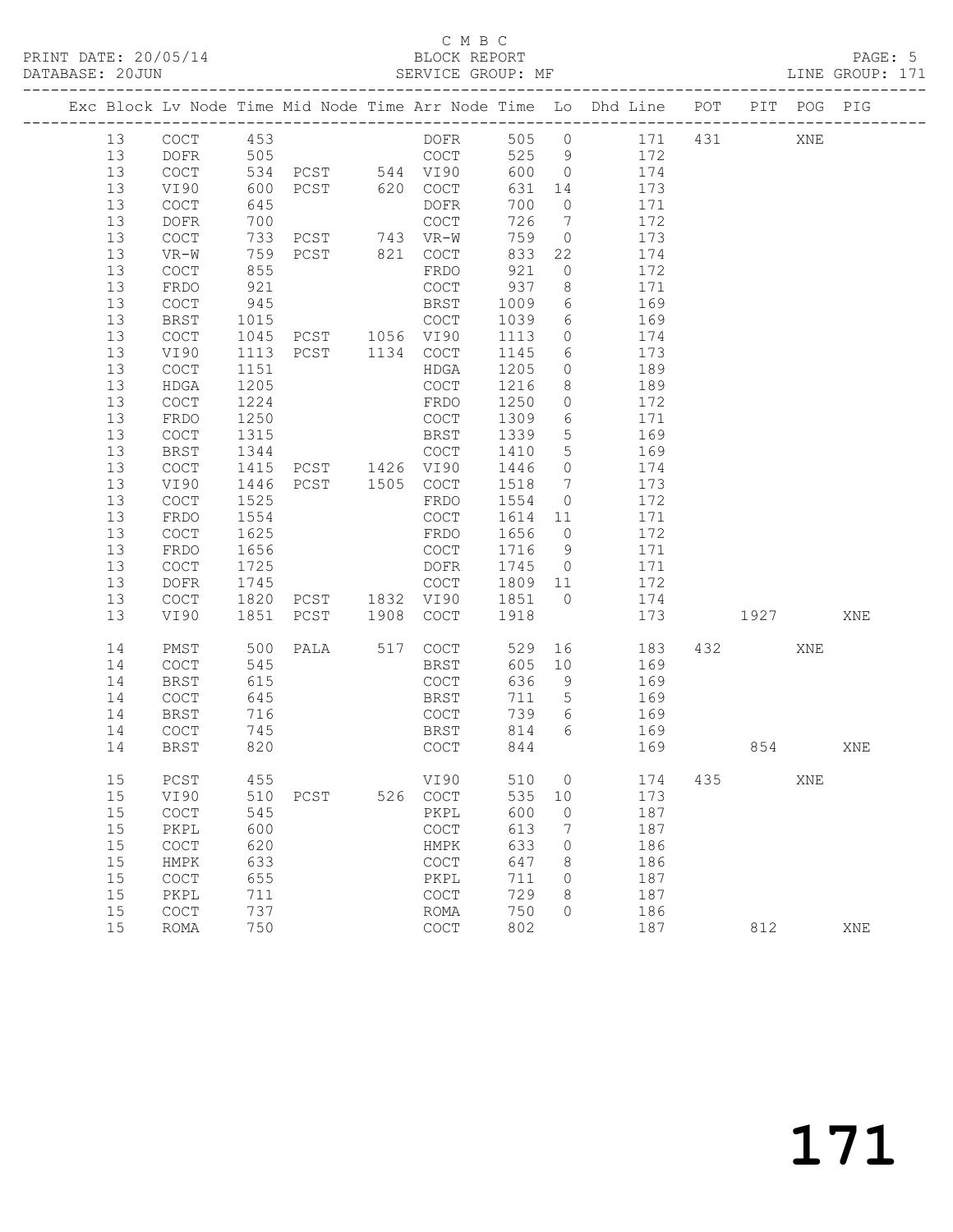## C M B C<br>BLOCK REPORT SERVICE GROUP: MF

|  |    |             |     |               |     |             |     |                | Exc Block Lv Node Time Mid Node Time Arr Node Time Lo Dhd Line POT |     |     | PIT POG PIG |     |
|--|----|-------------|-----|---------------|-----|-------------|-----|----------------|--------------------------------------------------------------------|-----|-----|-------------|-----|
|  | 16 | <b>COCT</b> | 458 |               |     | DOFR        | 510 | $\circ$        | 171                                                                | 436 |     | XNE         |     |
|  | 16 | <b>DOFR</b> | 510 |               |     | <b>COCT</b> | 530 |                | 172<br>$6 \qquad \qquad$                                           |     |     |             |     |
|  | 16 | <b>COCT</b> | 536 | PCST 546 VR-W |     |             | 601 | $\overline{0}$ | 173                                                                |     |     |             |     |
|  | 16 | VR-W        | 601 | PCST 620      |     | COCT        | 630 | 5              | 174                                                                |     |     |             |     |
|  | 16 | <b>COCT</b> | 635 |               |     | HMPK        | 650 | $\overline{0}$ | 186                                                                |     |     |             |     |
|  | 16 | HMPK        | 650 |               |     | COCT        | 706 | 10             | 186                                                                |     |     |             |     |
|  | 16 | <b>COCT</b> | 716 |               |     | FRDO        | 744 | $\overline{0}$ | 172                                                                |     |     |             |     |
|  | 16 | FRDO        | 744 |               |     | COCT        | 759 | 16             | 171                                                                |     |     |             |     |
|  | 16 | <b>COCT</b> | 815 |               |     | BRST        | 843 | $\overline{7}$ | 169                                                                |     |     |             |     |
|  | 16 | BRST        | 850 |               |     | COCT        | 914 |                | 169                                                                |     | 924 |             | XNE |
|  |    |             |     |               |     |             |     |                |                                                                    |     |     |             |     |
|  | 17 | <b>COCT</b> | 458 |               |     | FRDO        | 520 | $\overline{0}$ | 172                                                                | 436 |     | XNE         |     |
|  | 17 | FRDO        | 520 |               |     | <b>COCT</b> | 531 | 19             | 171                                                                |     |     |             |     |
|  | 17 | COCT        | 550 |               |     | DOFR        | 603 | $\overline{0}$ | 171                                                                |     |     |             |     |
|  | 17 | <b>DOFR</b> | 603 |               |     | <b>COCT</b> | 625 | 8              | 172                                                                |     |     |             |     |
|  | 17 | <b>COCT</b> | 633 | PCST 643      |     | VI90        | 659 | $\Omega$       | 174                                                                |     |     |             |     |
|  | 17 | VI90        | 659 | PCST 719      |     | COCT        | 730 | 6              | 173                                                                |     |     |             |     |
|  | 17 | <b>COCT</b> | 736 |               |     | <b>DOFR</b> | 751 | $\Omega$       | 171                                                                |     |     |             |     |
|  | 17 | <b>DOFR</b> | 751 |               |     | COCT        | 815 |                | 172                                                                |     | 825 |             | XNE |
|  |    |             |     |               |     |             |     |                |                                                                    |     |     |             |     |
|  | 18 | PCST        | 459 |               |     | VR-W        | 512 | $\overline{0}$ | 173                                                                | 439 |     | XNE         |     |
|  | 18 | $VR-W$      | 512 | PCST          | 530 | COCT        | 539 | 16             | 174                                                                |     |     |             |     |
|  | 18 | COCT        | 555 |               |     | PKPL        | 610 | $\overline{0}$ | 187                                                                |     |     |             |     |
|  | 18 | PKPL        | 610 |               |     | <b>COCT</b> | 623 | 10             | 187                                                                |     |     |             |     |
|  | 18 | <b>COCT</b> | 633 | PCST          | 643 | VR-W        | 659 | $\bigcirc$     | 173                                                                |     |     |             |     |
|  | 18 | $VR-W$      | 659 | PCST          | 720 | COCT        | 731 | 5              | 174                                                                |     |     |             |     |
|  | 18 | <b>COCT</b> | 736 |               |     | FRDO        | 804 | $\Omega$       | 172                                                                |     |     |             |     |
|  | 18 | FRDO        | 804 |               |     | <b>COCT</b> | 819 |                | 171                                                                |     | 829 |             | XNE |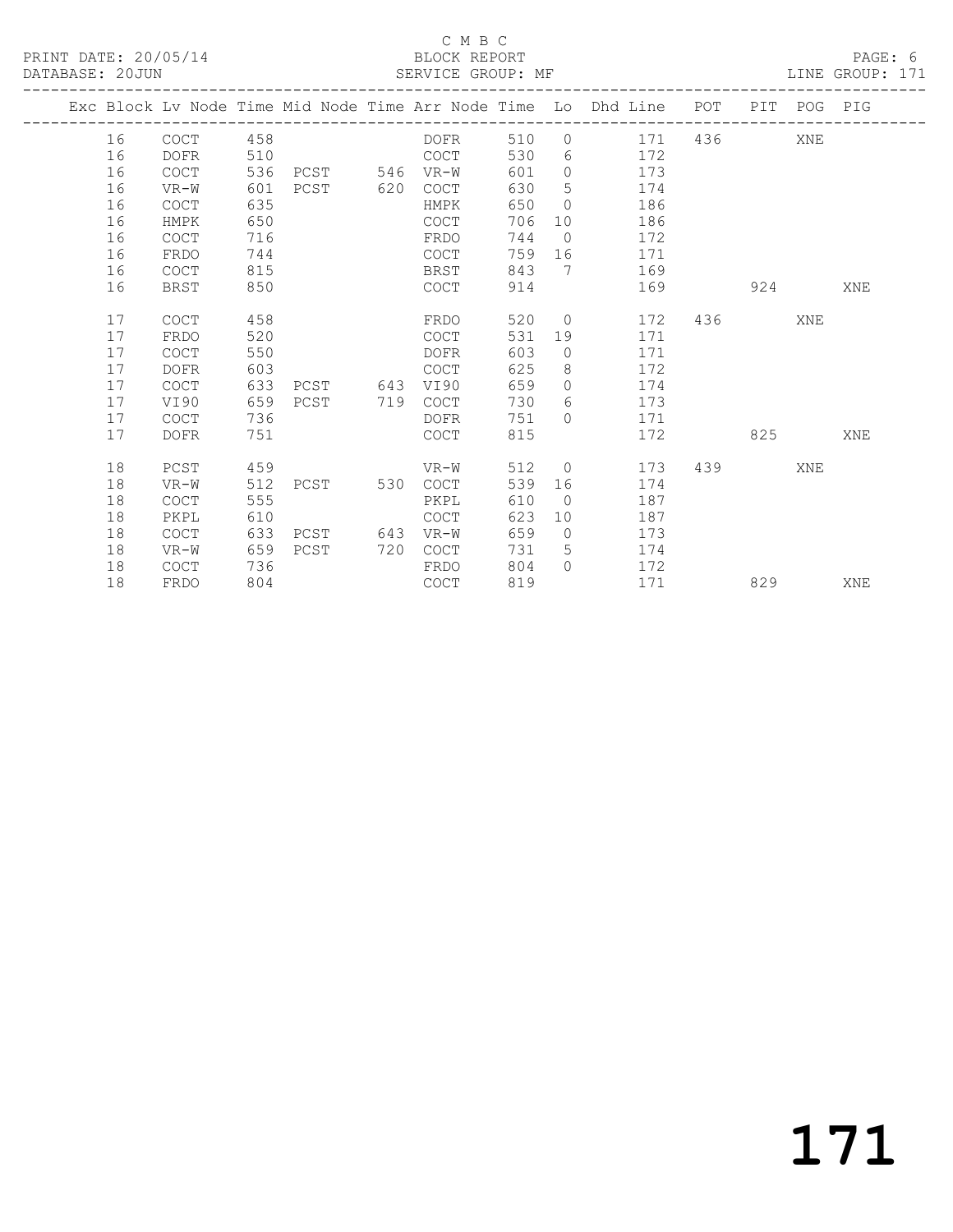## C M B C<br>BLOCK REPORT SERVICE GROUP: MF

|  |    |                                            |      |                |      |          |      |                 | Exc Block Lv Node Time Mid Node Time Arr Node Time Lo Dhd Line POT |     |      | PIT POG PIG |     |
|--|----|--------------------------------------------|------|----------------|------|----------|------|-----------------|--------------------------------------------------------------------|-----|------|-------------|-----|
|  |    |                                            |      |                |      |          |      |                 |                                                                    |     |      |             |     |
|  | 19 | COCT                                       | 515  |                |      | PKPL     |      |                 | 530 0 187                                                          | 453 |      | XNE         |     |
|  | 19 | PKPL                                       | 530  |                |      | COCT     |      |                 | 543 13 187                                                         |     |      |             |     |
|  | 19 | <b>COCT</b>                                | 556  |                |      | FRDO     | 620  | $\overline{0}$  | 172                                                                |     |      |             |     |
|  | 19 | FRDO                                       | 620  |                |      | COCT     | 632  | 10              | 171                                                                |     |      |             |     |
|  | 19 | COCT                                       | 642  | PCST 652 VR-W  |      |          | 708  | $\overline{0}$  | 173                                                                |     |      |             |     |
|  | 19 | $VR-W$                                     | 708  | PCST           |      | 730 COCT | 742  | $\overline{7}$  | 174                                                                |     |      |             |     |
|  | 19 | <b>COCT</b>                                | 749  | PCST           |      | 759 VI90 | 817  | $\overline{0}$  | 174                                                                |     |      |             |     |
|  | 19 | VI90                                       | 817  | PCST           |      | 836 COCT | 848  | 17              | 173                                                                |     |      |             |     |
|  | 19 | COCT                                       | 905  |                |      | DOFR     | 921  | $\overline{0}$  | 171                                                                |     |      |             |     |
|  | 19 | <b>DOFR</b>                                | 921  |                |      | COCT     | 945  | 6               | 172                                                                |     |      |             |     |
|  | 19 | $\mathtt{C}\mathtt{O}\mathtt{C}\mathtt{T}$ | 951  |                |      | HDGA     | 1005 | $\overline{0}$  | 189                                                                |     |      |             |     |
|  | 19 | HDGA                                       | 1005 |                |      | COCT     | 1016 | 9               | 189                                                                |     |      |             |     |
|  | 19 | COCT                                       | 1025 |                |      | FRDO     | 1051 | $\overline{0}$  | 172                                                                |     |      |             |     |
|  | 19 | FRDO                                       | 1051 |                |      | COCT     | 1108 | $7\phantom{.0}$ | 171                                                                |     |      |             |     |
|  | 19 | COCT                                       | 1115 |                |      | BRST     | 1139 | 6               | 169                                                                |     |      |             |     |
|  | 19 | <b>BRST</b>                                | 1145 |                |      | COCT     | 1209 | $7\phantom{.0}$ | 169                                                                |     |      |             |     |
|  | 19 | COCT                                       | 1216 | PCST 1227 VI90 |      |          | 1246 | $\circ$         | 174                                                                |     |      |             |     |
|  | 19 | VI90                                       | 1246 | PCST 1305 COCT |      |          | 1316 | 5               | 173                                                                |     |      |             |     |
|  | 19 | COCT                                       | 1321 |                |      | HDGA     | 1335 | $\circ$         | 189                                                                |     |      |             |     |
|  | 19 | HDGA                                       | 1335 |                |      | COCT     | 1346 | 8               | 189                                                                |     |      |             |     |
|  | 19 | COCT                                       | 1354 |                |      | FRDO     | 1421 | $\circ$         | 172                                                                |     |      |             |     |
|  | 19 | FRDO                                       | 1421 |                |      | COCT     | 1440 | $5\phantom{.0}$ | 171                                                                |     |      |             |     |
|  | 19 | <b>COCT</b>                                | 1445 |                |      | BRST     | 1509 | 6               | 169                                                                |     |      |             |     |
|  | 19 | BRST                                       | 1515 |                |      | COCT     | 1542 | 5               | 169                                                                |     |      |             |     |
|  | 19 | COCT                                       | 1547 |                |      | BRST     | 1613 | $7\overline{ }$ | 169                                                                |     |      |             |     |
|  | 19 | BRST                                       | 1620 |                |      | COCT     | 1647 | 6               | 169                                                                |     |      |             |     |
|  | 19 | COCT                                       | 1653 |                |      | ROWA     | 1708 | $\bigcirc$      | 187                                                                |     |      |             |     |
|  | 19 | ROWA                                       | 1708 |                |      | COCT     | 1721 | $5\overline{)}$ | 186                                                                |     |      |             |     |
|  | 19 | COCT                                       | 1726 |                |      | ROWA     | 1741 | $\circ$         | 187                                                                |     |      |             |     |
|  | 19 | ROWA                                       | 1741 |                |      | COCT     | 1754 | 12              | 186                                                                |     |      |             |     |
|  | 19 | COCT                                       | 1806 |                |      | ROWA     | 1821 | $\overline{0}$  | 187                                                                |     |      |             |     |
|  | 19 | ROWA                                       | 1821 |                |      | COCT     | 1834 | 13              | 186                                                                |     |      |             |     |
|  | 19 | COCT                                       | 1847 | PCST 1857 VI90 |      |          | 1915 | $\overline{0}$  | 174                                                                |     |      |             |     |
|  | 19 | VI90                                       | 1915 | PCST           | 1932 | COCT     | 1942 | 18              | 173                                                                |     |      |             |     |
|  | 19 | <b>COCT</b>                                | 2000 |                |      | DOFR     | 2014 | $\bigcap$       | 171                                                                |     |      |             |     |
|  | 19 | <b>DOFR</b>                                | 2014 |                |      | COCT     | 2034 |                 | 172                                                                |     | 2042 |             | XNE |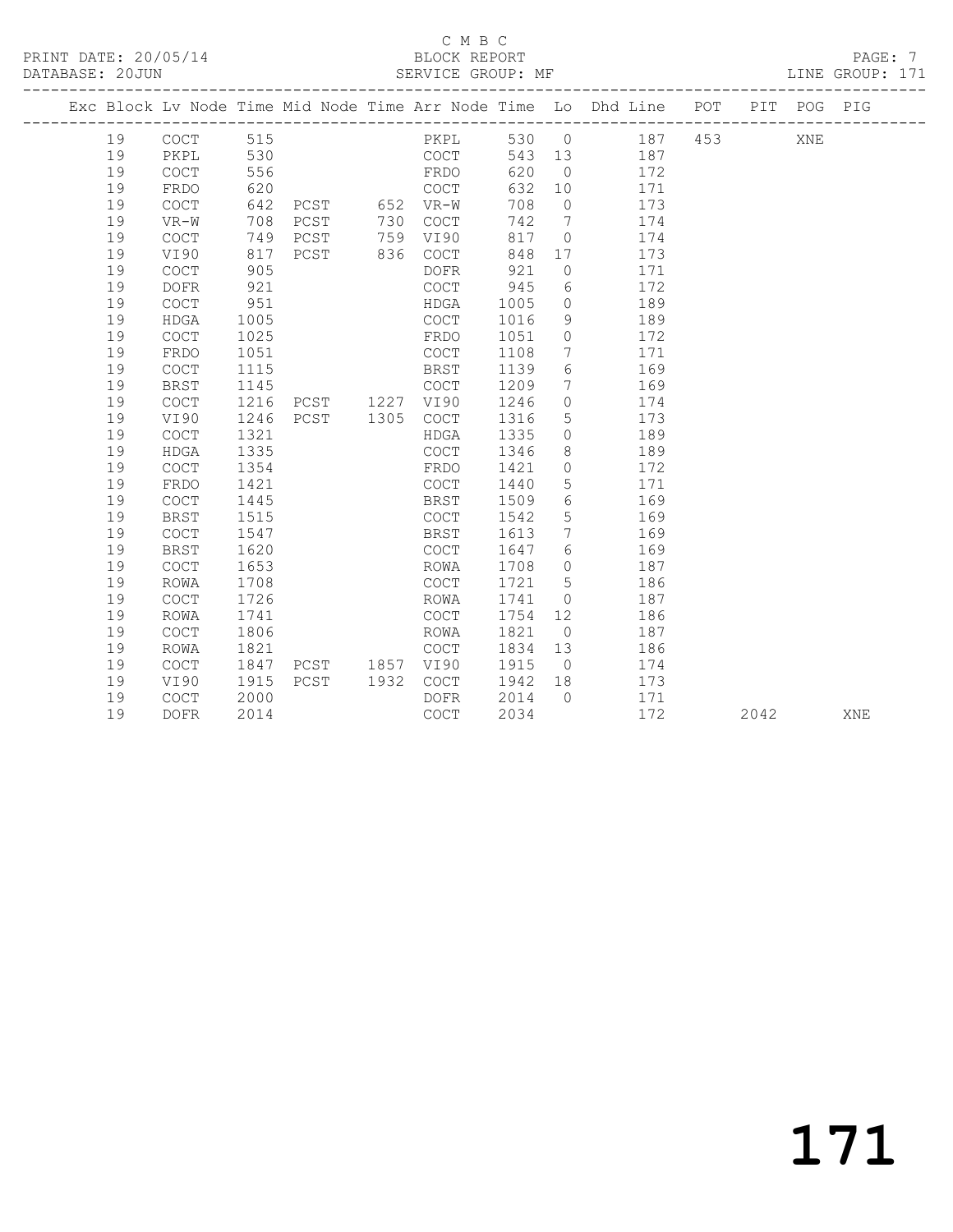## C M B C<br>BLOCK REPORT

## SERVICE GROUP: MF

|  |    |             |      |                   |      |                                            |      |                 | Exc Block Lv Node Time Mid Node Time Arr Node Time Lo Dhd Line POT PIT POG PIG |     |      |     |            |
|--|----|-------------|------|-------------------|------|--------------------------------------------|------|-----------------|--------------------------------------------------------------------------------|-----|------|-----|------------|
|  | 20 | PCST        | 517  |                   |      | VI90                                       |      |                 | 533 0 174                                                                      | 457 |      | XNE |            |
|  | 20 | VI90        |      | 533 PCST 550 COCT |      |                                            |      |                 | 600 15 173                                                                     |     |      |     |            |
|  | 20 | <b>COCT</b> | 615  |                   |      | DOFR                                       | 630  | $\bigcirc$      | 171                                                                            |     |      |     |            |
|  | 20 | <b>DOFR</b> | 630  |                   |      | COCT                                       | 656  |                 | 6 172                                                                          |     |      |     |            |
|  | 20 | COCT        | 702  | PCST              | 712  | VI90                                       | 730  | $\overline{0}$  | 174                                                                            |     |      |     |            |
|  | 20 | VI90        | 730  | PCST              | 749  | COCT                                       | 801  | 17              | 173                                                                            |     |      |     |            |
|  | 20 | <b>COCT</b> | 818  | PCST              | 829  | VI90                                       | 847  | $\Omega$        | 174                                                                            |     |      |     |            |
|  | 20 | VI90        | 847  | PCST              | 906  | COCT                                       | 918  |                 | 173<br>$6\degree$                                                              |     |      |     |            |
|  | 20 | <b>COCT</b> | 924  |                   |      | HDGA                                       | 938  | $\overline{0}$  | 189                                                                            |     |      |     |            |
|  | 20 | <b>HDGA</b> | 938  |                   |      | COCT                                       | 949  | 6               | 189                                                                            |     |      |     |            |
|  | 20 | <b>COCT</b> | 955  |                   |      | FRDO                                       | 1021 | $\Omega$        | 172                                                                            |     |      |     |            |
|  | 20 | FRDO        | 1021 |                   |      | COCT                                       | 1038 | 7               | 171                                                                            |     |      |     |            |
|  | 20 | <b>COCT</b> | 1045 |                   |      | <b>BRST</b>                                | 1109 | 6               | 169                                                                            |     |      |     |            |
|  | 20 | BRST        | 1115 |                   |      | <b>COCT</b>                                | 1139 | $7\phantom{0}$  | 169                                                                            |     |      |     |            |
|  | 20 | <b>COCT</b> | 1146 | PCST 1157 VI90    |      |                                            | 1216 | $\circ$         | 174                                                                            |     |      |     |            |
|  | 20 | VI90        | 1216 | PCST 1235         |      | COCT                                       | 1246 | 5               | 173                                                                            |     |      |     |            |
|  | 20 | COCT        | 1251 |                   |      | HDGA                                       | 1305 | $\circ$         | 189                                                                            |     |      |     |            |
|  | 20 | HDGA        | 1305 |                   |      | COCT                                       | 1316 | 8               | 189                                                                            |     |      |     |            |
|  | 20 | <b>COCT</b> | 1324 |                   |      | FRDO                                       | 1351 | $\circ$         | 172                                                                            |     |      |     |            |
|  | 20 | FRDO        | 1351 |                   |      | COCT                                       | 1410 | $5\overline{)}$ | 171                                                                            |     |      |     |            |
|  | 20 | <b>COCT</b> | 1415 |                   |      | BRST                                       | 1439 | 5               | 169                                                                            |     |      |     |            |
|  | 20 | <b>BRST</b> | 1444 |                   |      | COCT                                       | 1510 | 5               | 169                                                                            |     |      |     |            |
|  | 20 | <b>COCT</b> | 1515 | PCST 1526 VI90    |      |                                            | 1549 | $\circ$         | 174                                                                            |     |      |     |            |
|  | 20 | VI90        | 1549 | PCST              | 1609 | $\mathtt{C}\mathtt{O}\mathtt{C}\mathtt{T}$ | 1624 | 6               | 173                                                                            |     |      |     |            |
|  | 20 | <b>COCT</b> | 1630 |                   |      | FRDO                                       | 1701 | $\circ$         | 172                                                                            |     |      |     |            |
|  | 20 | FRDO        | 1701 |                   |      | <b>COCT</b>                                | 1720 | 7               | 171                                                                            |     |      |     |            |
|  | 20 | COCT        | 1727 | PCST              | 1739 | VI90                                       | 1801 | $\overline{O}$  | 174                                                                            |     |      |     |            |
|  | 20 | VI90        | 1801 | PCST              | 1819 | <b>COCT</b>                                | 1831 | 23              | 173                                                                            |     |      |     |            |
|  | 20 | <b>COCT</b> | 1854 |                   |      | ROWA                                       | 1907 | $\bigcap$       | 187                                                                            |     |      |     |            |
|  | 20 | ROWA        | 1907 |                   |      | COCT                                       | 1918 |                 | 186                                                                            |     | 1927 |     | <b>XNE</b> |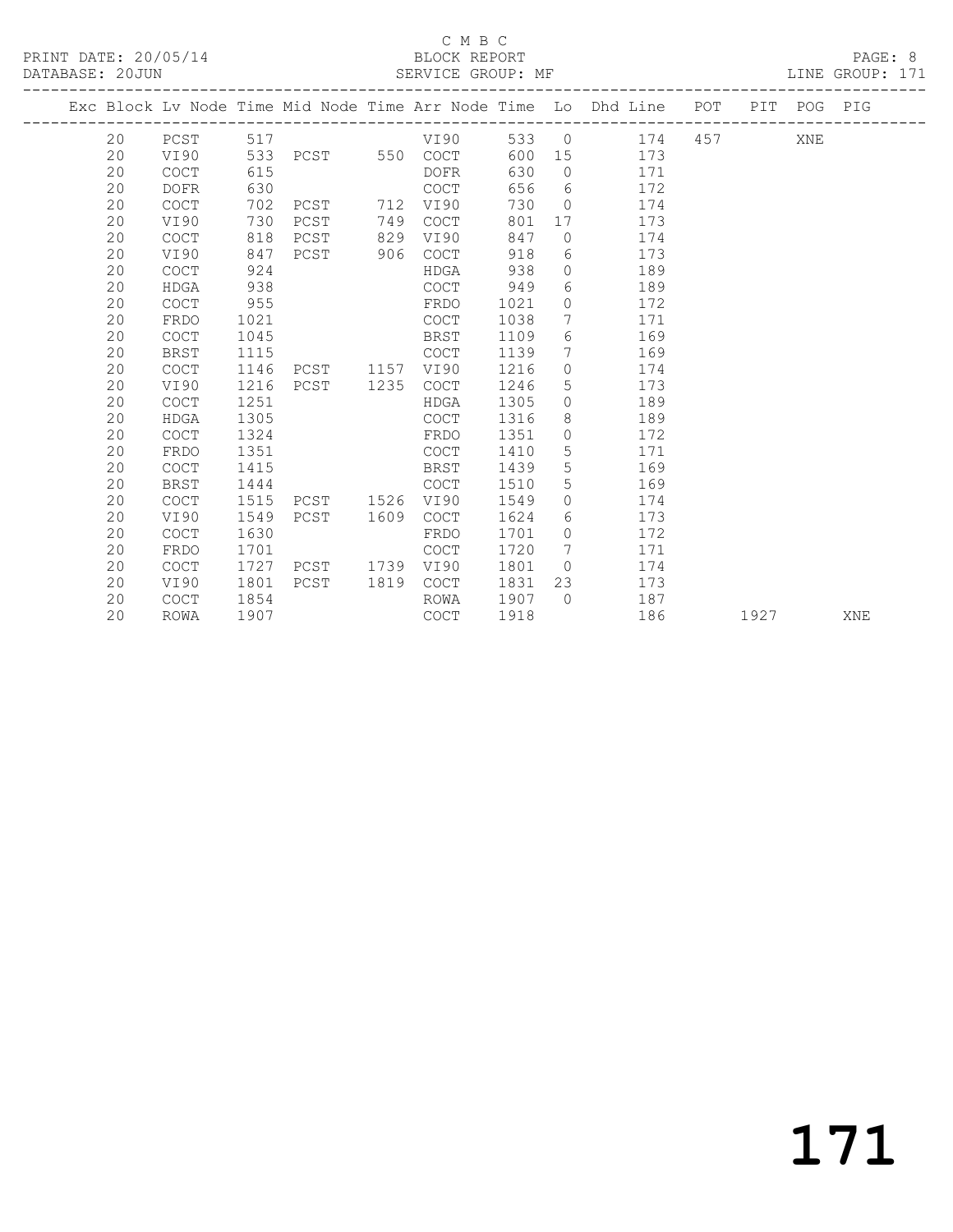## C M B C<br>BLOCK REPORT

## SERVICE GROUP: MF

|  |    |                                            |      |                                          |      |           |         |                 | Exc Block Lv Node Time Mid Node Time Arr Node Time Lo Dhd Line POT PIT POG PIG |     |      |     |     |
|--|----|--------------------------------------------|------|------------------------------------------|------|-----------|---------|-----------------|--------------------------------------------------------------------------------|-----|------|-----|-----|
|  | 21 | COCT                                       | 522  |                                          |      | DOFR      |         |                 | 535 0 171                                                                      | 500 |      | XNE |     |
|  | 21 | DOFR                                       | 535  |                                          |      | COCT      |         |                 | 557 7 172                                                                      |     |      |     |     |
|  | 21 | COCT                                       |      | 604 PCST 614 VI90                        |      |           | 630     | $\overline{0}$  | 174                                                                            |     |      |     |     |
|  | 21 | VI90                                       | 630  | PCST 650 COCT                            |      |           | 701     | $5\overline{)}$ | 173                                                                            |     |      |     |     |
|  | 21 | $\mathtt{C}\mathtt{O}\mathtt{C}\mathtt{T}$ | 706  |                                          |      | DOFR      | 721     | $\overline{0}$  | 171                                                                            |     |      |     |     |
|  | 21 | <b>DOFR</b>                                | 721  |                                          |      | COCT      | 747     | 18              | 172                                                                            |     |      |     |     |
|  | 21 | <b>COCT</b>                                | 805  |                                          |      | PKPL      | 823     | $\overline{0}$  | 187                                                                            |     |      |     |     |
|  | 21 | PKPL                                       | 823  |                                          |      | COCT      | 840     | 12              | 187                                                                            |     |      |     |     |
|  | 21 | COCT                                       | 852  |                                          |      | HDGA      | 906     | $\overline{0}$  | 189                                                                            |     |      |     |     |
|  | 21 | HDGA                                       | 906  |                                          |      | COCT      | 917     | 8 <sup>8</sup>  | 189                                                                            |     |      |     |     |
|  | 21 | $\mathtt{C}\mathtt{O}\mathtt{C}\mathtt{T}$ | 925  |                                          |      | FRDO      | 951     | $\circ$         | 172                                                                            |     |      |     |     |
|  | 21 | FRDO                                       | 951  |                                          |      | COCT      | 1007    | 8 <sup>8</sup>  | 171                                                                            |     |      |     |     |
|  | 21 | $\mathtt{C}\mathtt{O}\mathtt{C}\mathtt{T}$ | 1015 |                                          |      | BRST      | 1039    | 6               | 169                                                                            |     |      |     |     |
|  | 21 | <b>BRST</b>                                | 1045 | COCT<br>PCST 1129 VI90<br>PCST 1205 COCT |      |           | 1109    | 9               | 169                                                                            |     |      |     |     |
|  | 21 | COCT                                       | 1118 |                                          |      |           | 1146    | $\overline{0}$  | 174                                                                            |     |      |     |     |
|  | 21 | VI90                                       | 1146 |                                          |      |           | 1216    | 5 <sup>5</sup>  | 173                                                                            |     |      |     |     |
|  | 21 | COCT                                       | 1221 |                                          |      | HDGA      | 1235    | $\overline{0}$  | 189                                                                            |     |      |     |     |
|  | 21 | HDGA                                       | 1235 |                                          |      | COCT      | 1246    | 9               | 189                                                                            |     |      |     |     |
|  | 21 | $\mathtt{C}\mathtt{O}\mathtt{C}\mathtt{T}$ | 1255 |                                          |      | HMPK      | 1315    | $\overline{0}$  | 186                                                                            |     |      |     |     |
|  | 21 | HMPK                                       | 1315 |                                          |      | COCT      | 1331    | 8               | 186                                                                            |     |      |     |     |
|  | 21 | COCT                                       | 1339 |                                          |      | DOFR      | 1357    | $\overline{0}$  | 171                                                                            |     |      |     |     |
|  | 21 | $\mathtt{DOFR}$                            |      |                                          |      |           | 1422    | $5\phantom{.0}$ | 172                                                                            |     |      |     |     |
|  | 21 | COCT                                       |      |                                          |      |           | 1501    | $\overline{0}$  | 173                                                                            |     |      |     |     |
|  | 21 | $VR-W$                                     | 1501 |                                          |      |           | 1539    | $\overline{7}$  | 174                                                                            |     |      |     |     |
|  | 21 | COCT                                       | 1546 | PCST 1559 VI90                           |      |           | 1619    | $\overline{0}$  | 174                                                                            |     |      |     |     |
|  | 21 | VI90                                       | 1619 | PCST                                     |      | 1639 COCT | 1654    | 6               | 173                                                                            |     |      |     |     |
|  | 21 | $\mathtt{C}\mathtt{O}\mathtt{C}\mathtt{T}$ | 1700 |                                          |      | DOFR      | 1720    | $\overline{0}$  | 171                                                                            |     |      |     |     |
|  | 21 | DOFR                                       | 1720 |                                          |      | COCT      | 1744    | 21              | 172                                                                            |     |      |     |     |
|  | 21 | <b>COCT</b>                                | 1805 |                                          |      | DOFR      | 1825    | $\overline{0}$  | 171                                                                            |     |      |     |     |
|  | 21 | DOFR                                       | 1825 |                                          |      |           | 1846    | 11              | 172                                                                            |     |      |     |     |
|  | 21 | COCT                                       | 1857 | PCST 1945                                |      |           | 1927 0  |                 | 173                                                                            |     |      |     |     |
|  | 21 | $VR-W$                                     | 1927 |                                          |      | COCT      | 1955    | 23              | 174                                                                            |     |      |     |     |
|  | 21 | $\mathtt{C}\mathtt{O}\mathtt{C}\mathtt{T}$ | 2018 | PCST 2029                                |      | $VR-W$    | 2045    | $\overline{0}$  | 173                                                                            |     |      |     |     |
|  | 21 | $VR-W$                                     | 2045 | PCST                                     | 2102 | COCT      | 2112    | 13              | 174                                                                            |     |      |     |     |
|  | 21 | $\mathtt{C}\mathtt{O}\mathtt{C}\mathtt{T}$ | 2125 |                                          |      | HDGA      | 2135    | $\overline{0}$  | 189                                                                            |     |      |     |     |
|  | 21 | HDGA                                       | 2135 |                                          |      | COCT      | 2143 16 |                 | 189                                                                            |     |      |     |     |
|  | 21 | $\mathtt{C}\mathtt{O}\mathtt{C}\mathtt{T}$ | 2159 |                                          |      | HMPK      | 2216    | $\overline{0}$  | 186                                                                            |     |      |     |     |
|  | 21 | HMPK                                       | 2216 |                                          |      | COCT      | 2230    | $5\overline{)}$ | 186                                                                            |     |      |     |     |
|  | 21 | COCT                                       | 2235 |                                          |      | FRDO      | 2257 0  |                 | 172                                                                            |     |      |     |     |
|  | 21 | FRDO                                       | 2257 |                                          |      | COCT      | 2309    |                 | 171                                                                            |     | 2317 |     | XNE |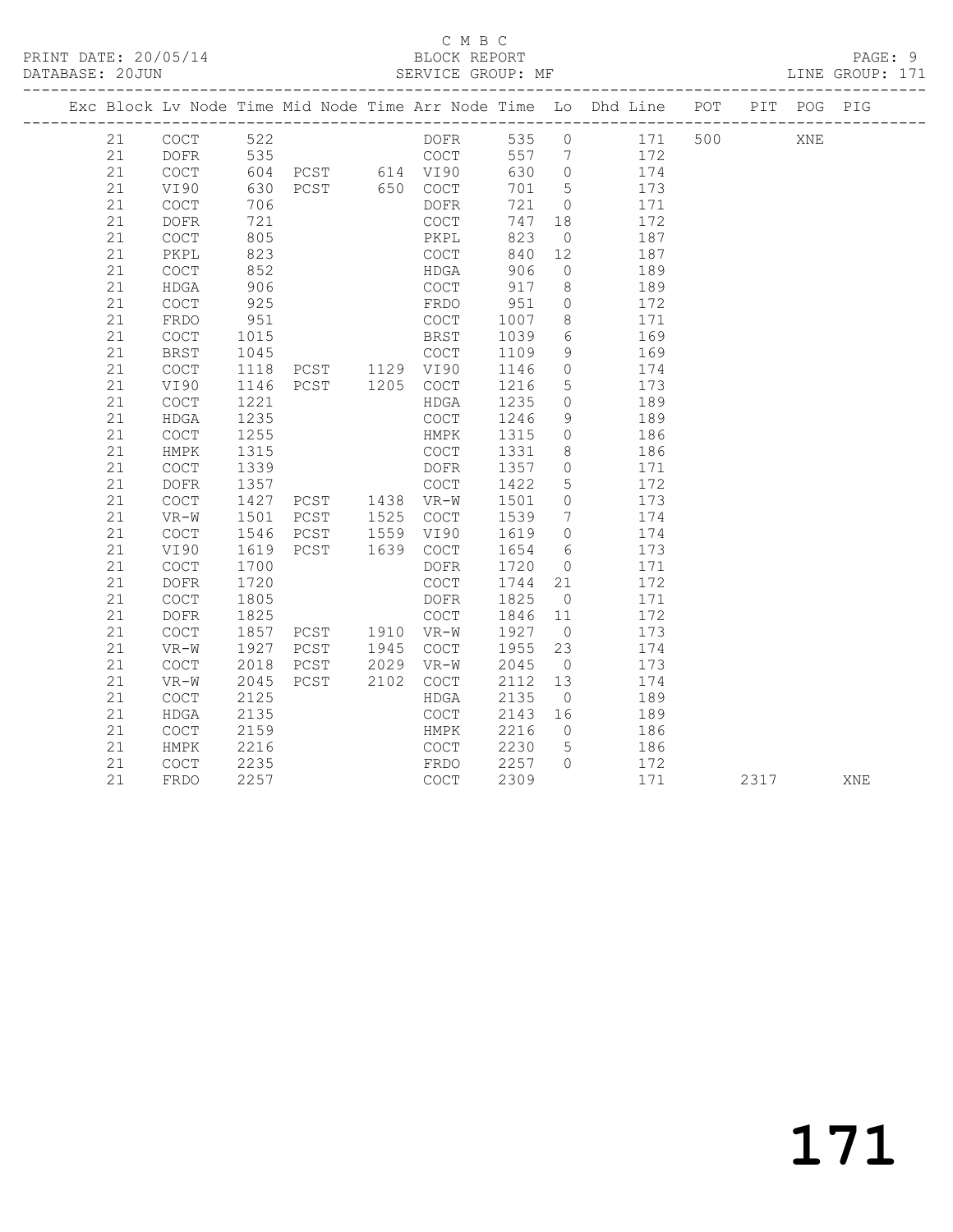## C M B C<br>BLOCK REPORT

PAGE: 10<br>LINE GROUP: 171

|    |             |      |           |      | Exc Block Lv Node Time Mid Node Time Arr Node Time Lo Dhd Line POT PIT POG PIG |      |                |          |     |      |     |     |
|----|-------------|------|-----------|------|--------------------------------------------------------------------------------|------|----------------|----------|-----|------|-----|-----|
| 22 | <b>COCT</b> | 523  |           |      | FRDO                                                                           | 545  | $\circ$        | 172      | 501 |      | XNE |     |
| 22 | FRDO        | 545  |           |      | COCT                                                                           | 556  | 8 <sup>8</sup> | 171      |     |      |     |     |
| 22 | COCT        | 604  | PCST      |      | 614 VR-W                                                                       | 630  | $\bigcirc$     | 173      |     |      |     |     |
| 22 | $VR-W$      | 630  | PCST      | 650  | COCT                                                                           | 701  | 10             | 174      |     |      |     |     |
| 22 | <b>COCT</b> | 711  |           |      | PKPL                                                                           | 728  | $\overline{0}$ | 187      |     |      |     |     |
| 22 | PKPL        | 728  |           |      | <b>COCT</b>                                                                    | 745  | 8              | 187      |     |      |     |     |
| 22 | <b>COCT</b> | 753  |           |      | FRDO                                                                           | 820  | $\circ$        | 172      |     |      |     |     |
| 22 | FRDO        | 820  |           |      | COCT                                                                           | 835  | 10             | 171      |     |      |     |     |
| 22 | <b>COCT</b> | 845  |           |      | PKPL                                                                           | 903  | $\circ$        | 187      |     |      |     |     |
| 22 | PKPL        | 903  |           |      | <b>COCT</b>                                                                    | 920  | 5              | 187      |     |      |     |     |
| 22 | <b>COCT</b> | 925  |           |      | HMPK                                                                           | 942  | $\overline{0}$ | 186      |     |      |     |     |
| 22 | HMPK        | 942  |           |      | <b>COCT</b>                                                                    | 958  | 12             | 186      |     |      |     |     |
| 22 | <b>COCT</b> | 1010 |           |      | <b>DOFR</b>                                                                    | 1025 | $\overline{0}$ | 171      |     |      |     |     |
| 22 | <b>DOFR</b> | 1025 |           |      | <b>COCT</b>                                                                    | 1049 | 12             | 172      |     |      |     |     |
| 22 | <b>COCT</b> | 1101 | PCST 1112 |      | VR-W                                                                           | 1130 | $\overline{0}$ | 173      |     |      |     |     |
| 22 | $VR-W$      | 1130 | PCST      | 1148 | <b>COCT</b>                                                                    | 1159 | 16             | 174      |     |      |     |     |
| 22 | <b>COCT</b> | 1215 |           |      | PKPL                                                                           | 1232 | $\overline{0}$ | 187      |     |      |     |     |
| 22 | PKPL        | 1232 |           |      | <b>COCT</b>                                                                    | 1247 | 7              | 187      |     |      |     |     |
| 22 | <b>COCT</b> | 1254 |           |      | FRDO                                                                           | 1320 | $\circ$        | 172      |     |      |     |     |
| 22 | FRDO        | 1320 |           |      | <b>COCT</b>                                                                    | 1339 | 6              | 171      |     |      |     |     |
| 22 | <b>COCT</b> | 1345 |           |      | <b>BRST</b>                                                                    | 1409 | 5              | 169      |     |      |     |     |
| 22 | <b>BRST</b> | 1414 |           |      | <b>COCT</b>                                                                    | 1440 | 5              | 169      |     |      |     |     |
| 22 | <b>COCT</b> | 1445 |           |      | PKPL                                                                           | 1505 | $\circ$        | 187      |     |      |     |     |
| 22 | PKPL        | 1505 |           |      | <b>COCT</b>                                                                    | 1524 | 6              | 187      |     |      |     |     |
| 22 | COCT        | 1530 |           |      | PKPL                                                                           | 1550 | $\circ$        | 187      |     |      |     |     |
| 22 | PKPL        | 1550 |           |      | <b>COCT</b>                                                                    | 1605 | 22             | 187      |     |      |     |     |
| 22 | <b>COCT</b> | 1627 |           |      | HMPK                                                                           | 1649 | $\overline{0}$ | 186      |     |      |     |     |
| 22 | HMPK        | 1649 |           |      | <b>COCT</b>                                                                    | 1704 | 21             | 8<br>186 |     |      |     |     |
| 22 | PCST        | 1733 |           |      | WEEA                                                                           | 1745 | $\bigcirc$     | 170      |     |      |     |     |
| 22 | WEEA        | 1745 |           |      | PCST                                                                           | 1755 | 12             | 170      |     |      |     |     |
| 22 | PCST        | 1807 |           |      | WEEA                                                                           | 1818 | $\Omega$       | 170      |     |      |     |     |
| 22 | WEEA        | 1818 |           |      | PCST                                                                           | 1829 |                | 170      |     | 1834 |     | XNE |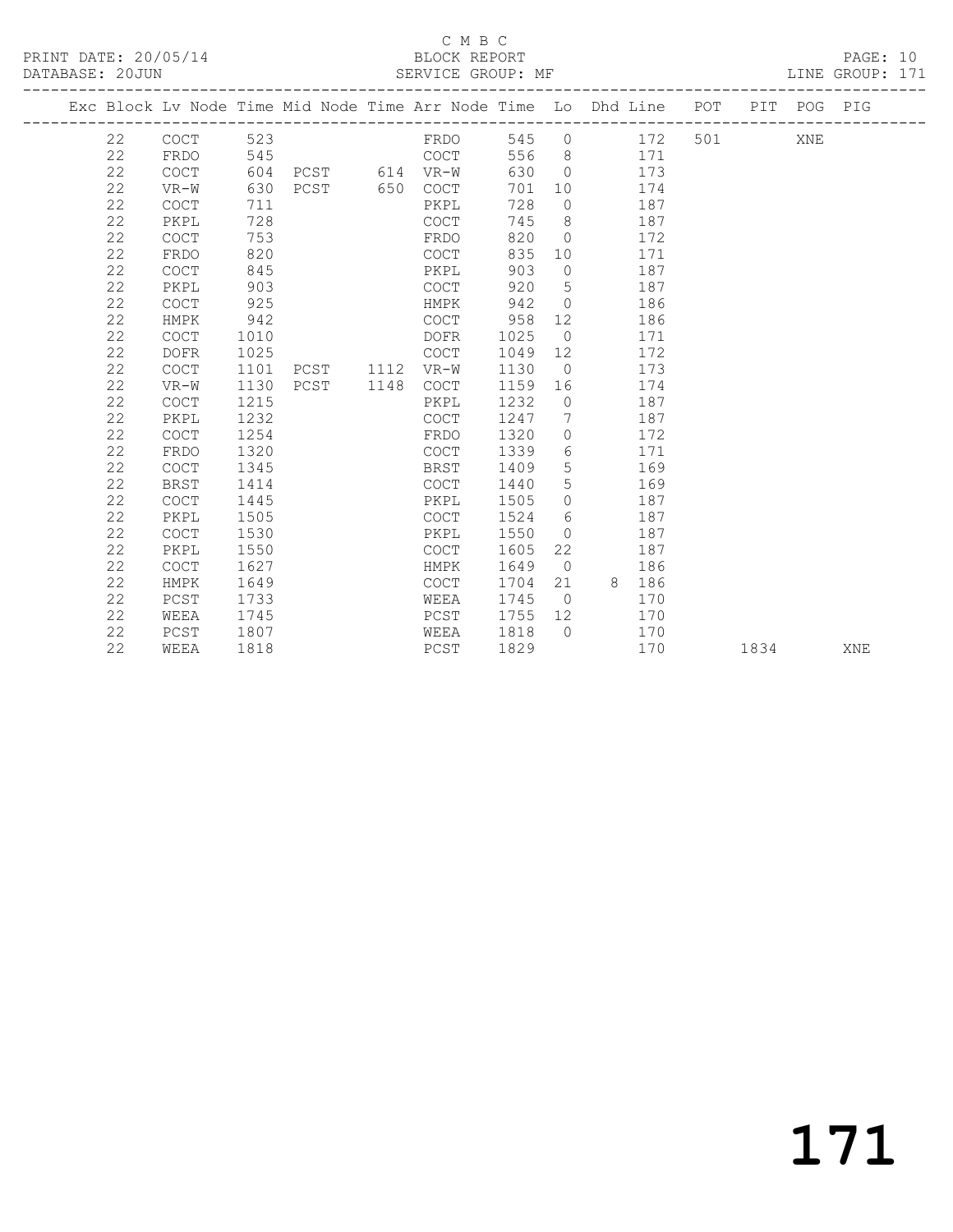## C M B C<br>BLOCK REPORT

PAGE: 11<br>LINE GROUP: 171

|  |    |             |      | Exc Block Lv Node Time Mid Node Time Arr Node Time Lo Dhd Line POT PIT POG PIG |      |                                            |        |                 |        |     |      |     |     |
|--|----|-------------|------|--------------------------------------------------------------------------------|------|--------------------------------------------|--------|-----------------|--------|-----|------|-----|-----|
|  | 23 | PCST        | 524  |                                                                                |      | VI90                                       |        | 540 0           | 174    | 504 |      | XNE |     |
|  | 23 | VI90        | 540  |                                                                                |      | PCST 557 COCT                              | 607 14 |                 | 173    |     |      |     |     |
|  | 23 | COCT        | 621  |                                                                                |      | DOFR                                       | 636    | $\overline{0}$  | 171    |     |      |     |     |
|  | 23 | DOFR        | 636  |                                                                                |      | COCT                                       | 702    | 10              | 172    |     |      |     |     |
|  | 23 | COCT        | 712  | PCST 722 VI90                                                                  |      |                                            | 740    | $\overline{0}$  | 174    |     |      |     |     |
|  | 23 | VI90        | 740  | PCST 759 COCT                                                                  |      |                                            | 811    | 14              | 173    |     |      |     |     |
|  | 23 | COCT        | 825  |                                                                                |      | FRDO                                       | 852    | $\circ$         | 172    |     |      |     |     |
|  | 23 | FRDO        | 852  |                                                                                |      | COCT                                       | 907    | 8               | 171    |     |      |     |     |
|  | 23 | COCT        | 915  |                                                                                |      | BRST                                       | 941    | $5\overline{)}$ | 169    |     |      |     |     |
|  | 23 | <b>BRST</b> | 946  |                                                                                |      | COCT                                       | 1010   | 8               | 169    |     |      |     |     |
|  | 23 | COCT        | 1018 |                                                                                |      |                                            | 1046   | $\circ$         | 174    |     |      |     |     |
|  | 23 | VI90        | 1046 | PCST 1107                                                                      |      | COCT                                       | 1118   | $5\overline{)}$ | 173    |     |      |     |     |
|  | 23 | <b>COCT</b> | 1123 |                                                                                |      | HDGA                                       | 1137   | $\circ$         | 189    |     |      |     |     |
|  | 23 | HDGA        | 1137 |                                                                                |      | COCT                                       | 1148   | 6               | 189    |     |      |     |     |
|  | 23 | COCT        | 1154 |                                                                                |      | FRDO                                       | 1220   | $\circ$         | 172    |     |      |     |     |
|  | 23 | FRDO        | 1220 |                                                                                |      | COCT                                       | 1239   | 6               | 171    |     |      |     |     |
|  | 23 | COCT        | 1245 |                                                                                |      | BRST                                       | 1309   | 6               | 169    |     |      |     |     |
|  | 23 | <b>BRST</b> | 1315 |                                                                                |      | COCT                                       | 1341   | $7\overline{ }$ | 169    |     |      |     |     |
|  | 23 | COCT        | 1348 | PCST 1359 VI90<br>PCST 1437 COCT                                               |      |                                            | 1418   | $\overline{0}$  | 174    |     |      |     |     |
|  | 23 | VI90        | 1418 |                                                                                |      |                                            | 1450   | 18              | 173    |     |      |     |     |
|  | 23 | COCT        | 1508 |                                                                                |      | DOFR                                       | 1526   | $\overline{0}$  | 171    |     |      |     |     |
|  | 23 | DOFR        | 1526 |                                                                                |      | COCT                                       | 1557   | 8 <sup>8</sup>  | 172    |     |      |     |     |
|  | 23 | COCT        | 1605 |                                                                                |      | PKPL                                       | 1625   | $\overline{0}$  | 187    |     |      |     |     |
|  | 23 | PKPL        | 1625 |                                                                                |      | COCT                                       | 1641   | 16              | 187    |     |      |     |     |
|  | 23 | COCT        | 1657 | PCST 1709 VI90                                                                 |      |                                            | 1731   | $\overline{0}$  | 174    |     |      |     |     |
|  | 23 | VI90        | 1731 | PCST 1749 COCT                                                                 |      |                                            | 1801   | 9               | 173    |     |      |     |     |
|  | 23 | COCT        | 1810 |                                                                                |      | FRDO                                       | 1839   | $\circ$         | 172    |     |      |     |     |
|  | 23 | FRDO        | 1839 |                                                                                |      | COCT                                       | 1853   | $7\overline{ }$ | 171    |     |      |     |     |
|  | 23 | COCT        | 1900 |                                                                                |      | FRDO                                       | 1927   | $\Omega$        | 172    |     |      |     |     |
|  | 23 | FRDO        | 1927 |                                                                                |      | COCT                                       | 1941   |                 | 171    |     | 1950 |     | XNE |
|  | 24 | COCT        | 527  |                                                                                |      | DOFR                                       | 540    | $\overline{0}$  | 171    | 505 |      | XNE |     |
|  | 24 | DOFR        | 540  |                                                                                |      | COCT                                       | 602    | 12              | 172    |     |      |     |     |
|  | 24 | <b>COCT</b> | 614  | PCST 624 VI90                                                                  |      |                                            | 640    | $\overline{0}$  | 174    |     |      |     |     |
|  | 24 | VI90        | 640  | PCST                                                                           |      | 700 COCT                                   | 711    | 11              | 173    |     |      |     |     |
|  | 24 | COCT        | 722  |                                                                                |      | DOFR                                       | 737    | $\overline{0}$  | 171    |     |      |     |     |
|  | 24 | DOFR        | 737  |                                                                                |      | COCT                                       | 803    | 17              | 172    |     |      |     |     |
|  | 24 | <b>COCT</b> | 820  |                                                                                |      | PALA                                       | 833    | $\overline{0}$  | 185    |     |      |     |     |
|  | 24 | PALA        | 833  |                                                                                |      | PMST                                       |        | 848 12          | 15 184 |     |      |     |     |
|  | 24 | <b>BQST</b> |      | 915 CORS                                                                       |      | 932 LOST                                   | 952 13 |                 | 157    |     |      |     |     |
|  | 24 | LOST        | 1005 |                                                                                |      | PMST                                       | 1029   | 11              | 180    |     |      |     |     |
|  | 24 | PMST        | 1040 |                                                                                |      | LOST                                       | 1107   | 13              | 180    |     |      |     |     |
|  | 24 | LOST        | 1120 |                                                                                |      | PMST                                       | 1147   | 8               | 180    |     |      |     |     |
|  | 24 | PMST        | 1155 |                                                                                |      | LOST                                       | 1222   | 8               | 180    |     |      |     |     |
|  | 24 | LOST        | 1230 | CORN                                                                           | 1246 | <b>BQST</b>                                | 1257   | 18              | 157    |     |      |     |     |
|  | 24 | <b>BQST</b> | 1315 | CORS                                                                           | 1330 | LOST                                       | 1348   | 17              | 157    |     |      |     |     |
|  | 24 | LOST        | 1405 |                                                                                |      | PMST                                       | 1435   | 5               | 180    |     |      |     |     |
|  | 24 | PMST        | 1440 |                                                                                |      | LAPA                                       | 1455   | $\circ$         | 184    |     |      |     |     |
|  | 24 | LAPA        | 1455 |                                                                                |      | $\mathtt{C}\mathtt{O}\mathtt{C}\mathtt{T}$ | 1506   | 19              | 185    |     |      |     |     |
|  | 24 | COCT        | 1525 |                                                                                |      | PALA                                       | 1538   | $\overline{0}$  | 185    |     |      |     |     |
|  | 24 | PALA        | 1538 |                                                                                |      | PMST                                       | 1551   | 29              | 184    |     |      |     |     |
|  | 24 | PMST        | 1620 |                                                                                |      | <b>BEWS</b>                                | 1659   | $\overline{0}$  | 182    |     |      |     |     |
|  | 24 | <b>BEWS</b> | 1659 |                                                                                |      | PMST                                       | 1731   | 26              | 182    |     |      |     |     |
|  | 24 | PMST        | 1757 |                                                                                |      | <b>BEWS</b>                                | 1836   | $\overline{0}$  | 182    |     |      |     |     |
|  | 24 | <b>BEWS</b> | 1836 |                                                                                |      | PMST                                       | 1906   |                 | 182    |     | 1922 |     | XNE |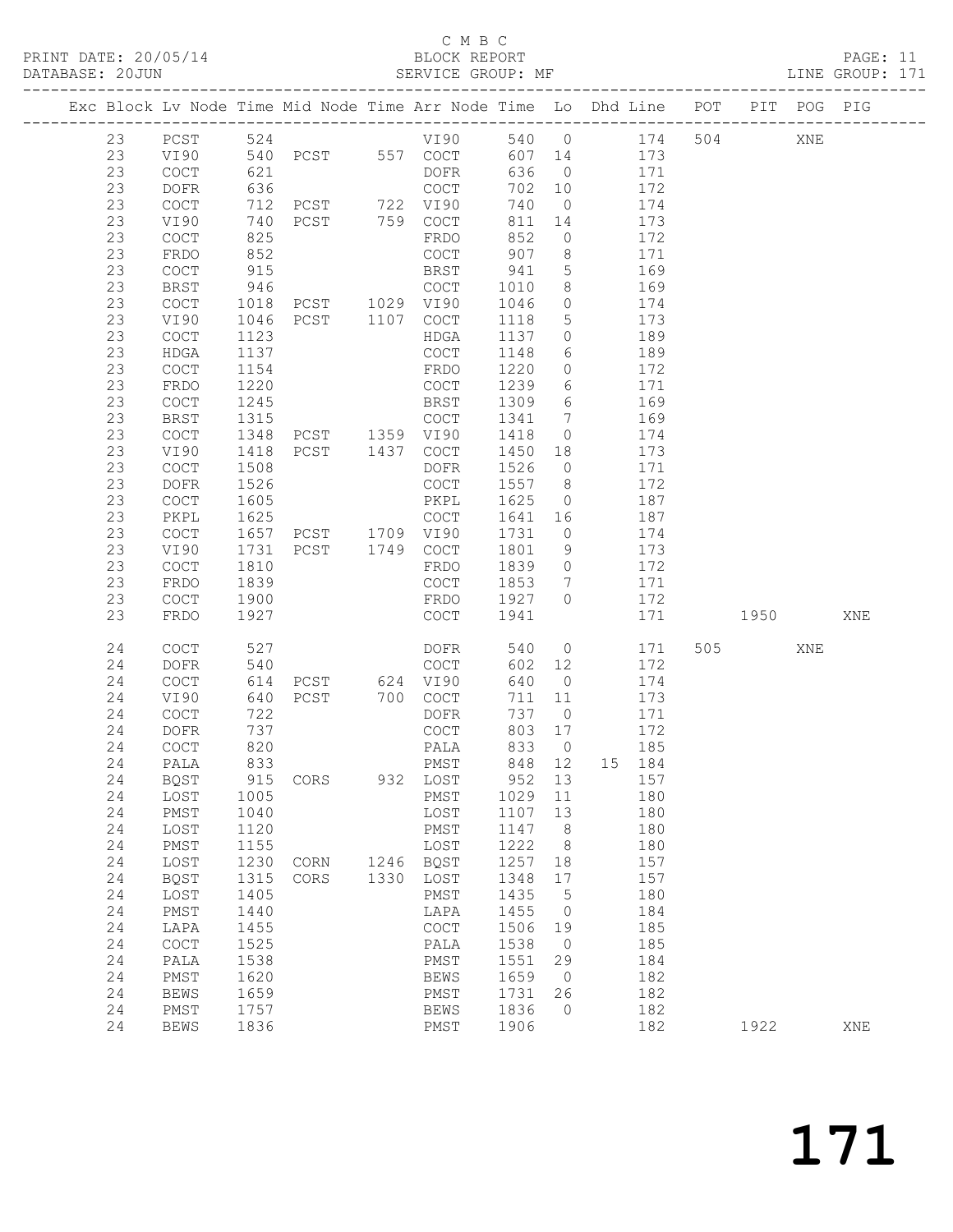## C M B C<br>BLOCK REPORT

| DATABASE: 20JUN |    |             |      |                           |      | SERVICE GROUP: MF |       |                 |                                                                                |         |     | LINE GROUP: 171 |  |
|-----------------|----|-------------|------|---------------------------|------|-------------------|-------|-----------------|--------------------------------------------------------------------------------|---------|-----|-----------------|--|
|                 |    |             |      | ------------------------- |      |                   |       |                 | Exc Block Lv Node Time Mid Node Time Arr Node Time Lo Dhd Line POT PIT POG PIG |         |     |                 |  |
|                 | 25 | COCT        | 528  |                           |      | FRDO              | 550 0 |                 | 172                                                                            | 506 700 | XNE |                 |  |
|                 | 25 | FRDO        | 550  |                           |      | COCT              | 601   |                 | 171                                                                            |         |     |                 |  |
|                 | 25 | <b>COCT</b> | 613  | PCST 623                  |      | VR-W              | 639   | $\overline{0}$  | 173                                                                            |         |     |                 |  |
|                 | 25 | VR-W        | 639  | PCST                      | 659  | COCT              | 710   | 10              | 174                                                                            |         |     |                 |  |
|                 | 25 | COCT        | 720  |                           |      | FRDO              | 748   | $\Omega$        | 172                                                                            |         |     |                 |  |
|                 | 25 | FRDO        | 748  |                           |      | COCT              | 803   | $7\overline{ }$ | 171                                                                            |         |     |                 |  |
|                 | 25 | <b>COCT</b> | 810  |                           |      | DOFR              | 825   | $\circ$         | 171                                                                            |         |     |                 |  |
|                 | 25 | DOFR        | 825  |                           |      | COCT              | 849   | 12              | 172                                                                            |         |     |                 |  |
|                 | 25 | <b>COCT</b> | 901  | PCST                      | 912  | VR-W              | 930   | $\overline{0}$  | 173                                                                            |         |     |                 |  |
|                 | 25 | VR-W        | 930  | PCST                      | 949  | <b>COCT</b>       | 1000  | 15              | 174                                                                            |         |     |                 |  |
|                 | 25 | COCT        | 1015 |                           |      | PKPL              | 1032  | $\overline{0}$  | 187                                                                            |         |     |                 |  |
|                 | 25 | PKPL        | 1032 |                           |      | COCT              | 1047  | 8               | 187                                                                            |         |     |                 |  |
|                 | 25 | COCT        | 1055 |                           |      | HMPK              | 1114  | $\overline{0}$  | 186                                                                            |         |     |                 |  |
|                 | 25 | HMPK        | 1114 |                           |      | COCT              | 1130  | 10              | 186                                                                            |         |     |                 |  |
|                 | 25 | <b>COCT</b> | 1140 |                           |      | DOFR              | 1155  | $\overline{0}$  | 171                                                                            |         |     |                 |  |
|                 | 25 | DOFR        | 1155 |                           |      | <b>COCT</b>       | 1220  | 11              | 172                                                                            |         |     |                 |  |
|                 | 25 | <b>COCT</b> | 1231 | PCST                      | 1242 | VR-W              | 1300  | $\overline{0}$  | 173                                                                            |         |     |                 |  |
|                 | 25 | VR-W        | 1300 | PCST                      | 1318 | <b>COCT</b>       | 1329  | 16              | 174                                                                            |         |     |                 |  |
|                 | 25 | <b>COCT</b> | 1345 |                           |      | PKPL              | 1402  | $\overline{0}$  | 187                                                                            |         |     |                 |  |
|                 | 25 | PKPL        | 1402 |                           |      | <b>COCT</b>       | 1417  | 5               | 187                                                                            |         |     |                 |  |

 25 COCT 1422 HDGA 1436 0 189 25 HDGA 1436 COCT 1447 28 189 25 COCT 1515 PKPL 1535 0 187 25 PKPL 1535 COCT 1550 5 187

25 COCT 1716 PCST 1728 VI90 1750 0 174

25 COCT 1825 HMPK 1845 0 186

 25 COCT 1555 PCST 1608 VR-W 1632 0 173 25 VR-W 1632 PCST 1654 COCT 1709 7 174

25 VI90 1750 PCST 1808 COCT 1820 5 173

25 HMPK 1845 COCT 1900 186 1909 XNE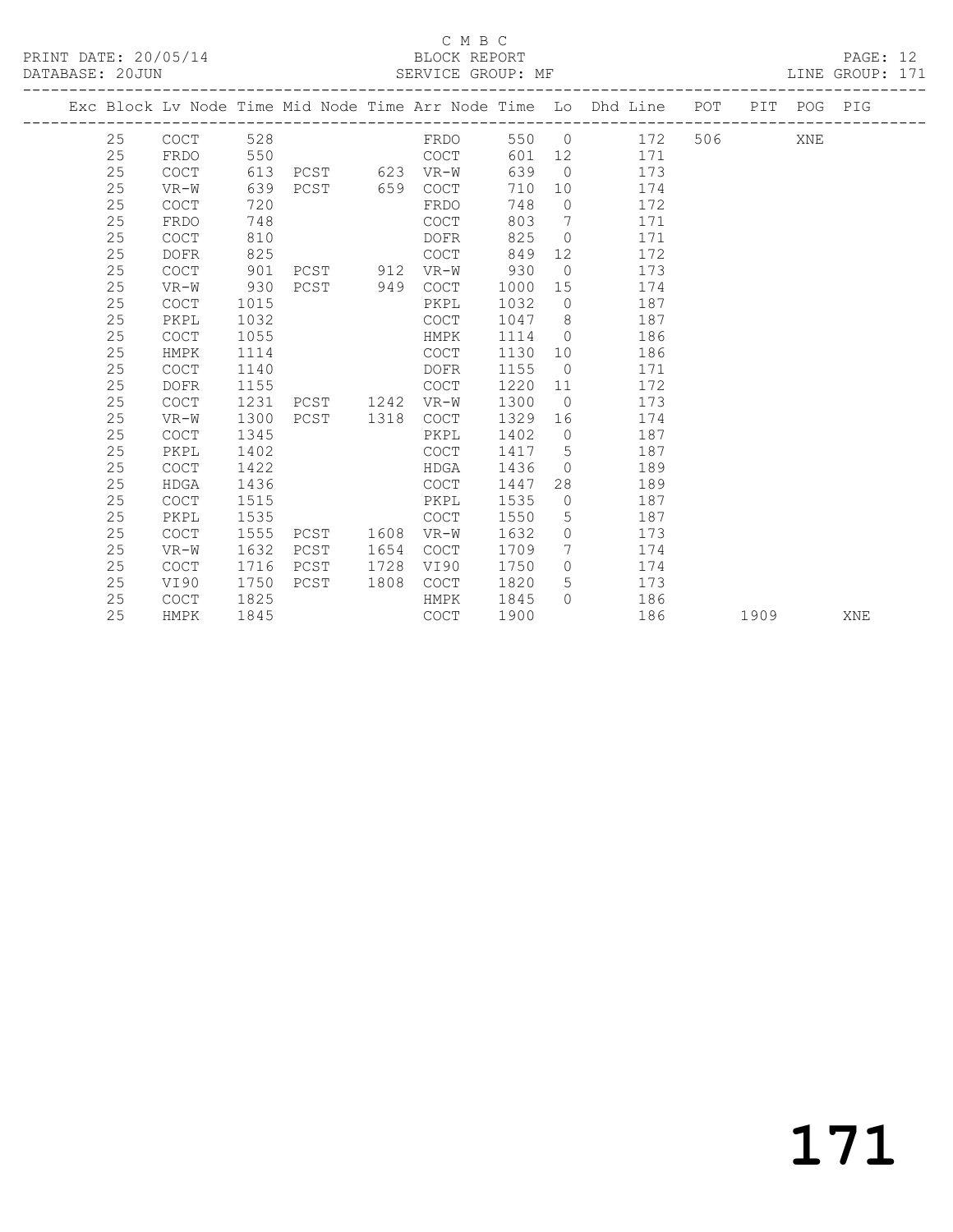## C M B C<br>BLOCK REPORT

PRINT DATE: 20/05/14 BLOCK REPORT BATABASE: 20JUN

PAGE: 13<br>LINE GROUP: 171

|  |    |                                            |      |                |      |             |      |                | Exc Block Lv Node Time Mid Node Time Arr Node Time Lo Dhd Line POT |     |      | PIT POG PIG |     |
|--|----|--------------------------------------------|------|----------------|------|-------------|------|----------------|--------------------------------------------------------------------|-----|------|-------------|-----|
|  | 26 | COCT                                       | 530  |                |      | PKPL        | 545  | $\circ$        | 187                                                                | 508 |      | XNE         |     |
|  | 26 | PKPL                                       | 545  |                |      | COCT        | 558  | $7\phantom{0}$ | 187                                                                |     |      |             |     |
|  | 26 | $\mathtt{C}\mathtt{O}\mathtt{C}\mathtt{T}$ | 605  |                |      | HMPK        | 618  | $\Omega$       | 186                                                                |     |      |             |     |
|  | 26 | HMPK                                       | 618  |                |      | COCT        | 632  | 8              | 186                                                                |     |      |             |     |
|  | 26 | COCT                                       | 640  |                |      | PKPL        | 656  | $\circ$        | 187                                                                |     |      |             |     |
|  | 26 | PKPL                                       | 656  |                |      | COCT        | 711  | 9              | 187                                                                |     |      |             |     |
|  | 26 | <b>COCT</b>                                | 720  |                |      | HMPK        | 735  | $\circ$        | 186                                                                |     |      |             |     |
|  | 26 | HMPK                                       | 735  |                |      | COCT        | 753  | 7              | 186                                                                |     |      |             |     |
|  | 26 | <b>COCT</b>                                | 800  |                |      | HMPK        | 817  | $\circ$        | 186                                                                |     |      |             |     |
|  | 26 | HMPK                                       | 817  |                |      | COCT        | 835  | 5              | 186                                                                |     |      |             |     |
|  | 26 | <b>COCT</b>                                | 840  |                |      | DOFR        | 856  | $\Omega$       | 171                                                                |     |      |             |     |
|  | 26 | <b>DOFR</b>                                | 856  |                |      | COCT        | 920  | 11             | 172                                                                |     |      |             |     |
|  | 26 | <b>COCT</b>                                | 931  | PCST 942       |      | $VR-W$      | 1000 | $\overline{0}$ | 173                                                                |     |      |             |     |
|  | 26 | $VR-W$                                     | 1000 | PCST 1019      |      | COCT        | 1030 | 15             | 174                                                                |     |      |             |     |
|  | 26 | <b>COCT</b>                                | 1045 |                |      | PKPL        | 1102 | $\overline{0}$ | 187                                                                |     |      |             |     |
|  | 26 | PKPL                                       | 1102 |                |      | COCT        | 1117 | 8              | 187                                                                |     |      |             |     |
|  | 26 | <b>COCT</b>                                | 1125 |                |      | HMPK        | 1144 | $\Omega$       | 186                                                                |     |      |             |     |
|  | 26 | HMPK                                       | 1144 |                |      | <b>COCT</b> | 1200 | 10             | 186                                                                |     |      |             |     |
|  | 26 | COCT                                       | 1210 |                |      | DOFR        | 1227 | $\overline{0}$ | 171                                                                |     |      |             |     |
|  | 26 | <b>DOFR</b>                                | 1227 |                |      | COCT        | 1252 | 9              | 172                                                                |     |      |             |     |
|  | 26 | COCT                                       | 1301 | PCST 1312 VR-W |      |             | 1330 | $\overline{0}$ | 173                                                                |     |      |             |     |
|  | 26 | $VR-W$                                     | 1330 | PCST           | 1350 | COCT        | 1401 | 14             | 174                                                                |     |      |             |     |
|  | 26 | COCT                                       | 1415 |                |      | PKPL        | 1432 | $\Omega$       | 187                                                                |     |      |             |     |
|  | 26 | PKPL                                       | 1432 |                |      | <b>COCT</b> | 1447 | 8              | 187                                                                |     |      |             |     |
|  | 26 | <b>COCT</b>                                | 1455 |                |      | FRDO        | 1527 | $\circ$        | 172                                                                |     |      |             |     |
|  | 26 | FRDO                                       | 1527 |                |      | COCT        | 1547 | 8              | 171                                                                |     |      |             |     |
|  | 26 | <b>COCT</b>                                | 1555 |                |      | FRDO        | 1624 | $\overline{0}$ | 172                                                                |     |      |             |     |
|  | 26 | FRDO                                       | 1624 |                |      | COCT        | 1644 | 11             | 171                                                                |     |      |             |     |
|  | 26 | COCT                                       | 1655 |                |      | FRDO        | 1726 | $\overline{0}$ | 172                                                                |     |      |             |     |
|  | 26 | FRDO                                       | 1726 |                |      | COCT        | 1745 | 10             | 171                                                                |     |      |             |     |
|  | 26 | <b>COCT</b>                                | 1755 | PCST           | 1807 | VI90        | 1829 | $\bigcirc$     | 174                                                                |     |      |             |     |
|  | 26 | VI90                                       | 1829 | PCST           | 1847 | COCT        | 1859 |                | 173                                                                |     | 1909 |             | XNE |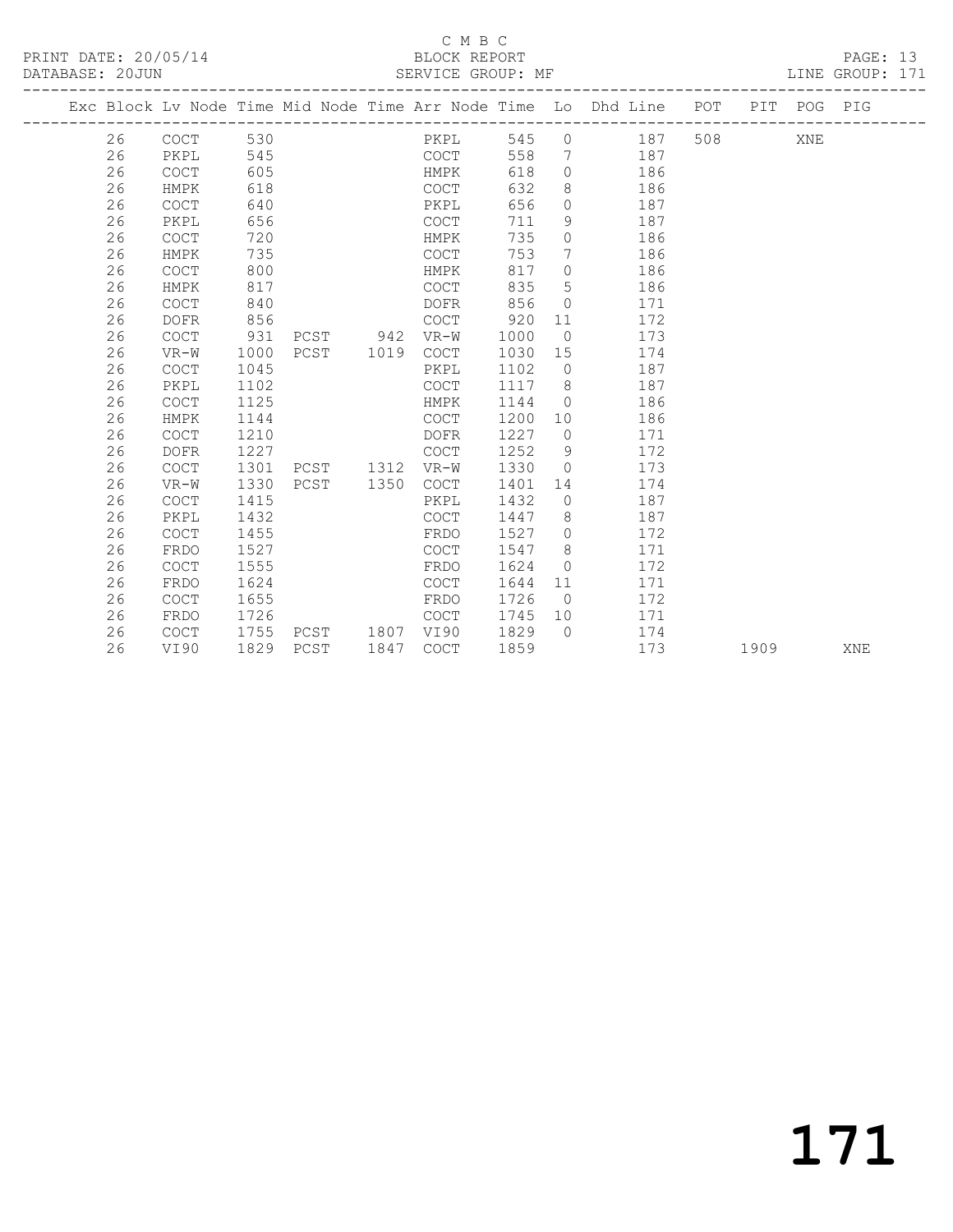## C M B C<br>BLOCK REPORT

PAGE: 14<br>LINE GROUP: 171

| 529<br>27<br>PCST<br>$VR-W$<br>542 0<br>173<br>509<br>XNE<br>27<br>PCST 600 COCT<br>542<br>609 15<br>174<br>VR-W<br>27<br>624<br>FRDO<br>648<br>$\overline{0}$<br>172<br><b>COCT</b><br>27<br>FRDO<br>648<br>COCT<br>702<br>10<br>171 |     |
|---------------------------------------------------------------------------------------------------------------------------------------------------------------------------------------------------------------------------------------|-----|
|                                                                                                                                                                                                                                       |     |
|                                                                                                                                                                                                                                       |     |
|                                                                                                                                                                                                                                       |     |
|                                                                                                                                                                                                                                       |     |
| 27<br>712<br>722 VR-W<br>738<br>173<br><b>COCT</b><br>PCST<br>$\overline{0}$                                                                                                                                                          |     |
| 27<br>738<br>PCST<br>800 COCT<br>812<br>19<br>174<br>$VR-W$                                                                                                                                                                           |     |
| 842 VR-W<br>27<br>900<br><b>COCT</b><br>831<br>PCST<br>$\overline{0}$<br>173                                                                                                                                                          |     |
| 27<br>900<br>PCST<br>922 COCT<br>934<br>11<br>174<br>$VR-W$                                                                                                                                                                           |     |
| 27<br>$\overline{0}$<br>$\mathtt{C}\mathtt{O}\mathtt{C}\mathtt{T}$<br>945<br>PKPL<br>1002<br>187                                                                                                                                      |     |
| 27<br>1017<br>187<br>PKPL<br>1002<br>COCT<br>8 <sup>8</sup>                                                                                                                                                                           |     |
| 27<br>1025<br>COCT<br>HMPK<br>1042<br>$\overline{0}$<br>186                                                                                                                                                                           |     |
| 27<br>${\tt HMPK}$<br>1042<br>COCT<br>1058<br>12<br>186                                                                                                                                                                               |     |
| 27<br>1110<br>1125<br>171<br><b>COCT</b><br>DOFR<br>$\overline{0}$                                                                                                                                                                    |     |
| 27<br>1125<br>COCT<br>1150<br>172<br><b>DOFR</b><br>11                                                                                                                                                                                |     |
| 27<br>1201<br>1230<br>173<br>COCT<br>PCST 1212 VR-W<br>$\overline{0}$                                                                                                                                                                 |     |
| 27<br>1230<br>PCST 1248 COCT<br>1259<br>174<br>VR-W<br>16                                                                                                                                                                             |     |
| 27<br>COCT<br>1315<br>PKPL<br>1332<br>$\overline{0}$<br>187                                                                                                                                                                           |     |
| 27<br>1332<br>1347<br>8 <sup>8</sup><br>187<br>PKPL<br>COCT                                                                                                                                                                           |     |
| 27<br>$\operatorname{COT}$<br>1355<br>1416<br>186<br>HMPK<br>$\overline{0}$                                                                                                                                                           |     |
| 27<br>${\tt HMPK}$<br>1416<br>$\mathtt{C}\mathtt{O}\mathtt{C}\mathtt{T}$<br>1432<br>186<br>18                                                                                                                                         |     |
| 27<br>1450<br>1511<br>$\operatorname{COT}$<br>HMPK<br>$\overline{0}$<br>186                                                                                                                                                           |     |
| 27<br>1511<br>COCT<br>1527<br>12<br>186<br><b>HMPK</b>                                                                                                                                                                                |     |
| 27<br>1539<br>1558<br>$\overline{0}$<br><b>COCT</b><br>DOFR<br>171                                                                                                                                                                    |     |
| 27<br><b>DOFR</b><br>1558<br>COCT<br>1624<br>6<br>172                                                                                                                                                                                 |     |
| 27<br>1630<br>171<br>COCT<br>DOFR<br>1649<br>$\overline{0}$<br>27<br>$\mathtt{DOFR}$<br>1649<br>COCT<br>1715 11<br>172                                                                                                                |     |
| PCST 1739 VR-W                                                                                                                                                                                                                        |     |
| 27<br>COCT<br>1726<br>1800<br>173<br>$\overline{0}$<br>27<br>25                                                                                                                                                                       |     |
| $VR-W$<br>1800<br>PCST 1818 COCT<br>1830<br>174<br>27<br>1914<br>$\bigcirc$<br>$\mathtt{C}\mathtt{O}\mathtt{C}\mathtt{T}$<br>1855<br>PKPL<br>187                                                                                      |     |
| 27<br>1928<br>187<br>PKPL<br>1914<br>COCT<br>1937                                                                                                                                                                                     | XNE |
|                                                                                                                                                                                                                                       |     |
| 28<br>COCT<br>535<br>548<br>$\overline{0}$<br>186<br>513<br>HMPK<br>XNE                                                                                                                                                               |     |
| 28<br>602<br>186<br>548<br>COCT<br>8<br>HMPK                                                                                                                                                                                          |     |
| 28<br>625<br>COCT<br>610<br>PKPL<br>187<br>$\circ$                                                                                                                                                                                    |     |
| 28<br>625<br>639<br>PKPL<br><b>COCT</b><br>11<br>187                                                                                                                                                                                  |     |
| 28<br>650<br>705<br>COCT<br>HMPK<br>$\overline{0}$<br>186                                                                                                                                                                             |     |
| 721<br>28<br>${\tt HMPK}$<br>705<br>COCT<br>5<br>186                                                                                                                                                                                  |     |
| 28<br>726<br>$\operatorname{COT}$<br>PKPL<br>743<br>187<br>$\circ$                                                                                                                                                                    |     |
| 28<br>743<br>COCT<br>800<br>15<br>187<br>PKPL                                                                                                                                                                                         |     |
| 28<br>815<br>832<br>186<br><b>COCT</b><br>HMPK<br>$\overline{0}$                                                                                                                                                                      |     |
| 28<br>832<br>850<br>10 <sup>°</sup><br>COCT<br>20 186<br>HMPK                                                                                                                                                                         |     |
| 28<br>LOST<br>920<br>PMST<br>944<br>180<br>1002 2002                                                                                                                                                                                  | XNE |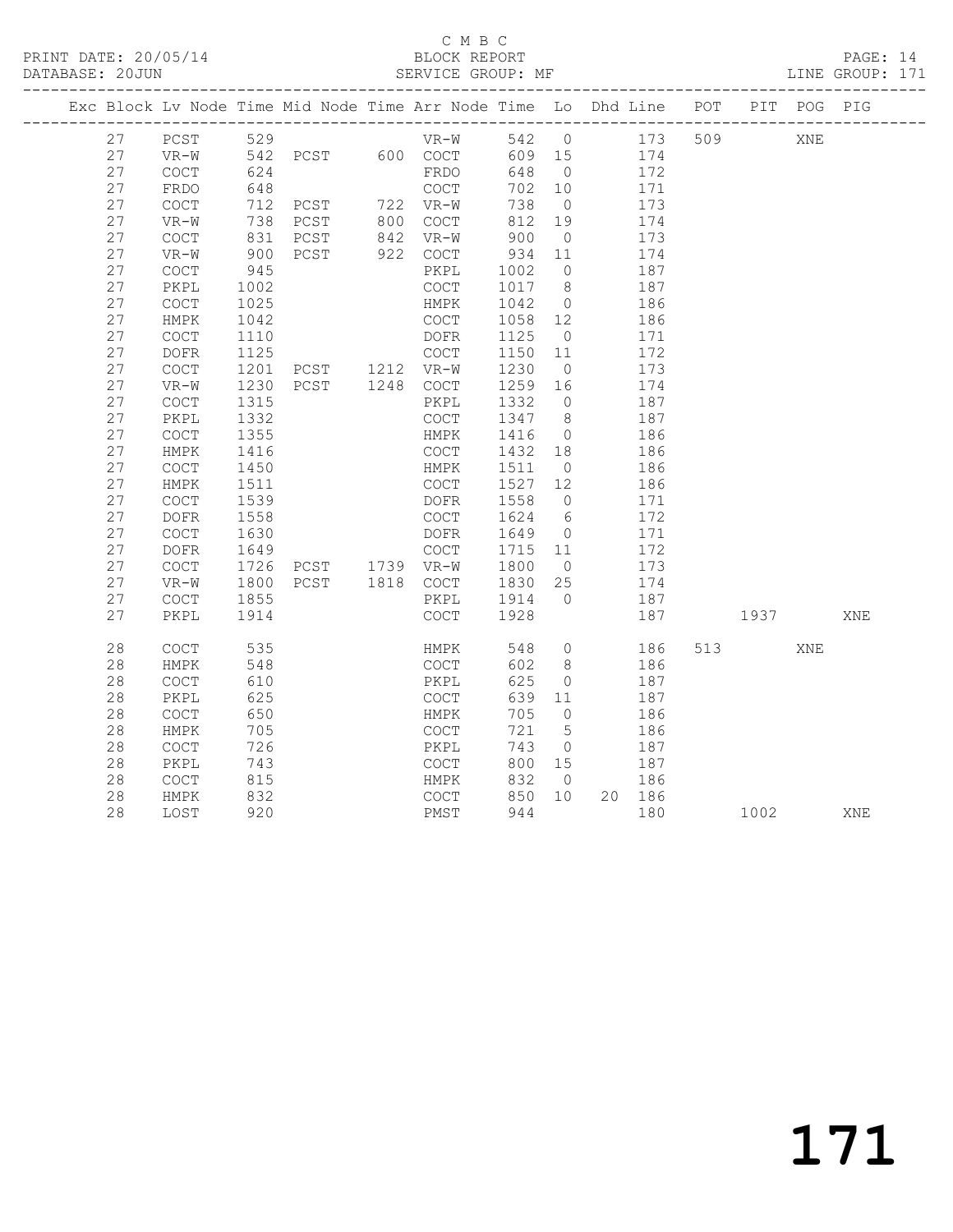## C M B C<br>BLOCK REPORT

## PAGE: 15<br>LINE GROUP: 171

|          |                                            |              |                                 |      |                                            |              |                 | Exc Block Lv Node Time Mid Node Time Arr Node Time Lo Dhd Line POT |     |                | PIT POG PIG |     |
|----------|--------------------------------------------|--------------|---------------------------------|------|--------------------------------------------|--------------|-----------------|--------------------------------------------------------------------|-----|----------------|-------------|-----|
| 29       | COCT                                       |              |                                 |      |                                            |              |                 | 544 PCST 554 VI90 610 0 174                                        | 522 |                | XNE         |     |
| 29       | VI90                                       | 610          |                                 |      | PCST 630 COCT                              | 641 10       |                 | 173                                                                |     |                |             |     |
| 29       | COCT                                       | 651          |                                 |      | DOFR                                       | 706          | $\overline{0}$  | 171                                                                |     |                |             |     |
| 29       | DOFR                                       | 706          |                                 |      | COCT                                       | 732          | 13              | 172                                                                |     |                |             |     |
| 29       | $\mathtt{C}\mathtt{O}\mathtt{C}\mathtt{T}$ | 745          |                                 |      | HMPK                                       | 802          | $\overline{0}$  | 186                                                                |     |                |             |     |
| 29       | HMPK                                       | 802          |                                 |      | COCT                                       | 820          | 28              | 186                                                                |     |                |             |     |
| 29       | COCT                                       | 848          | PCST 859 VI90                   |      |                                            | 917          | $\overline{0}$  | 174                                                                |     |                |             |     |
| 29       | VI90                                       | 917          | PCST                            |      | 939 COCT                                   | 950          | 11              | 173                                                                |     |                |             |     |
| 29       | $\mathtt{C}\mathtt{O}\mathtt{C}\mathtt{T}$ | 1001         | PCST 1012 VR-W                  |      |                                            | 1030         | $\overline{0}$  | 173                                                                |     |                |             |     |
| 29       | $VR-W$                                     | 1030         | PCST 1049 COCT                  |      |                                            | 1100 15      |                 | 174                                                                |     |                |             |     |
| 29       | COCT                                       | 1115         |                                 |      | PKPL                                       | 1132         | $\overline{0}$  | 187                                                                |     |                |             |     |
| 29       | PKPL                                       | 1132         |                                 |      | COCT                                       | 1147         | 8 <sup>8</sup>  | 187                                                                |     |                |             |     |
| 29       | $\mathtt{C}\mathtt{O}\mathtt{C}\mathtt{T}$ | 1155         |                                 |      | HMPK                                       | 1214         | $\overline{0}$  | 186                                                                |     |                |             |     |
| 29       | HMPK                                       | 1214         |                                 |      | COCT                                       | 1230         | 10              | 186                                                                |     |                |             |     |
| 29       | COCT                                       | 1240         |                                 |      | DOFR                                       | 1257         | $\overline{0}$  | 171                                                                |     |                |             |     |
| 29       | DOFR                                       | 1257         |                                 |      | COCT                                       | 1322         | 9               | 172                                                                |     |                |             |     |
| 29       | COCT                                       | 1331         | PCST 1342 VR-W                  |      |                                            | 1400         | $\overline{0}$  | 173                                                                |     |                |             |     |
| 29       | $VR-W$                                     | 1400         | PCST                            |      | 1420 COCT                                  | 1431         | 14              | 174                                                                |     |                |             |     |
| 29       | COCT                                       | 1445         | PCST                            |      | 1456 VI90                                  | 1519         | $\overline{0}$  | 174                                                                |     |                |             |     |
| 29       | VI90                                       | 1519         | PCST                            | 1540 | COCT                                       | 1553         | $\overline{7}$  | 173                                                                |     |                |             |     |
| 29       | $\operatorname{COT}$                       | 1600         |                                 |      | DOFR                                       | 1619         | $\overline{0}$  | 171                                                                |     |                |             |     |
| 29       | DOFR                                       | 1619         |                                 |      | COCT                                       | 1645         | 9               | 172                                                                |     |                |             |     |
| 29       | COCT                                       | 1654         |                                 |      | PKPL                                       | 1714         | $\overline{0}$  | 187                                                                |     |                |             |     |
| 29       | PKPL                                       | 1714         |                                 |      | COCT                                       | 1729         |                 | 187                                                                |     | 1739           |             | XNE |
| 30       | COCT                                       | 546          |                                 |      | PCST 556 VR-W                              | 611          | $\overline{0}$  | 173                                                                |     | 523 and $\sim$ | XNE         |     |
| 30       | $VR-W$                                     | 611          | PCST                            |      | 630 COCT                                   | 640          | 13              | 174                                                                |     |                |             |     |
| 30       | COCT                                       | 653          |                                 |      | FRDO                                       | 718          | $\overline{0}$  | 172                                                                |     |                |             |     |
| 30       | FRDO                                       | 718          |                                 |      | COCT                                       | 733          | 17              | 171                                                                |     |                |             |     |
| 30       | COCT                                       | 750          |                                 |      | DOFR                                       | 805          | $\overline{0}$  | 171                                                                |     |                |             |     |
| 30       | DOFR                                       | 805          |                                 |      | COCT                                       | 829          | 15              | 172                                                                |     |                |             |     |
| 30       | COCT                                       | 844          |                                 |      | BRST                                       | 910          | $5\overline{)}$ | 169                                                                |     |                |             |     |
| 30       | BRST                                       | 915          |                                 |      | COCT                                       | 939          | 6               | 169                                                                |     |                |             |     |
| 30       | $\mathtt{C}\mathtt{O}\mathtt{C}\mathtt{T}$ | 945          | PCST 956 VI90<br>PCST 1034 COCT |      |                                            | 1013         | $\circ$         | 174                                                                |     |                |             |     |
| 30       | VI90                                       | 1013         |                                 |      |                                            | 1045         | 6               | 173                                                                |     |                |             |     |
| 30       | COCT                                       | 1051         |                                 |      | HDGA                                       | 1105         | $\overline{0}$  | 189                                                                |     |                |             |     |
| 30       | HDGA                                       | 1105         |                                 |      | COCT                                       | 1116         | 8 <sup>8</sup>  | 189                                                                |     |                |             |     |
| 30       | COCT                                       | 1124         |                                 |      | FRDO                                       | 1150         | $\overline{0}$  | 172                                                                |     |                |             |     |
| 30       | FRDO                                       | 1150         |                                 |      | COCT                                       | 1209         | 6               | 171                                                                |     |                |             |     |
| 30       | COCT                                       | 1215         |                                 |      | BRST 1239 6                                |              |                 | 169                                                                |     |                |             |     |
| 30<br>30 | BRST                                       | 1245<br>1318 |                                 |      | COCT<br>1329 VI90                          | 1310<br>1348 | 8<br>$\circ$    | 169<br>174                                                         |     |                |             |     |
| 30       | COCT<br>VI90                               | 1348         | PCST<br>PCST                    | 1407 | COCT                                       | 1418         | 7               | 173                                                                |     |                |             |     |
| 30       | COCT                                       | 1425         |                                 |      | HMPK                                       | 1446         | 0               | 186                                                                |     |                |             |     |
| 30       | HMPK                                       | 1446         |                                 |      | COCT                                       | 1502         | 8               | 186                                                                |     |                |             |     |
| 30       | COCT                                       | 1510         |                                 |      | HMPK                                       | 1531         | 0               | 186                                                                |     |                |             |     |
| 30       | HMPK                                       | 1531         |                                 |      | $\mathtt{C}\mathtt{O}\mathtt{C}\mathtt{T}$ | 1547         | 8               | 186                                                                |     |                |             |     |
| 30       | COCT                                       | 1555         |                                 |      | HMPK                                       | 1616         | $\circ$         | 186                                                                |     |                |             |     |
| 30       | HMPK                                       | 1616         |                                 |      | COCT                                       | 1632         | 8               | 186                                                                |     |                |             |     |
| 30       | COCT                                       | 1640         |                                 |      | HMPK                                       | 1702         | $\overline{0}$  | 186                                                                |     |                |             |     |
| 30       | HMPK                                       | 1702         |                                 |      | COCT                                       | 1717         | 10              | 186                                                                |     |                |             |     |
| 30       | COCT                                       | 1727         |                                 |      | HMPK                                       | 1749         | $\overline{0}$  | 186                                                                |     |                |             |     |
| 30       | HMPK                                       | 1749         |                                 |      | $\mathtt{C}\mathtt{O}\mathtt{C}\mathtt{T}$ | 1804         |                 | 186                                                                |     | 1814           |             | XNE |
|          |                                            |              |                                 |      |                                            |              |                 |                                                                    |     |                |             |     |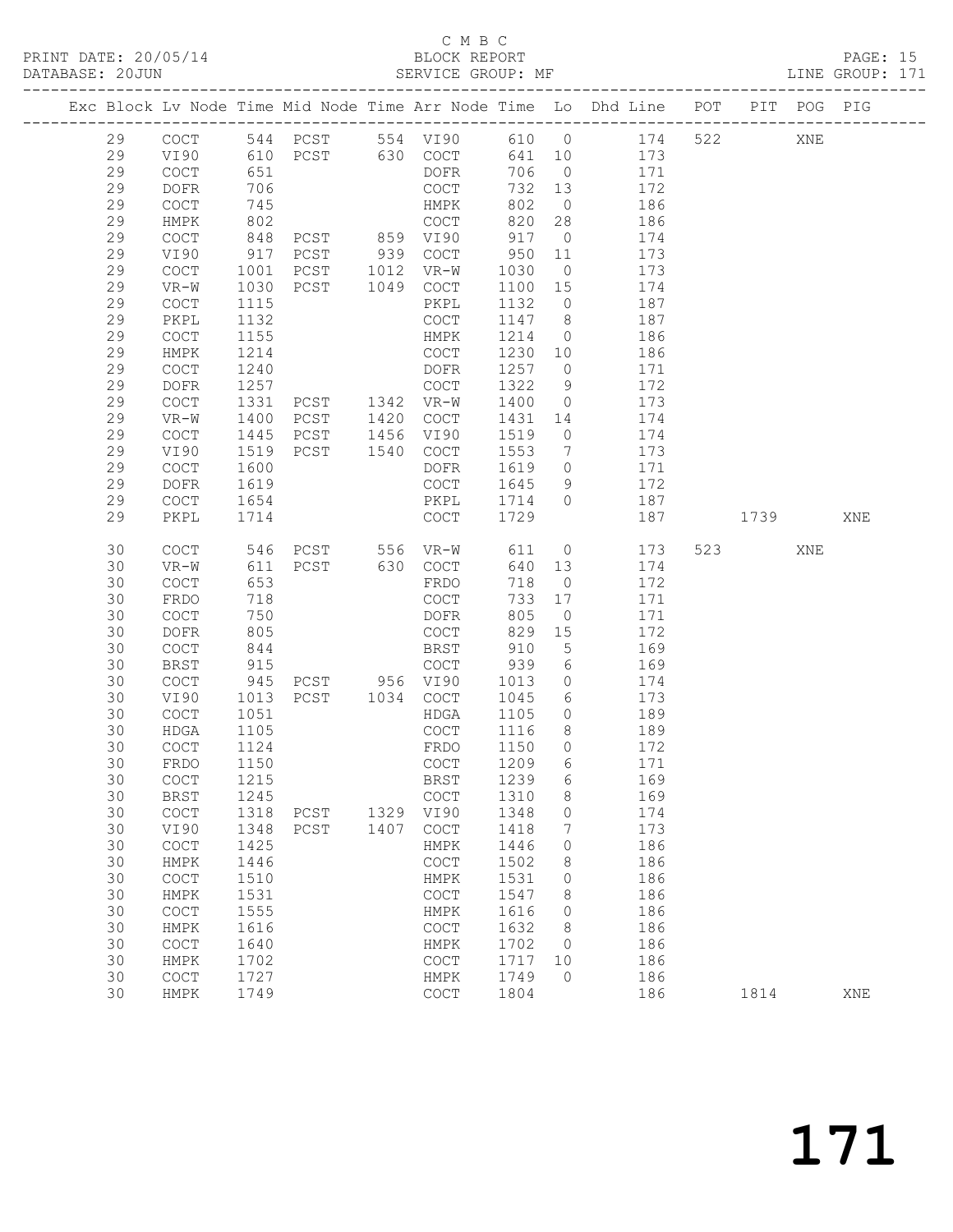## C M B C<br>BLOCK REPORT

PAGE: 16<br>LINE GROUP: 171

|    |             |      |                |             |      |                | Exc Block Lv Node Time Mid Node Time Arr Node Time Lo Dhd Line POT PIT POG PIG |           |      |     |     |
|----|-------------|------|----------------|-------------|------|----------------|--------------------------------------------------------------------------------|-----------|------|-----|-----|
| 31 | COCT        | 550  |                | FRDO        |      |                | 614 0 172                                                                      | 527 — 100 |      | XNE |     |
| 31 | FRDO        | 614  |                | COCT        |      |                | 626 19 171                                                                     |           |      |     |     |
| 31 | <b>COCT</b> | 645  | <b>ERDO</b>    |             | 710  | $\Omega$       | 172                                                                            |           |      |     |     |
| 31 | FRDO        | 710  |                | COCT        | 724  |                | 6 171                                                                          |           |      |     |     |
| 31 | <b>COCT</b> | 730  | PCST 740 VI90  |             | 758  | $\overline{0}$ | 174                                                                            |           |      |     |     |
| 31 | VI90        | 758  | PCST 817       | COCT        | 829  | 26             | 173                                                                            |           |      |     |     |
| 31 | <b>COCT</b> | 855  |                | HMPK        | 912  | $\bigcirc$     | 186                                                                            |           |      |     |     |
| 31 | HMPK        | 912  |                | COCT        | 928  | 12             | 186                                                                            |           |      |     |     |
| 31 | <b>COCT</b> | 940  |                | DOFR        | 956  | $\overline{0}$ | 171                                                                            |           |      |     |     |
| 31 | <b>DOFR</b> | 956  |                | <b>COCT</b> | 1020 | 11             | 172                                                                            |           |      |     |     |
| 31 | <b>COCT</b> | 1031 | PCST 1042      | $VR-W$      | 1100 | $\bigcirc$     | 173                                                                            |           |      |     |     |
| 31 | $VR-W$      | 1100 | PCST 1119 COCT |             | 1130 | 15             | 174                                                                            |           |      |     |     |
| 31 | <b>COCT</b> | 1145 |                | PKPL        | 1202 | $\overline{0}$ | 187                                                                            |           |      |     |     |
| 31 | PKPL        | 1202 |                | <b>COCT</b> | 1217 | 8              | 187                                                                            |           |      |     |     |
| 31 | <b>COCT</b> | 1225 |                | HMPK        | 1245 |                | 186<br>$\Omega$                                                                |           |      |     |     |
| 31 | HMPK        | 1245 |                | COCT        | 1301 | 9              | 186                                                                            |           |      |     |     |
| 31 | <b>COCT</b> | 1310 |                | DOFR        | 1328 | $\circ$        | 171                                                                            |           |      |     |     |
| 31 | <b>DOFR</b> | 1328 |                | COCT        | 1353 |                | $8 \overline{)}$<br>172                                                        |           |      |     |     |
| 31 | <b>COCT</b> | 1401 | PCST 1412      | VR-W        | 1430 | $\bigcirc$     | 173                                                                            |           |      |     |     |
| 31 | $VR-W$      | 1430 | PCST 1452      | COCT        | 1504 | 11             | 174                                                                            |           |      |     |     |
| 31 | <b>COCT</b> | 1515 |                | BRST        | 1541 | 5              | 169                                                                            |           |      |     |     |
| 31 | <b>BRST</b> | 1546 |                | COCT        | 1613 |                | 169                                                                            |           |      |     |     |
| 31 | <b>COCT</b> | 1625 |                | ROMA        | 1642 | $\overline{0}$ | 186                                                                            |           |      |     |     |
| 31 | <b>ROMA</b> | 1642 |                | <b>COCT</b> | 1652 | 18             | 187                                                                            |           |      |     |     |
| 31 | <b>COCT</b> | 1710 |                | HMPK        | 1732 | $\overline{0}$ | 186                                                                            |           |      |     |     |
| 31 | HMPK        | 1732 |                | <b>COCT</b> | 1747 | 18             | 186                                                                            |           |      |     |     |
| 31 | <b>COCT</b> | 1805 |                | ROMA        | 1825 | $\overline{0}$ | 186                                                                            |           |      |     |     |
| 31 | ROMA        | 1825 |                | <b>COCT</b> | 1835 |                | 20<br>187                                                                      |           |      |     |     |
| 31 | <b>COCT</b> | 1855 |                | HMPK        | 1915 | $\bigcirc$     | 186                                                                            |           |      |     |     |
| 31 | HMPK        | 1915 |                | <b>COCT</b> | 1930 |                | 186                                                                            |           | 1939 |     | XNE |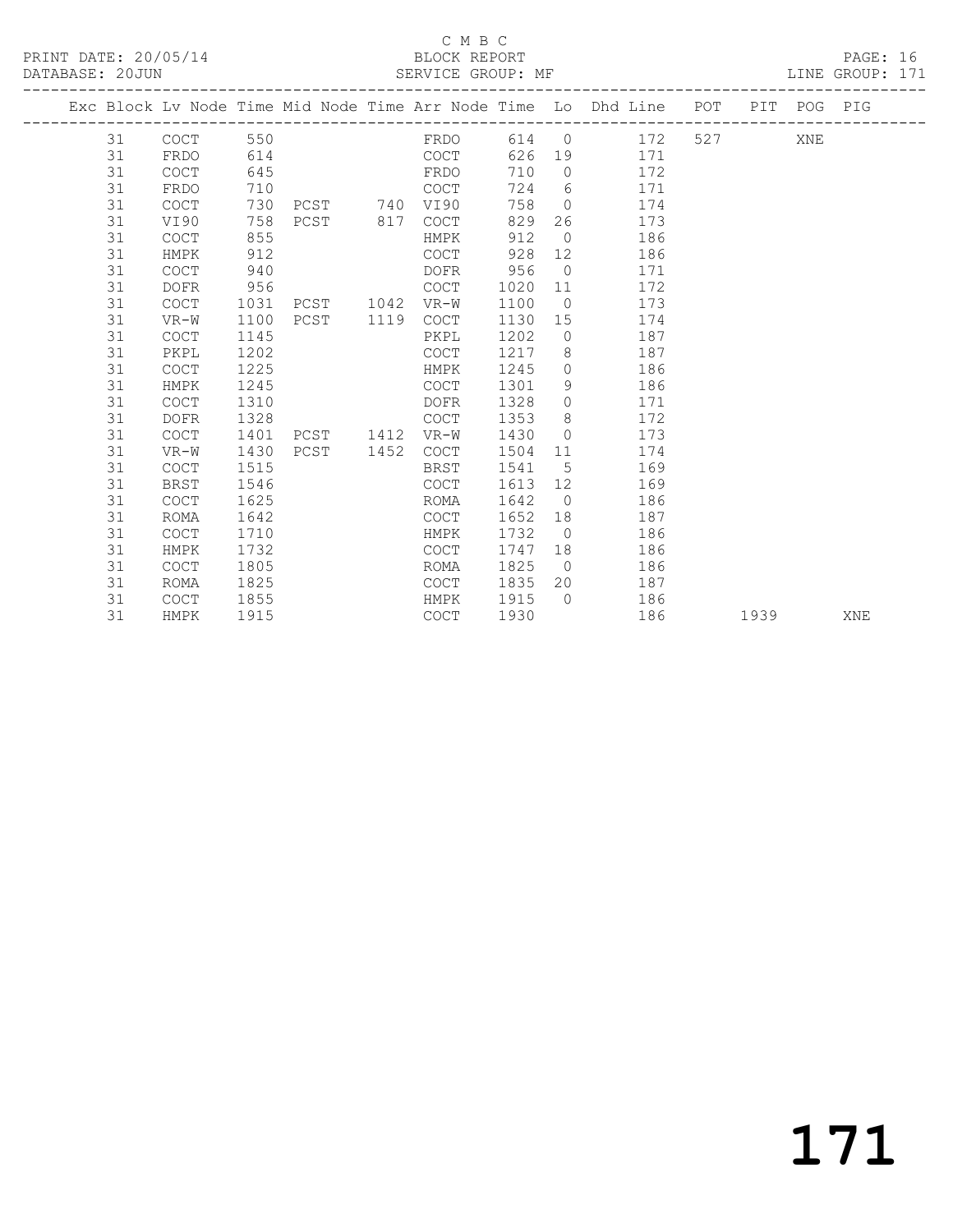## C M B C<br>BLOCK REPORT

| PRINT DATE: 20/05/14 BLOCK REPORT<br>DATABASE: 20JUN SERVICE GROUP: MF |    |                                                                                |      |                |                                 |      |      |                   |                |                       |     |         | PAGE: 17 |  |
|------------------------------------------------------------------------|----|--------------------------------------------------------------------------------|------|----------------|---------------------------------|------|------|-------------------|----------------|-----------------------|-----|---------|----------|--|
|                                                                        |    | Exc Block Lv Node Time Mid Node Time Arr Node Time Lo Dhd Line POT PIT POG PIG |      |                |                                 |      |      |                   |                |                       |     |         |          |  |
|                                                                        |    |                                                                                |      |                |                                 |      |      |                   |                | HMPK 603 0 186        |     | 527 XNE |          |  |
|                                                                        | 32 | HMPK                                                                           |      | 603 000        |                                 | COCT |      |                   |                | 617 8 186             |     |         |          |  |
|                                                                        | 32 | COCT                                                                           | 625  |                |                                 |      |      |                   |                | 640 0 187             |     |         |          |  |
|                                                                        | 32 | PKPL                                                                           | 640  | PKPL<br>COCT   |                                 |      |      |                   |                | 655 9 187             |     |         |          |  |
|                                                                        | 32 | <b>COCT</b>                                                                    | 704  |                |                                 |      | HMPK | 719               |                | 0 186                 |     |         |          |  |
|                                                                        | 32 | HMPK                                                                           | 719  |                |                                 |      | COCT | 735               |                | 5 186                 |     |         |          |  |
|                                                                        | 32 | COCT                                                                           | 740  |                |                                 |      | PKPL | 758               |                | 0 187                 |     |         |          |  |
|                                                                        | 32 | PKPL                                                                           | 758  |                |                                 |      | COCT |                   |                | 815 15 187            |     |         |          |  |
|                                                                        | 32 | COCT                                                                           | 830  |                |                                 |      | HMPK | 847               |                | 0 186                 |     |         |          |  |
|                                                                        | 32 | HMPK                                                                           | 847  |                |                                 | COCT |      | 903               |                | 12 186                |     |         |          |  |
|                                                                        | 32 | COCT                                                                           | 915  |                |                                 |      |      | PCST 926 VI90 943 |                | $0 \qquad \qquad 174$ |     |         |          |  |
|                                                                        | 32 | VI90                                                                           | 943  |                | PCST 1005 COCT                  |      |      | 1016              |                | 5 173                 |     |         |          |  |
|                                                                        | 32 | COCT                                                                           | 1021 |                |                                 | HDGA |      | 1035              |                | 0 189                 |     |         |          |  |
|                                                                        | 32 | HDGA                                                                           | 1035 |                |                                 | COCT |      | 1046              |                | 8 189                 |     |         |          |  |
|                                                                        | 32 | COCT                                                                           |      | 1054 000       |                                 | FRDO |      |                   |                | 1120 0 172            |     |         |          |  |
|                                                                        | 32 | FRDO                                                                           | 1120 |                |                                 | COCT |      | 1139              |                | 6 171                 |     |         |          |  |
|                                                                        | 32 | <b>COCT</b>                                                                    | 1145 |                | <b>Example 19 Service SERST</b> |      |      | 1209              |                | 6 169                 |     |         |          |  |
|                                                                        | 32 | BRST                                                                           | 1215 |                |                                 | COCT |      | 1239              |                | 6 169                 |     |         |          |  |
|                                                                        | 32 | COCT                                                                           | 1245 | PCST 1256 VI90 |                                 |      |      | 1315              | $\overline{O}$ | 174                   |     |         |          |  |
|                                                                        | 32 | VI90                                                                           | 1315 | PCST 1334 COCT |                                 |      |      | 1345              |                | 6 173                 |     |         |          |  |
|                                                                        | 32 | COCT                                                                           | 1351 |                |                                 | HDGA |      | 1405              |                | 0 189                 |     |         |          |  |
|                                                                        | 32 | HDGA                                                                           | 1405 |                |                                 | COCT |      | 1416              |                | 9 189                 |     |         |          |  |
|                                                                        | 32 | COCT                                                                           | 1425 |                |                                 | FRDO |      | 1455              |                | $0 \t 172$            |     |         |          |  |
|                                                                        | 32 | FRDO                                                                           | 1455 |                |                                 | COCT |      | 1515              |                | 9 171                 |     |         |          |  |
|                                                                        | 32 | COCT                                                                           | 1524 |                |                                 | HMPK |      | 1545              |                | $0$ 186               |     |         |          |  |
|                                                                        | 32 | HMPK                                                                           | 1545 |                |                                 | COCT |      | 1601              |                | 9 186                 |     |         |          |  |
|                                                                        | 32 | COCT                                                                           | 1610 |                |                                 | HMPK |      | 1631 0            |                |                       | 186 |         |          |  |

 32 HMPK 1631 COCT 1647 11 186 32 COCT 1658 HMPK 1720 0 186 32 HMPK 1720 COCT 1735 10 186 32 COCT 1745 HMPK 1807 0 186

32 HMPK 1807 COCT 1822 10 186<br>32 COCT 1832 BRST 1855 5 169<br>32 BRST 1900 COCT 1923 169 32 COCT 1832 BRST 1855 5 169<br>32 BRST 1900 60CT 1923 169

1932 XNE

# 171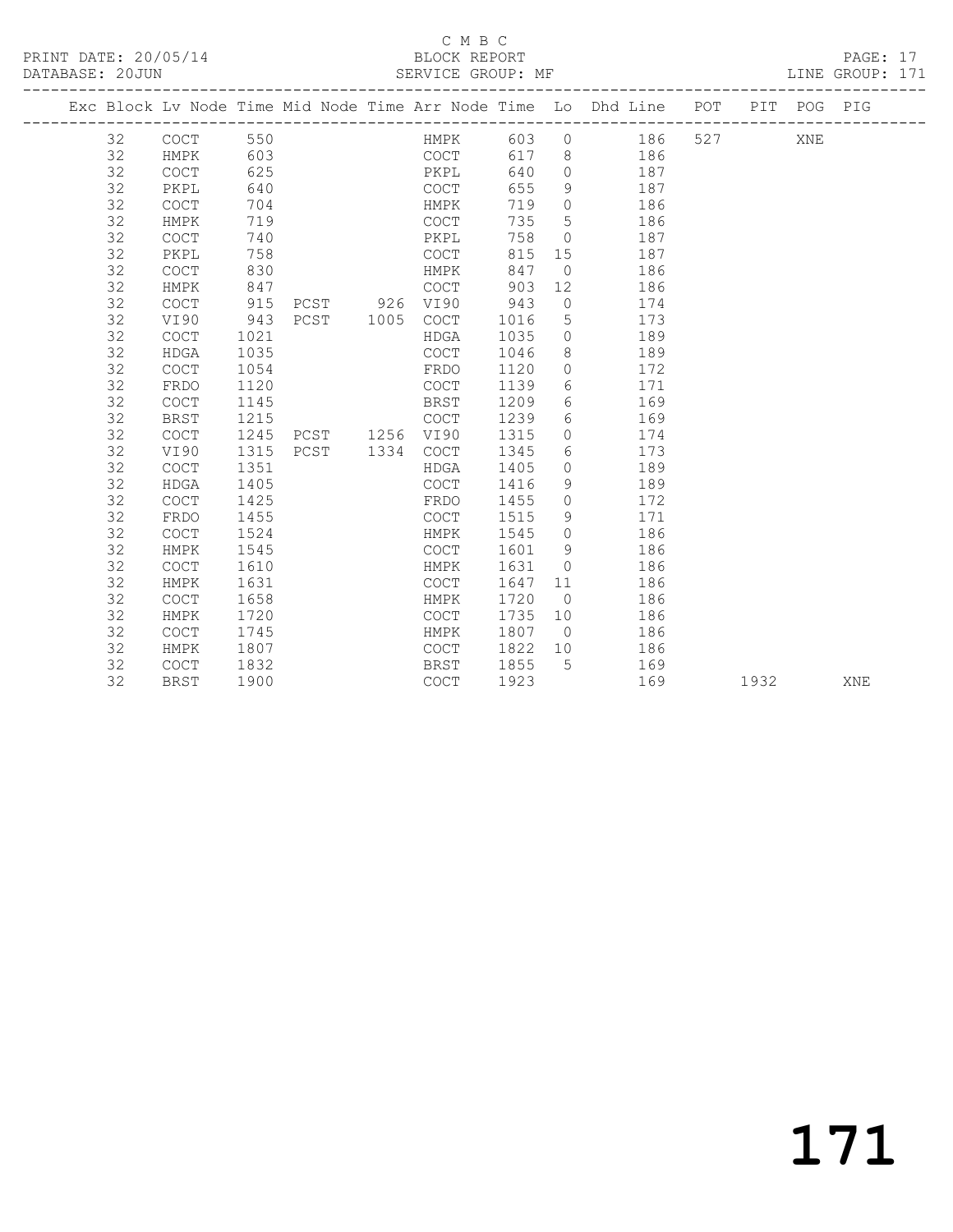## C M B C<br>BLOCK REPORT

PRINT DATE: 20/05/14 BLOCK REPORT BATABASE: 20JUN

PAGE: 18<br>LINE GROUP: 171

|                 |                                            |              |                                  |      |                                                 |              |                      | Exc Block Lv Node Time Mid Node Time Arr Node Time Lo Dhd Line POT PIT POG PIG |          |      |     |     |
|-----------------|--------------------------------------------|--------------|----------------------------------|------|-------------------------------------------------|--------------|----------------------|--------------------------------------------------------------------------------|----------|------|-----|-----|
| 33              | COCT                                       | 557          |                                  |      |                                                 |              |                      | DOFR 610 0 171                                                                 |          | 534  | XNE |     |
| 33              | DOFR                                       | 610          |                                  |      | COCT                                            |              |                      | 632 12 172                                                                     |          |      |     |     |
| 33              | COCT                                       |              |                                  |      | 644 PCST 654 VI90                               | 710          |                      | $0 \t 174$                                                                     |          |      |     |     |
| 33              | VI90                                       | 710          |                                  |      |                                                 | 742 11       |                      | 173                                                                            |          |      |     |     |
| 33              | COCT                                       | 753          |                                  |      | PCST 730 COCT<br>PCST 803 VR-W<br>PCST 841 COCT | 819          | $\overline{0}$       | 173                                                                            |          |      |     |     |
| 33<br>33        | VR-W                                       | 819<br>915   |                                  |      | PKPL                                            | 853<br>932   | 22<br>$\overline{0}$ | 174<br>187                                                                     |          |      |     |     |
| 33              | COCT<br>PKPL                               | 932          |                                  |      | COCT                                            | 947 8        |                      | 187                                                                            |          |      |     |     |
| 33              | COCT                                       | 955          |                                  |      | HMPK                                            | 1012         | $\overline{0}$       | 186                                                                            |          |      |     |     |
| 33              | HMPK                                       | 1012         |                                  |      | COCT                                            | 1028 12      |                      | 186                                                                            |          |      |     |     |
| 33              | COCT                                       | 1040         |                                  |      | DOFR                                            | 1055         | $\overline{0}$       | 171                                                                            |          |      |     |     |
| 33              | DOFR                                       | 1055         |                                  |      | COCT                                            | 1120 11      |                      | 172                                                                            |          |      |     |     |
| 33              | COCT                                       | 1131         |                                  |      |                                                 | 1200         | $\overline{0}$       | 173                                                                            |          |      |     |     |
| 33              | VR-W                                       | 1200         | PCST 1142 VR-W<br>PCST 1218 COCT |      |                                                 | 1229 16      |                      | 174                                                                            |          |      |     |     |
| 33              | COCT                                       | 1245         |                                  |      | PKPL                                            | 1302         | $\overline{0}$       | 187                                                                            |          |      |     |     |
| 33              | PKPL                                       | 1302         |                                  |      | COCT                                            | 1317         | 8 <sup>8</sup>       | 187                                                                            |          |      |     |     |
| 33              | COCT                                       | 1325         |                                  |      | HMPK                                            | 1345         | $\overline{0}$       | 186                                                                            |          |      |     |     |
| 33              | HMPK                                       | 1345         |                                  |      | COCT                                            | 1401         | $5\overline{)}$      | 186                                                                            |          |      |     |     |
| 33              | COCT                                       | 1406         |                                  |      | DOFR                                            | 1424         | $\overline{0}$       | 171                                                                            |          |      |     |     |
| 33              | DOFR                                       | 1424         |                                  |      | COCT                                            | 1455         | 5                    | 172                                                                            |          |      |     |     |
| 33              | COCT                                       | 1500         | PCST 1511 VR-W<br>PCST 1553 COCT |      |                                                 | 1531         | $\circ$              | 173                                                                            |          |      |     |     |
| 33              | $VR-W$                                     | 1531         |                                  |      |                                                 | 1606         | $\overline{7}$       | 174                                                                            |          |      |     |     |
| 33              | COCT                                       |              | 1613 PCST 1626 VR-W              |      |                                                 | 1650         | $\overline{0}$       | 173                                                                            |          |      |     |     |
| 33              | VR-W                                       | 1650         |                                  |      | PCST 1710 COCT                                  | 1725         | $5\overline{)}$      | 174                                                                            |          |      |     |     |
| 33              | COCT                                       | 1730         |                                  |      | DOFR                                            | 1750         | $\bigcirc$           | 171                                                                            |          |      |     |     |
| 33              | DOFR                                       | 1750         |                                  |      | COCT                                            | 1814         |                      | 172                                                                            |          | 1824 |     | XNE |
| 34              | COCT                                       |              | 1523 PCST 1536 VR-W              |      |                                                 | 1600 0       |                      |                                                                                | 173 1508 |      | XNE |     |
| 34              | $VR-W$                                     | 1600         | PCST 1622 COCT                   |      |                                                 | 1635 10      |                      | 174                                                                            |          |      |     |     |
| 34              | $\mathtt{C}\mathtt{O}\mathtt{C}\mathtt{T}$ | 1645         | PCST 1657 VI90                   |      |                                                 | 1719         | $\overline{0}$       | 174                                                                            |          |      |     |     |
| 34              | VI90                                       | 1719         | PCST                             |      | 1739 COCT                                       | 1752 13      |                      | 173                                                                            |          |      |     |     |
| 34              | COCT                                       | 1805         |                                  |      | FRDO                                            | 1834         | $\overline{0}$       | 172                                                                            |          |      |     |     |
| 34              | FRDO                                       | 1834         |                                  |      | COCT                                            | 1848         | $\overline{7}$       | 171                                                                            |          |      |     |     |
| 34<br>34        | COCT                                       | 1855<br>1922 |                                  |      | FRDO<br>COCT                                    | 1922<br>1936 | $\overline{0}$       | 172                                                                            |          | 1945 |     |     |
|                 | FRDO                                       |              |                                  |      |                                                 |              |                      |                                                                                | 171      |      |     | XNE |
| 35              | COCT                                       | 1615         |                                  |      | BRST                                            |              |                      | 1641 5                                                                         | 169 1600 |      | XNE |     |
| 35              | BRST                                       | 1646         |                                  |      | COCT                                            | 1714 11      |                      | 169                                                                            |          |      |     |     |
| 35              | COCT                                       | 1725         |                                  |      | FRDO                                            | 1756 0       |                      | 172                                                                            |          |      |     |     |
| 35 <sub>1</sub> | FRDO 1756                                  |              |                                  |      | COCT 1813 6                                     |              |                      | 171                                                                            |          |      |     |     |
| 35              | COCT                                       | 1819         |                                  |      | PKPL                                            | 1839         | 0                    | 187                                                                            |          |      |     |     |
| 35              | PKPL                                       | 1839         |                                  |      | COCT                                            | 1853         | 5                    | 187                                                                            |          |      |     |     |
| 35              | $\mathtt{C}\mathtt{O}\mathtt{C}\mathtt{T}$ | 1858         |                                  |      | ROMA                                            | 1915         | $\circ$              | 186                                                                            |          |      |     |     |
| 35              | ROMA                                       | 1915         |                                  |      | COCT                                            | 1925         | 5                    | 187                                                                            |          |      |     |     |
| 35              | COCT                                       | 1930         |                                  |      | HMPK                                            | 1949         | 0                    | 186                                                                            |          |      |     |     |
| 35              | HMPK                                       | 1949         |                                  |      | COCT                                            | 2003         | 12                   | 186                                                                            |          |      |     |     |
| 35              | COCT                                       | 2015         |                                  |      | PKPL                                            | 2030         | $\circ$              | 187                                                                            |          |      |     |     |
| 35<br>35        | PKPL<br>COCT                               | 2030<br>2051 | PCST                             | 2101 | COCT<br>VI90                                    | 2043<br>2118 | 8<br>0               | 187<br>174                                                                     |          |      |     |     |
| 35              | VI90                                       | 2118         | PCST                             | 2135 | COCT                                            | 2145         | 6                    | 173                                                                            |          |      |     |     |
| 35              | COCT                                       | 2151         | PCST                             | 2201 | VI90                                            | 2218         | 0                    | 174                                                                            |          |      |     |     |
| 35              | VI90                                       | 2218         | PCST                             | 2235 | COCT                                            | 2245         | 6                    | 173                                                                            |          |      |     |     |
| 35              | COCT                                       | 2251         | PCST                             | 2301 | VI90                                            | 2317         | 0                    | 174                                                                            |          |      |     |     |
| 35              | VI90                                       | 2317         | ${\tt PCST}$                     | 2333 | COCT                                            | 2342         | 9                    | 173                                                                            |          |      |     |     |
| 35              | COCT                                       | 2351         | PCST                             | 2359 | VI90                                            | 2415         | $\circ$              | 174                                                                            |          |      |     |     |
| 35              | VI90                                       |              | 2415 PCST                        | 2431 | COCT                                            | 2440         |                      | 173                                                                            |          | 2448 |     | XNE |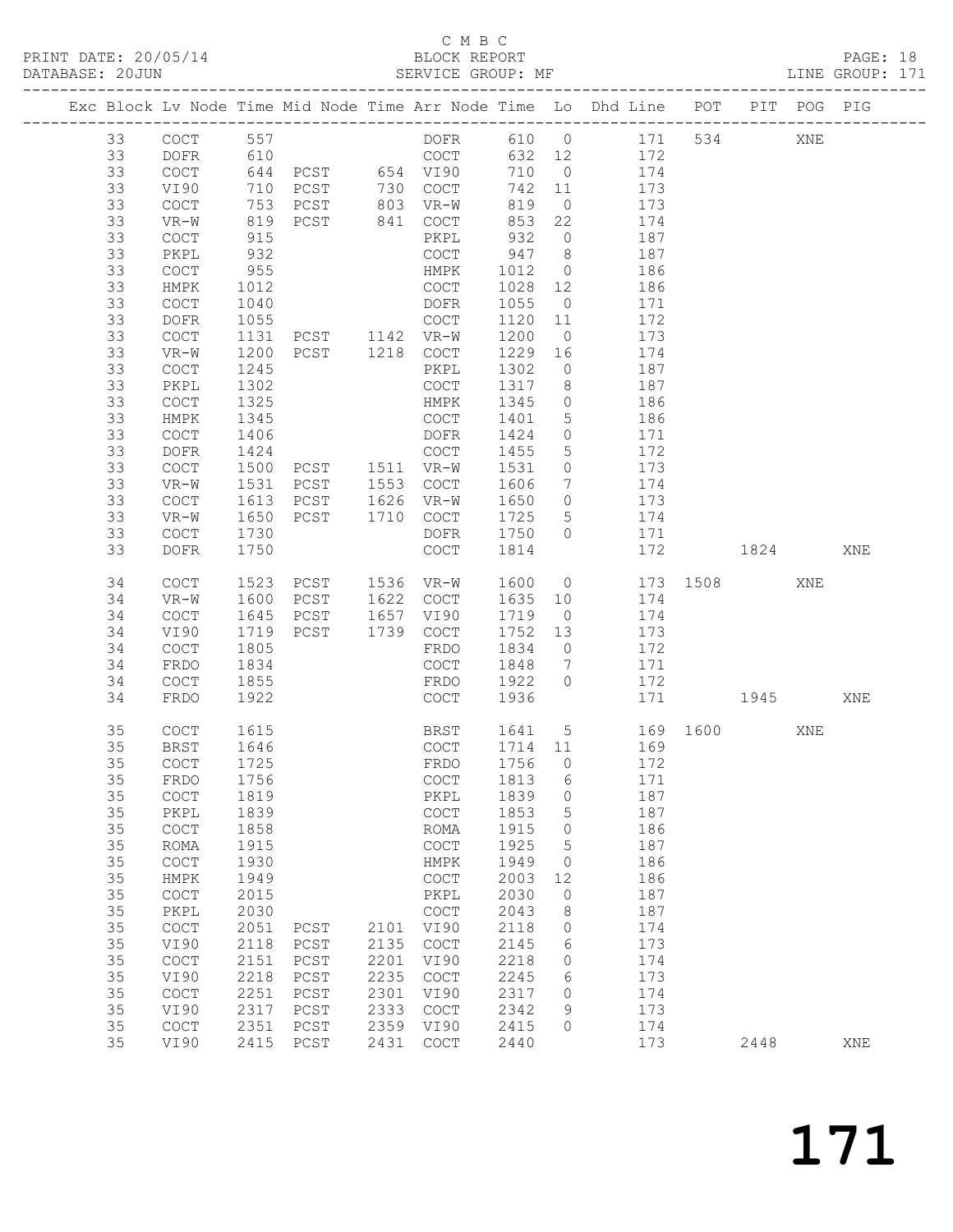# C M B C<br>BLOCK REPORT<br>SERVICE GROUP: MF

| DATABASE: 20JUN |          |                                            |      | SERVICE GROUP: MF              |      |                                            |         |                |                                                                                |          |      |     | LINE GROUP: 171 |
|-----------------|----------|--------------------------------------------|------|--------------------------------|------|--------------------------------------------|---------|----------------|--------------------------------------------------------------------------------|----------|------|-----|-----------------|
|                 |          |                                            |      |                                |      |                                            |         |                | Exc Block Lv Node Time Mid Node Time Arr Node Time Lo Dhd Line POT PIT POG PIG |          |      |     |                 |
|                 | 36       | COCT                                       | 1625 |                                |      |                                            |         |                | DOFR 1644 0 171 1610 XNE                                                       |          |      |     |                 |
|                 | 36       | DOFR                                       | 1644 |                                |      |                                            |         |                | COCT 1710 5 172                                                                |          |      |     |                 |
|                 | 36       | COCT                                       | 1715 |                                |      | BRST 1739 6                                |         |                | 169                                                                            |          |      |     |                 |
|                 | 36       | <b>BRST</b>                                | 1745 |                                |      | COCT                                       | 1812 7  |                | 169                                                                            |          |      |     |                 |
|                 | 36       | COCT                                       |      |                                |      |                                            | 1851 0  |                | 173                                                                            |          |      |     |                 |
|                 | 36       | VR-W                                       | 1851 | PCST 1909 COCT                 |      |                                            | 1919    |                | 16 174                                                                         |          |      |     |                 |
|                 | 36       | COCT                                       | 1935 |                                |      | FRDO                                       | 2002    | $\overline{0}$ | 172                                                                            |          |      |     |                 |
|                 | 36       | FRDO                                       | 2002 |                                |      | COCT                                       | 2016 19 |                | 171                                                                            |          |      |     |                 |
|                 | 36       | COCT                                       | 2035 |                                |      | FRDO                                       | 2100    | $\overline{0}$ | 172                                                                            |          |      |     |                 |
|                 | 36       | FRDO                                       | 2100 |                                |      | COCT                                       | 2114 16 |                | 171                                                                            |          |      |     |                 |
|                 | 36       | COCT                                       | 2130 |                                |      | HMPK                                       | 2147    | $\overline{0}$ | 186                                                                            |          |      |     |                 |
|                 | 36       | HMPK                                       | 2147 |                                |      | COCT                                       | 2201    | 14             | 186                                                                            |          |      |     |                 |
|                 | 36       | COCT                                       | 2215 |                                |      | PKPL                                       | 2230    | $\overline{0}$ | 187                                                                            |          |      |     |                 |
|                 | 36       | PKPL                                       | 2230 |                                |      | COCT                                       | 2243    |                | 17 187                                                                         |          |      |     |                 |
|                 | 36       | COCT                                       | 2300 |                                |      | DOFR                                       | 2313    | $\overline{0}$ | 171                                                                            |          |      |     |                 |
|                 | 36       | DOFR                                       | 2313 |                                |      | COCT                                       | 2332    | 8 <sup>8</sup> | 172                                                                            |          |      |     |                 |
|                 | 36       | COCT                                       | 2340 |                                |      | FRDO                                       | 2402    | $\overline{0}$ | 172                                                                            |          |      |     |                 |
|                 |          |                                            |      |                                |      | COCT                                       | 2414    |                | 7 171                                                                          |          |      |     |                 |
|                 | 36<br>36 | FRDO                                       | 2402 | PCST 2430 VR-W                 |      |                                            |         | $\overline{0}$ | 173                                                                            |          |      |     |                 |
|                 | 36       | COCT<br>$VR-W$                             | 2421 |                                |      |                                            | 2445    |                |                                                                                |          |      |     | XNE             |
|                 |          |                                            |      | 2445 PCST 2500 COCT            |      |                                            | 2508    |                |                                                                                | 174 2516 |      |     |                 |
|                 | 37       | COCT                                       | 1625 |                                |      | ROWA                                       | 1639    |                | $\overline{O}$                                                                 | 187 1610 |      | XNE |                 |
|                 | 37       | <b>ROWA</b>                                | 1639 |                                |      | COCT                                       | 1652 8  |                | 186                                                                            |          |      |     |                 |
|                 | 37       | COCT                                       | 1700 |                                |      | FRDO                                       | 1731 0  |                | 172                                                                            |          |      |     |                 |
|                 | 37       | FRDO                                       | 1731 | FRDO<br>COCT<br>PCST 1820 VR-W |      |                                            | 1749 18 |                | 171                                                                            |          |      |     |                 |
|                 | 37       | COCT                                       | 1807 |                                |      |                                            | 1839    | $\overline{0}$ | 173                                                                            |          |      |     |                 |
|                 | 37       | VR-W                                       | 1839 | PCST 1857 COCT                 |      |                                            | 1907    | 10             | 174                                                                            |          |      |     |                 |
|                 | 37       | $\mathtt{C}\mathtt{O}\mathtt{C}\mathtt{T}$ | 1917 | PCST 1927                      |      | VI90                                       | 1945    | $\overline{0}$ | 174                                                                            |          |      |     |                 |
|                 | 37       | VI90                                       | 1945 | PCST 2002 COCT                 |      |                                            | 2012    | 18             | 173                                                                            |          |      |     |                 |
|                 | 37       | COCT                                       | 2030 |                                |      | BRST                                       | 2050    | 10             | 169                                                                            |          |      |     |                 |
|                 | 37       | <b>BRST</b>                                | 2100 |                                |      | COCT                                       | 2122    | 8 <sup>8</sup> | 169                                                                            |          |      |     |                 |
|                 | 37       | COCT                                       | 2130 |                                |      | BRST                                       | 2150    | 10             | 169                                                                            |          |      |     |                 |
|                 | 37       | BRST                                       | 2200 |                                |      | COCT                                       | 2219    | 11             | 169                                                                            |          |      |     |                 |
|                 | 37       | COCT                                       | 2230 |                                |      | BRST                                       | 2249    | 11             | 169                                                                            |          |      |     |                 |
|                 | 37       | BRST                                       | 2300 |                                |      | COCT                                       | 2318    | 12             | 169                                                                            |          |      |     |                 |
|                 | 37       | COCT                                       | 2330 |                                |      | BRST                                       | 2349    | 11             | 169                                                                            |          |      |     |                 |
|                 | 37       | BRST                                       | 2400 |                                |      | COCT                                       | 2418 12 |                | 169                                                                            |          |      |     |                 |
|                 | 37       | <b>COCT</b>                                | 2430 |                                |      | BRST                                       | 2448 12 |                | 169                                                                            |          |      |     |                 |
|                 | 37       | <b>BRST</b>                                | 2500 |                                |      |                                            |         |                | COCT 2518 12 169                                                               |          |      |     |                 |
|                 | 37       | COCT                                       | 2530 |                                |      | BRST                                       | 2548 12 |                | 169                                                                            |          |      |     |                 |
|                 | 37       | <b>BRST</b>                                | 2600 |                                |      | COCT                                       | 2618    |                |                                                                                | 169      | 2626 |     | XNE             |
|                 | 38       | COCT                                       | 1626 | PCST                           | 1639 | VR-W                                       | 1700    | $\overline{0}$ |                                                                                | 173 1611 |      | XNE |                 |
|                 | 38       | $VR-W$                                     | 1700 | PCST                           | 1720 | COCT                                       | 1734    | 11             | 174                                                                            |          |      |     |                 |
|                 | 38       | COCT                                       | 1745 |                                |      | BRST                                       | 1808    | $\overline{7}$ | 169                                                                            |          |      |     |                 |
|                 | 38       | <b>BRST</b>                                | 1815 |                                |      | $\mathtt{C}\mathtt{O}\mathtt{C}\mathtt{T}$ | 1841    | 19             | 169                                                                            |          |      |     |                 |
|                 | 38       | $\mathtt{C}\mathtt{O}\mathtt{C}\mathtt{T}$ | 1900 |                                |      | <b>BRST</b>                                | 1922    | 8              | 169                                                                            |          |      |     |                 |
|                 | 38       | BRST                                       | 1930 |                                |      | COCT                                       | 1953    | $\overline{7}$ | 169                                                                            |          |      |     |                 |
|                 | 38       | $\mathtt{C}\mathtt{O}\mathtt{C}\mathtt{T}$ | 2000 |                                |      | BRST                                       | 2020    | 10             | 169                                                                            |          |      |     |                 |
|                 | 38       | <b>BRST</b>                                | 2030 |                                |      | COCT                                       | 2052    | 8              | 169                                                                            |          |      |     |                 |
|                 | 38       | $\operatorname{COT}$                       | 2100 |                                |      | BRST                                       | 2120    | 10             | 169                                                                            |          |      |     |                 |
|                 | 38       | <b>BRST</b>                                | 2130 |                                |      | COCT                                       | 2152    | 8 <sup>8</sup> | 169                                                                            |          |      |     |                 |
|                 | 38       | COCT                                       | 2200 |                                |      | BRST                                       | 2219    | 11             | 169                                                                            |          |      |     |                 |
|                 | 38       | <b>BRST</b>                                | 2230 |                                |      | COCT                                       | 2249 11 |                | 169                                                                            |          |      |     |                 |
|                 | 38       | COCT                                       | 2300 |                                |      | <b>BRST</b>                                | 2319    |                | 169                                                                            |          | 2338 |     | XNE             |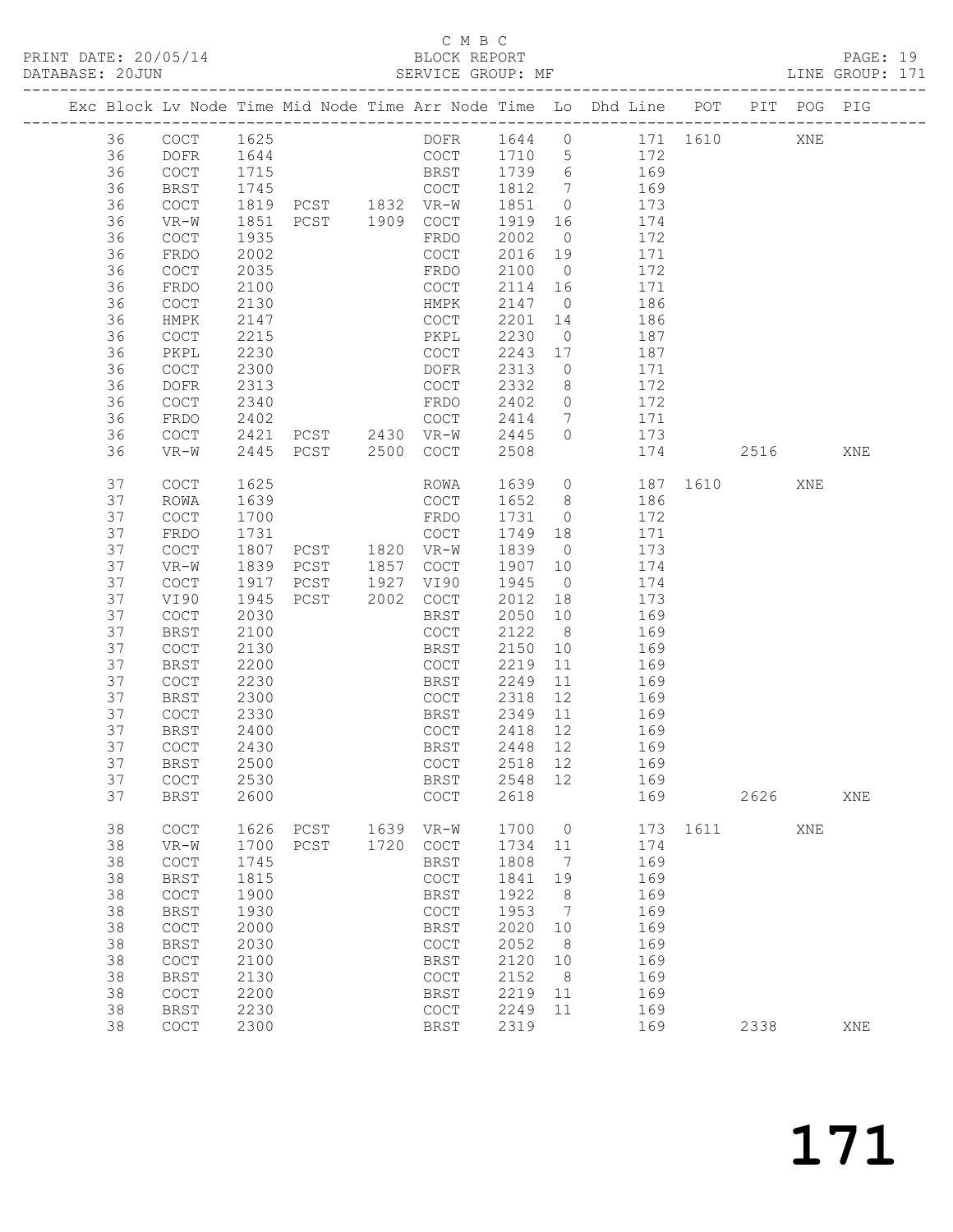# C M B C<br>BLOCK REPORT<br>SERVICE GROUP: MF

| DATABASE: 20JUN |          |                               |              | SERVICE GROUP: MF |              |                                                    |              |                      | LINE GROUP: 171                                                                |      |      |     |     |  |
|-----------------|----------|-------------------------------|--------------|-------------------|--------------|----------------------------------------------------|--------------|----------------------|--------------------------------------------------------------------------------|------|------|-----|-----|--|
|                 |          |                               |              |                   |              |                                                    |              |                      | Exc Block Lv Node Time Mid Node Time Arr Node Time Lo Dhd Line POT PIT POG PIG |      |      |     |     |  |
|                 | 39       | COCT                          |              |                   |              |                                                    |              |                      | 1627 PCST 1639 VI90 1701 0 174 1612 XNE                                        |      |      |     |     |  |
|                 | 39       | VI90                          |              |                   |              |                                                    |              |                      | 1701 PCST 1721 COCT 1734 12 173                                                |      |      |     |     |  |
|                 | 39       | COCT                          | 1746         |                   |              |                                                    |              |                      | FRDO 1815 0 172                                                                |      |      |     |     |  |
|                 | 39       | FRDO                          | 1815         |                   |              | COCT                                               |              |                      |                                                                                |      |      |     |     |  |
|                 | 39       | COCT                          | 1855         |                   |              | HDGA                                               |              |                      | 1829  26  171<br>1909  0  189                                                  |      |      |     |     |  |
|                 | 39       | HDGA                          | 1909         |                   |              | COCT                                               |              |                      | 1921 9 189                                                                     |      |      |     |     |  |
|                 | 39       | COCT                          | 1930         |                   |              | BRST                                               | 1950 10      |                      | 169                                                                            |      |      |     |     |  |
|                 | 39       | BRST                          | 2000         |                   |              | COCT                                               | 2022 8       |                      | 169                                                                            |      |      |     |     |  |
|                 | 39       | COCT                          | 2030         |                   |              | HMPK                                               | 2049 0       |                      | 186                                                                            |      |      |     |     |  |
|                 | 39       | HMPK                          | 2049         |                   |              | COCT                                               | 2103 12      |                      | 186                                                                            |      |      |     |     |  |
|                 | 39       | COCT                          | 2115         |                   |              | PKPL                                               | 2130         | $\overline{0}$       | 187                                                                            |      |      |     |     |  |
|                 | 39       | PKPL                          | 2130         |                   |              | COCT                                               | 2143 17      |                      | 187                                                                            |      |      |     |     |  |
|                 | 39       | COCT                          | 2200         |                   |              | DOFR                                               | 2213         | $\overline{0}$       | 171                                                                            |      |      |     |     |  |
|                 | 39       | DOFR                          | 2213         |                   |              | COCT                                               | 2233 12      |                      | 172                                                                            |      |      |     |     |  |
|                 | 39       | COCT                          | 2245         |                   |              | PKPL                                               | 2300         |                      | 0 187                                                                          |      |      |     |     |  |
|                 | 39       | PKPL                          | 2300         |                   |              | COCT                                               | 2313 8       |                      | 187                                                                            |      |      |     |     |  |
|                 | 39       | COCT                          | 2321         |                   |              |                                                    | 2345 0       |                      | 173                                                                            |      |      |     |     |  |
|                 | 39       | VR-W                          | 2345         | PCST 2400 COCT    |              |                                                    |              |                      | 2410 25 174                                                                    |      |      |     |     |  |
|                 | 39       | COCT                          | 2435         |                   |              | FRDO                                               |              |                      | 2457 0 172                                                                     |      |      |     |     |  |
|                 | 39       | FRDO                          | 2457         |                   |              | COCT                                               | 2509         |                      | 171                                                                            | 2517 |      |     | XNE |  |
|                 | 40       | COCT                          | 1643         | PCST 1656 VR-W    |              |                                                    |              |                      | 1717 0 173 1628                                                                |      |      | XNE |     |  |
|                 | 40       | $VR-W$                        | 1717         | PCST              |              | 1737 COCT                                          | 1751 16      |                      | 174                                                                            |      |      |     |     |  |
|                 | 40       | COCT                          | 1807         | PCST              |              | 1819 VI90                                          | 1841 0       |                      | 174                                                                            |      |      |     |     |  |
|                 | 40       | VI90                          | 1841         | PCST              |              | 1858 COCT                                          | 1908 10      |                      | 173                                                                            |      |      |     |     |  |
|                 | 40       | COCT                          | 1918         | PCST 1929 VR-W    |              |                                                    | 1945         |                      | $0$ 173                                                                        |      |      |     |     |  |
|                 | 40       | VR-W                          | 1945         | PCST 2003         |              | COCT                                               | 2013 12      |                      | 174                                                                            |      |      |     |     |  |
|                 | 40       | COCT                          | 2025         |                   |              | HDGA                                               | 2037         | $\overline{0}$       | 189                                                                            |      |      |     |     |  |
|                 | 40       | <b>HDGA</b>                   | 2037         |                   |              | COCT                                               | 2045 15      |                      | 189                                                                            |      |      |     |     |  |
|                 | 40       | COCT                          | 2100         |                   |              | HMPK                                               | 2117 0       |                      | 186                                                                            |      |      |     |     |  |
|                 | 40       | HMPK                          | 2117         |                   |              | COCT                                               | 2131         | 9                    | 186                                                                            |      |      |     |     |  |
|                 | 40       | COCT                          | 2140         |                   |              |                                                    | 2210         | 20                   | 183                                                                            |      |      |     |     |  |
|                 | 40       | PMST                          | 2230         |                   |              |                                                    | 2258 17      |                      | 183                                                                            |      |      |     |     |  |
|                 | 40       | COCT                          | 2315         |                   |              | PKPL                                               | 2330 0       |                      | 187                                                                            |      |      |     |     |  |
|                 | 40       | PKPL                          | 2330         |                   |              | COCT                                               |              |                      | 2343 17 187                                                                    |      |      |     |     |  |
|                 | 40       | COCT                          | 2400         |                   |              | DOFR                                               | 2411 0       |                      | 171                                                                            |      |      |     |     |  |
|                 | 40       | DOFR                          | 2411         |                   |              | COCT                                               | 2429         |                      | 172                                                                            |      | 2437 |     | XNE |  |
|                 | 41       | COCT                          | 1645         |                   |              |                                                    |              |                      | BRST 1709 6 169 1630                                                           |      |      | XNE |     |  |
|                 | 41       | BRST                          | 1715         |                   |              | COCT                                               | 1744         | $5^{\circ}$          | 169                                                                            |      |      |     |     |  |
|                 | 41       | COCT                          | 1749         |                   |              | DOFR                                               | 1809         | $\overline{0}$       | 171                                                                            |      |      |     |     |  |
|                 | 41       | DOFR                          | 1809         |                   |              | COCT                                               | 1830         | 14                   | 172                                                                            |      |      |     |     |  |
|                 | 41       | $\operatorname{COCT}$         | 1844         | PCST              | 1857<br>1932 | VR-W                                               | 1914<br>1942 | $\overline{0}$<br>9  | 173                                                                            |      |      |     |     |  |
|                 | 41       | $VR-W$                        | 1914         | PCST              | 2001         | COCT                                               | 2018         |                      | 174                                                                            |      |      |     |     |  |
|                 | 41<br>41 | $\operatorname{COCT}$<br>VI90 | 1951<br>2018 | PCST<br>PCST      | 2035         | VI90<br>$\mathtt{C}\mathtt{O}\mathtt{C}\mathtt{T}$ | 2045         | $\overline{0}$       | 174<br>173                                                                     |      |      |     |     |  |
|                 | 41       | COCT                          | 2100         |                   |              | DOFR                                               | 2113         | 15<br>$\overline{0}$ | 171                                                                            |      |      |     |     |  |
|                 | 41       | <b>DOFR</b>                   | 2113         |                   |              | COCT                                               | 2133         | 12                   | 172                                                                            |      |      |     |     |  |
|                 | 41       | COCT                          | 2145         |                   |              | PKPL                                               | 2200         | $\overline{0}$       | 187                                                                            |      |      |     |     |  |
|                 | 41       | PKPL                          | 2200         |                   |              | $\mathtt{C}\mathtt{O}\mathtt{C}\mathtt{T}$         | 2213         | 8 <sup>8</sup>       | 187                                                                            |      |      |     |     |  |
|                 | 41       | $\operatorname{COCT}$         | 2221         | PCST              |              | 2230 VR-W                                          | 2245         | $\overline{0}$       | 173                                                                            |      |      |     |     |  |
|                 | 41       | $VR-W$                        | 2245         | PCST              | 2302         | COCT                                               | 2312         | 18                   | 174                                                                            |      |      |     |     |  |
|                 | 41       | COCT                          | 2330         |                   |              | HDGA                                               | 2340         | $\circ$              | 189                                                                            |      |      |     |     |  |
|                 | 41       | HDGA                          | 2340         |                   |              | COCT                                               | 2348         |                      | 189                                                                            |      | 2356 |     | XNE |  |
|                 |          |                               |              |                   |              |                                                    |              |                      |                                                                                |      |      |     |     |  |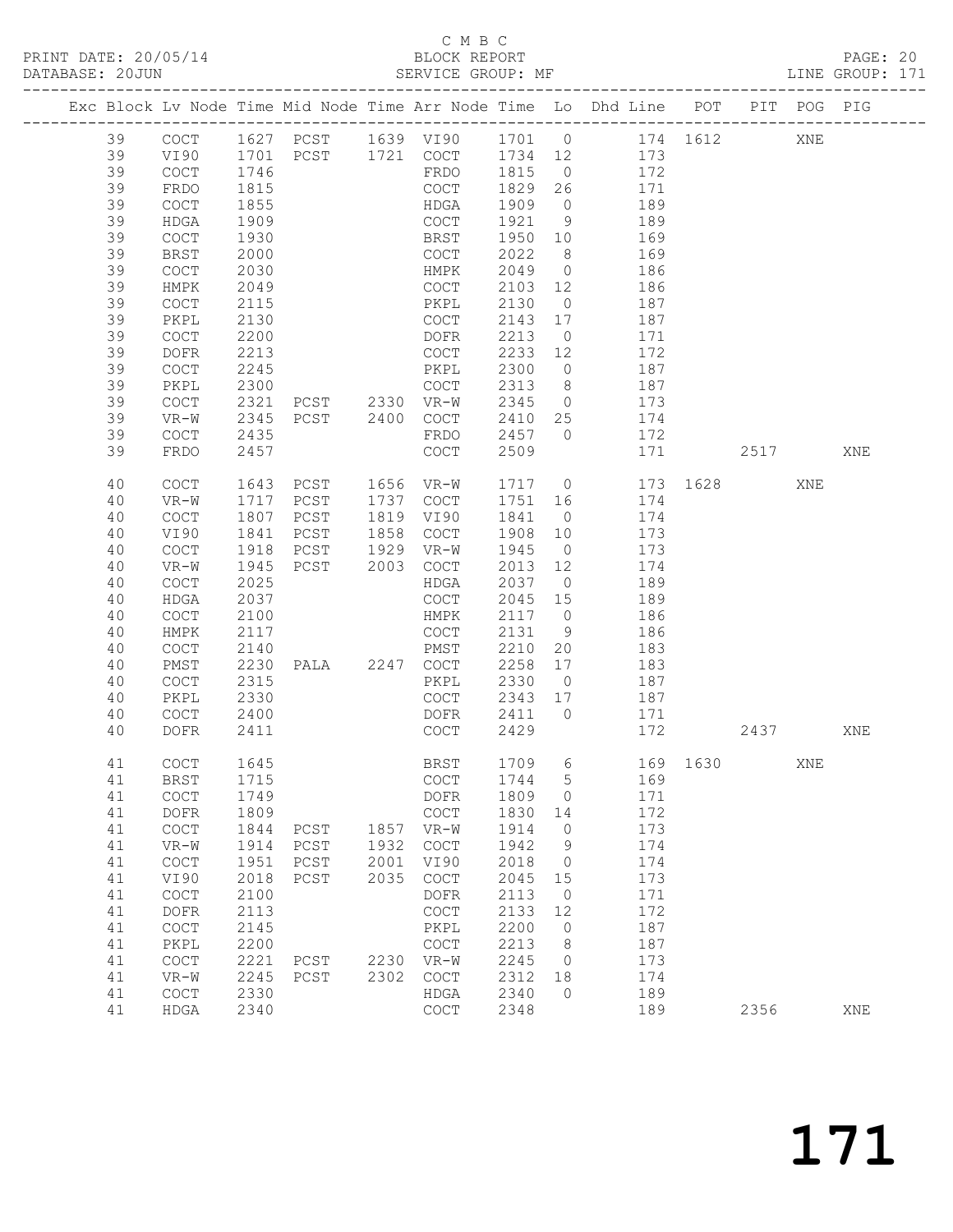## C M B C<br>BLOCK REPORT

| DATABASE: 20JUN |                      |      | SERVICE GROUP: MF                |      |                                        |         |                 |                                                                                |          |      |        | LINE GROUP: 171 |  |
|-----------------|----------------------|------|----------------------------------|------|----------------------------------------|---------|-----------------|--------------------------------------------------------------------------------|----------|------|--------|-----------------|--|
|                 |                      |      |                                  |      |                                        |         |                 | Exc Block Lv Node Time Mid Node Time Arr Node Time Lo Dhd Line POT PIT POG PIG |          |      |        |                 |  |
| 42              | COCT                 | 1655 |                                  |      |                                        |         |                 | DOFR 1715 0 171 1640 XNE                                                       |          |      |        |                 |  |
| 42              | DOFR                 | 1715 |                                  |      |                                        |         |                 | COCT 1739 5 172                                                                |          |      |        |                 |  |
| 42              | COCT                 | 1744 |                                  |      | PKPL 1804 0                            |         |                 | 187                                                                            |          |      |        |                 |  |
| 42              | PKPL                 | 1804 |                                  |      | COCT 1819 15                           |         |                 | 187                                                                            |          |      |        |                 |  |
| 42              | COCT                 | 1834 |                                  |      | PKPL                                   | 1853 0  |                 | 187                                                                            |          |      |        |                 |  |
| 42              | PKPL                 | 1853 |                                  |      | COCT                                   | 1907 8  |                 | 187                                                                            |          |      |        |                 |  |
| 42              | COCT                 | 1915 |                                  |      | PKPL                                   | 1932 0  |                 | 187                                                                            |          |      |        |                 |  |
| 42              | PKPL                 | 1932 |                                  |      | COCT                                   | 1945 15 |                 | 187                                                                            |          |      |        |                 |  |
| 42              | COCT                 | 2000 |                                  |      | HMPK                                   | 2019    | $\overline{0}$  | 186                                                                            |          |      |        |                 |  |
| 42              | HMPK                 | 2019 |                                  |      | COCT                                   | 2033 12 |                 | 186                                                                            |          |      |        |                 |  |
| 42              | COCT                 | 2045 |                                  |      | PKPL                                   | 2100    | $\overline{0}$  | 187                                                                            |          |      |        |                 |  |
| 42              | PKPL                 | 2100 |                                  |      | COCT                                   | 2113 8  |                 | 187                                                                            |          |      |        |                 |  |
| 42              | COCT                 | 2121 | PCST 2130 VR-W                   |      |                                        | 2145 0  |                 | 173                                                                            |          |      |        |                 |  |
| 42              | VR-W                 | 2145 | PCST 2202 COCT                   |      |                                        |         |                 | 2212 13 174                                                                    |          |      |        |                 |  |
| 42              | COCT                 | 2225 |                                  |      | HDGA                                   | 2235 0  |                 | 189                                                                            |          |      |        |                 |  |
| 42              | HDGA                 | 2235 |                                  |      | COCT                                   | 2243 17 |                 | 189                                                                            |          |      |        |                 |  |
| 42              | COCT                 | 2300 |                                  |      | HMPK                                   | 2317 0  |                 | 186                                                                            |          |      |        |                 |  |
| 42              | HMPK                 | 2317 |                                  |      | COCT                                   | 2331    |                 |                                                                                | 186 2339 |      |        | XNE             |  |
| 43              | COCT                 |      | 1656 PCST 1709 VR-W              |      |                                        | 1730    |                 | 0 173 1641                                                                     |          |      | XNE    |                 |  |
| 43              | $VR-W$               | 1730 | PCST 1750 COCT                   |      |                                        | 1804    | $6\overline{6}$ | 174                                                                            |          |      |        |                 |  |
| 43              | COCT                 | 1810 |                                  |      | DOFR                                   | 1830    |                 | $0$ 171                                                                        |          |      |        |                 |  |
| 43              | DOFR                 | 1830 |                                  |      | COCT                                   | 1851 6  |                 | 172                                                                            |          |      |        |                 |  |
| 43              | COCT                 | 1857 |                                  |      |                                        | 1925    | $\overline{0}$  | 174                                                                            |          |      |        |                 |  |
| 43              | VI90                 | 1925 | PCST 1907 VI90<br>PCST 1942 COCT |      |                                        | 1952    | 18              | 173                                                                            |          |      |        |                 |  |
| 43              | COCT                 | 2010 |                                  |      | PMST                                   | 2041 19 |                 | 183                                                                            |          |      |        |                 |  |
| 43              | PMST                 | 2100 | PALA 2117 COCT                   |      |                                        | 2130 5  |                 | 183                                                                            |          |      |        |                 |  |
| 43              | COCT                 | 2135 |                                  |      | FRDO                                   | 2200    | $\overline{0}$  | 172                                                                            |          |      |        |                 |  |
| 43              | FRDO                 | 2200 |                                  |      | COCT                                   | 2212 18 |                 | 171                                                                            |          |      |        |                 |  |
| 43              | COCT                 | 2230 |                                  |      | HMPK                                   | 2247 0  |                 | 186                                                                            |          |      |        |                 |  |
| 43              | HMPK                 | 2247 |                                  |      | COCT                                   | 2301 9  |                 | 186                                                                            |          |      |        |                 |  |
| 43              | COCT                 | 2310 |                                  |      |                                        |         |                 | 183                                                                            |          |      |        |                 |  |
| 43              | PMST                 | 2400 |                                  |      | PMST 2340 20<br>PALA 2417 COCT 2428 12 |         |                 | 183                                                                            |          |      |        |                 |  |
| 43              | COCT                 | 2440 |                                  |      | PMST                                   | 2510    | 20              | 183                                                                            |          |      |        |                 |  |
| 43              | PMST                 |      | 2530 PALA 2547 COCT              |      |                                        | 2558    |                 |                                                                                | 183      |      | 2606 7 | XNE             |  |
| 44              | <b>COCT</b>          | 1708 |                                  |      | PKPL                                   |         |                 | 1728 0 187 1653<br>1743 24 187                                                 |          |      | XNE    |                 |  |
| 44              | PKPL                 | 1728 |                                  |      | COCT                                   |         |                 |                                                                                |          |      |        |                 |  |
|                 |                      |      |                                  |      |                                        |         |                 | PKPL 1827 0 187                                                                |          |      |        |                 |  |
| 44              | PKPL                 | 1827 |                                  |      | COCT                                   | 1842 13 |                 | 187                                                                            |          |      |        |                 |  |
| 44              | COCT                 | 1855 |                                  |      | DOFR                                   | 1912    | $\overline{0}$  | 171                                                                            |          |      |        |                 |  |
| 44              | DOFR                 | 1912 |                                  |      | COCT                                   | 1932    | 8 <sup>8</sup>  | 172                                                                            |          |      |        |                 |  |
| 44              | COCT                 | 1940 |                                  |      | PMST                                   | 2013    | 17              | 183                                                                            |          |      |        |                 |  |
| 44              | PMST                 | 2030 | PALA                             | 2047 | COCT                                   | 2100    | 10              | 183                                                                            |          |      |        |                 |  |
| 44              | COCT                 | 2110 |                                  |      | PMST                                   | 2140    | 20              | 183                                                                            |          |      |        |                 |  |
| 44              | PMST                 | 2200 | PALA                             |      | 2217 COCT                              | 2228    | 12              | 183                                                                            |          |      |        |                 |  |
| 44              | $\operatorname{COT}$ | 2240 |                                  |      | PMST                                   | 2310    | 20              | 183                                                                            |          |      |        |                 |  |
| 44              | PMST                 | 2330 | PALA                             | 2347 | COCT                                   | 2358    | 12              | 183                                                                            |          |      |        |                 |  |
| 44              | COCT                 | 2410 |                                  |      | PMST                                   | 2440    | 20              | 183                                                                            |          |      |        |                 |  |
| 44              | PMST                 | 2500 | PALA                             |      | 2517 COCT                              | 2528    | 12              | 183                                                                            |          |      |        |                 |  |
| 44              | COCT                 | 2540 |                                  |      | PMST                                   | 2610    |                 | 183                                                                            |          | 2624 |        | XNE             |  |
|                 |                      |      |                                  |      |                                        |         |                 |                                                                                |          |      |        |                 |  |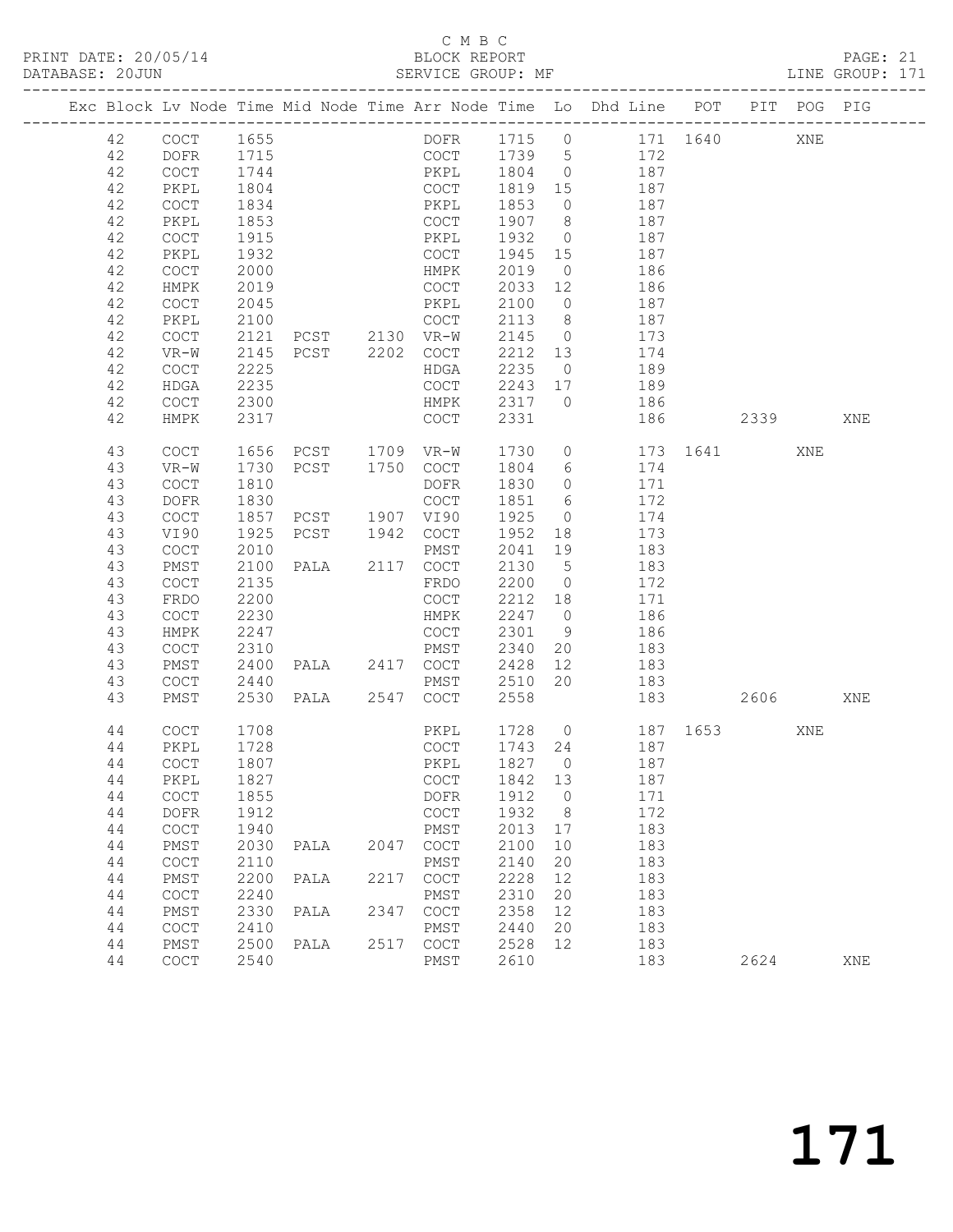| PRINT DATE: 20/05/14                                                                                                                                                                                                            |                                                                                                                                                          |                                                                                                                                                                                                                          |                                                                                                                                                                                                            |              |              | C M B C                                                                                                                                                      | BLOCK REPORT                                                                                                                                                     |                                                                                          |                                                                                                                                                                                                                                                                                                                                                              |         | PAGE: 22 |  |
|---------------------------------------------------------------------------------------------------------------------------------------------------------------------------------------------------------------------------------|----------------------------------------------------------------------------------------------------------------------------------------------------------|--------------------------------------------------------------------------------------------------------------------------------------------------------------------------------------------------------------------------|------------------------------------------------------------------------------------------------------------------------------------------------------------------------------------------------------------|--------------|--------------|--------------------------------------------------------------------------------------------------------------------------------------------------------------|------------------------------------------------------------------------------------------------------------------------------------------------------------------|------------------------------------------------------------------------------------------|--------------------------------------------------------------------------------------------------------------------------------------------------------------------------------------------------------------------------------------------------------------------------------------------------------------------------------------------------------------|---------|----------|--|
| HMPK HAMPTON PARK<br>LAPA LANSDOWNE & PANORAMA<br>NWST NEW WESTMINSTER STN<br>PCST PORT COQUITLAM STN<br>FORT FORT COQUITLAM STN<br>POST PORT COQUITLAM STN<br>PMST MOODY CENTRE STN<br>VIRON VIRONEL<br>WEEA WESTERN & EASTERN |                                                                                                                                                          |                                                                                                                                                                                                                          |                                                                                                                                                                                                            |              |              |                                                                                                                                                              |                                                                                                                                                                  |                                                                                          | 2&IO 2 AV & IOCO RD TERMINUS 60 BEWS BELCARRA & WHISKEY COVE LN<br>EQST BURQUITLAM STATION BRST BRAID STN COCT COQUITLAM CTRL STN CORN NB POIRIER ST FS WINSLOW AVE<br>CORS SB POIRIER ST NS WINSLOW AVE POPER DOMINION & FREMONT STREMONT & DOMINION AND HDGA HARWOOD & GABRIOLA<br>KBMU KEBET WAY & MUSTANG<br>LOST LOUGHEED STN<br>ROMA ROBSON FS MADRONA |         |          |  |
|                                                                                                                                                                                                                                 |                                                                                                                                                          |                                                                                                                                                                                                                          |                                                                                                                                                                                                            |              |              |                                                                                                                                                              |                                                                                                                                                                  |                                                                                          | Exc Block Lv Node Time Mid Node Time Arr Node Time Lo Dhd Line POT PIT POG PIG                                                                                                                                                                                                                                                                               |         |          |  |
|                                                                                                                                                                                                                                 | 51<br>51<br>51<br>51<br>51                                                                                                                               | COCT<br>PALA<br>PMST<br><b>BEWS</b><br>PMST                                                                                                                                                                              | 600<br>745                                                                                                                                                                                                 |              |              | 613 PMST<br>633 BEWS<br>703 PMST                                                                                                                             |                                                                                                                                                                  |                                                                                          | PMST 510 20 183 418 XNE<br>LAPA 545 0 184<br>PALA 613 0 185<br>PMST 626 7 184<br>BEWS 703 0 182<br>$740$ 5 182<br>LAPA 800 0 184                                                                                                                                                                                                                             |         |          |  |
|                                                                                                                                                                                                                                 | 51<br>52                                                                                                                                                 | LAPA<br>NWST 505                                                                                                                                                                                                         | 800                                                                                                                                                                                                        |              |              | COCT<br>LOST                                                                                                                                                 | 811                                                                                                                                                              |                                                                                          | 185 821<br>524 11 109                                                                                                                                                                                                                                                                                                                                        | 428 XNE | XNE      |  |
|                                                                                                                                                                                                                                 | 52<br>52<br>52<br>52<br>52<br>52<br>52<br>52<br>52<br>52<br>52<br>52<br>52<br>52<br>52<br>52<br>52<br>52<br>52<br>52<br>52<br>52<br>52<br>52<br>52<br>52 | LOST<br>NWST<br>LOST<br>NWST<br>LOST<br>NWST<br>LOST<br>NWST<br>LOST<br>NWST<br>LOST<br>PMST<br>LOST 1150<br>PMST<br>LOST<br><b>BQST</b><br>LOST<br>NWST<br>LOST<br>NWST<br>LOST<br>NWST<br>LOST<br>NWST<br>LOST<br>NWST | 535<br>600<br>630<br>700<br>730<br>800<br>830<br>900<br>930<br>1000<br>$\frac{1035}{1110}$<br>1110<br>1225<br>1300<br>1345<br>1430<br>1458<br>1530<br>1600<br>1635<br>1705<br>1745<br>1815<br>1845<br>1925 | CORN<br>CORS | 1316<br>1400 | NWST<br>LOST<br>NWST<br>LOST<br>NWST<br>LOST<br>NWST<br>LOST<br>BQST<br>LOST<br>NWST<br>LOST<br>NWST<br>LOST<br>NWST<br>LOST<br>NWST<br>LOST<br>NWST<br>LOST | 651<br>723<br>753<br>825<br>853<br>LOST 925<br>LOST 1025<br>1252<br>1327<br>1418<br>1451<br>1525<br>1552<br>1630<br>1657<br>1736<br>1808<br>1838<br>1906<br>1946 | $7\overline{ }$<br>8<br>18<br>12<br>7<br>5<br>8<br>$\mathsf S$<br>8<br>9<br>7<br>7<br>19 | 554 6 109<br>620 10 109<br>9 109<br>7 109<br>7 109<br>$5 \qquad \qquad 109$<br>109<br>$\frac{10}{5}$ 109<br>NWST 954 6 109<br>10 109<br>PMST 1059 11 180<br>LOST 1137 13 180<br>PMST 1217 8 180<br>180<br>157<br>157<br>109<br>109<br>109<br>109<br>109<br>109<br>109<br>109<br>109<br>109                                                                   | 2007    | XNE      |  |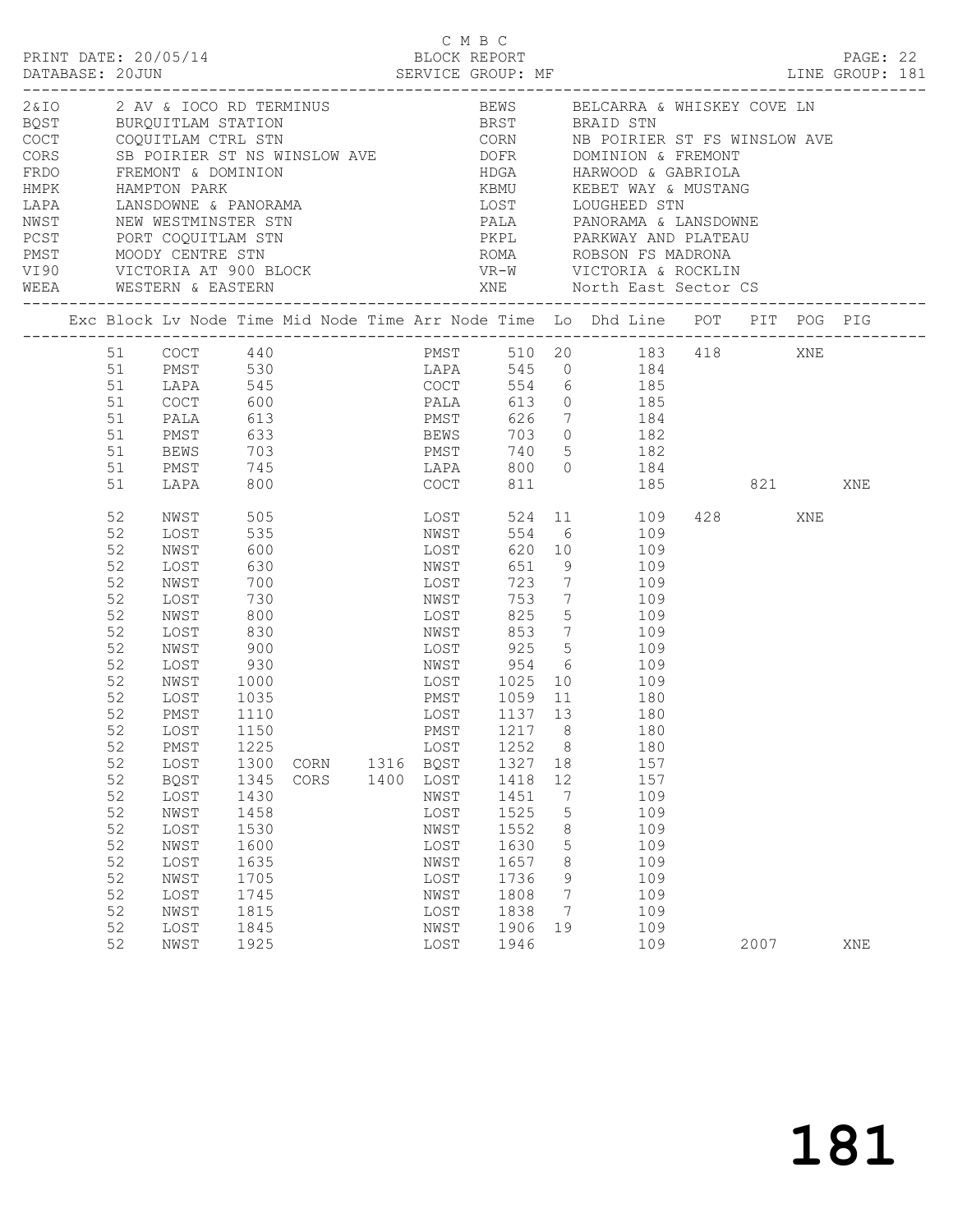## C M B C<br>BLOCK REPORT

PAGE: 23<br>LINE GROUP: 181

|  |    |             |      | Exc Block Lv Node Time Mid Node Time Arr Node Time Lo Dhd Line POT PIT POG PIG |      |                                            |      |                 |            |     |     |      |            |     |
|--|----|-------------|------|--------------------------------------------------------------------------------|------|--------------------------------------------|------|-----------------|------------|-----|-----|------|------------|-----|
|  | 53 | COCT        | 502  |                                                                                |      | PMST                                       |      |                 | 532 13 183 |     | 440 |      | XNE        |     |
|  | 53 | PMST        | 545  |                                                                                |      | LAPA                                       | 600  | $\overline{0}$  | 184        |     |     |      |            |     |
|  | 53 | LAPA        | 600  |                                                                                |      | COCT                                       | 609  | 6               | 185        |     |     |      |            |     |
|  | 53 | COCT        | 615  |                                                                                |      | PALA                                       | 628  | $\overline{0}$  |            | 185 |     |      |            |     |
|  | 53 | PALA        | 628  |                                                                                |      | PMST                                       | 641  | 19              |            | 184 |     |      |            |     |
|  | 53 | PMST        | 700  |                                                                                |      | LAPA                                       | 715  | $\overline{0}$  |            | 184 |     |      |            |     |
|  | 53 | LAPA        | 715  |                                                                                |      | <b>COCT</b>                                | 725  | 5 <sup>5</sup>  |            | 185 |     |      |            |     |
|  | 53 | COCT        | 730  |                                                                                |      | HMPK                                       | 747  | $\Omega$        |            | 186 |     |      |            |     |
|  | 53 | HMPK        | 747  |                                                                                |      | <b>COCT</b>                                | 805  |                 |            | 186 |     | 815  |            | XNE |
|  | 54 | PMST        | 517  | PALA                                                                           | 534  | <b>COCT</b>                                | 546  | $5\overline{)}$ |            | 183 | 449 |      | <b>XNE</b> |     |
|  | 54 | <b>COCT</b> | 551  | PCST                                                                           | 601  | KBMU                                       | 615  | $\circ$         |            | 175 |     |      |            |     |
|  | 54 | KBMU        | 615  | PCST                                                                           | 624  | $\mathtt{C}\mathtt{O}\mathtt{C}\mathtt{T}$ | 635  | 16              |            | 175 |     |      |            |     |
|  | 54 | COCT        | 651  | PCST                                                                           | 701  | KBMU                                       | 715  | $\overline{0}$  |            | 175 |     |      |            |     |
|  | 54 | KBMU        | 715  | PCST                                                                           | 724  | $\mathtt{C}\mathtt{O}\mathtt{C}\mathtt{T}$ | 736  | 14              |            | 175 |     |      |            |     |
|  | 54 | COCT        | 750  | PCST                                                                           | 800  | KBMU                                       | 814  | $\overline{0}$  |            | 175 |     |      |            |     |
|  | 54 | KBMU        | 814  | PCST                                                                           | 823  | COCT                                       | 835  | 5 <sup>5</sup>  | 20 175     |     |     |      |            |     |
|  | 54 | LOST        | 900  | CORN                                                                           | 917  | BQST                                       | 928  | 17              |            | 157 |     |      |            |     |
|  | 54 | BQST        | 945  | CORS                                                                           | 1000 | LOST                                       | 1017 | 13              |            | 157 |     |      |            |     |
|  | 54 | LOST        | 1030 |                                                                                |      | NWST                                       | 1054 | 6               |            | 109 |     |      |            |     |
|  | 54 | NWST        | 1100 |                                                                                |      | LOST                                       | 1125 | 10              |            | 109 |     |      |            |     |
|  | 54 | LOST        | 1135 |                                                                                |      | PMST                                       | 1202 | 8               |            | 180 |     |      |            |     |
|  | 54 | PMST        | 1210 |                                                                                |      | LOST                                       | 1237 | 13              |            | 180 |     |      |            |     |
|  | 54 | LOST        | 1250 |                                                                                |      | PMST                                       | 1317 | 8 <sup>8</sup>  |            | 180 |     |      |            |     |
|  | 54 | PMST        | 1325 |                                                                                |      | LOST                                       | 1352 | 8               |            | 180 |     |      |            |     |
|  | 54 | LOST        | 1400 | CORN 1417 BQST                                                                 |      |                                            | 1428 | 17              |            | 157 |     |      |            |     |
|  | 54 | BQST        | 1445 | CORS                                                                           | 1501 | LOST                                       | 1519 | 6               | 20 157     |     |     |      |            |     |
|  | 54 | <b>COCT</b> | 1545 |                                                                                |      | PKPL                                       | 1605 | $\bigcirc$      |            | 187 |     |      |            |     |
|  | 54 | PKPL        | 1605 |                                                                                |      | COCT                                       | 1620 | 20              |            | 187 |     |      |            |     |
|  | 54 | <b>COCT</b> | 1640 |                                                                                |      | PKPL                                       | 1700 | $\overline{0}$  |            | 187 |     |      |            |     |
|  | 54 | PKPL        | 1700 |                                                                                |      | <b>COCT</b>                                | 1715 | 12              |            | 187 |     |      |            |     |
|  | 54 | COCT        | 1727 |                                                                                |      | PKPL                                       | 1747 | $\overline{0}$  |            | 187 |     |      |            |     |
|  | 54 | PKPL        | 1747 |                                                                                |      | <b>COCT</b>                                | 1802 | 5               |            | 187 |     |      |            |     |
|  | 54 | COCT        | 1807 |                                                                                |      | BRST                                       | 1830 | $5^{\circ}$     |            | 169 |     |      |            |     |
|  | 54 | BRST        | 1835 |                                                                                |      | COCT                                       | 1859 |                 |            | 169 |     | 1909 |            | XNE |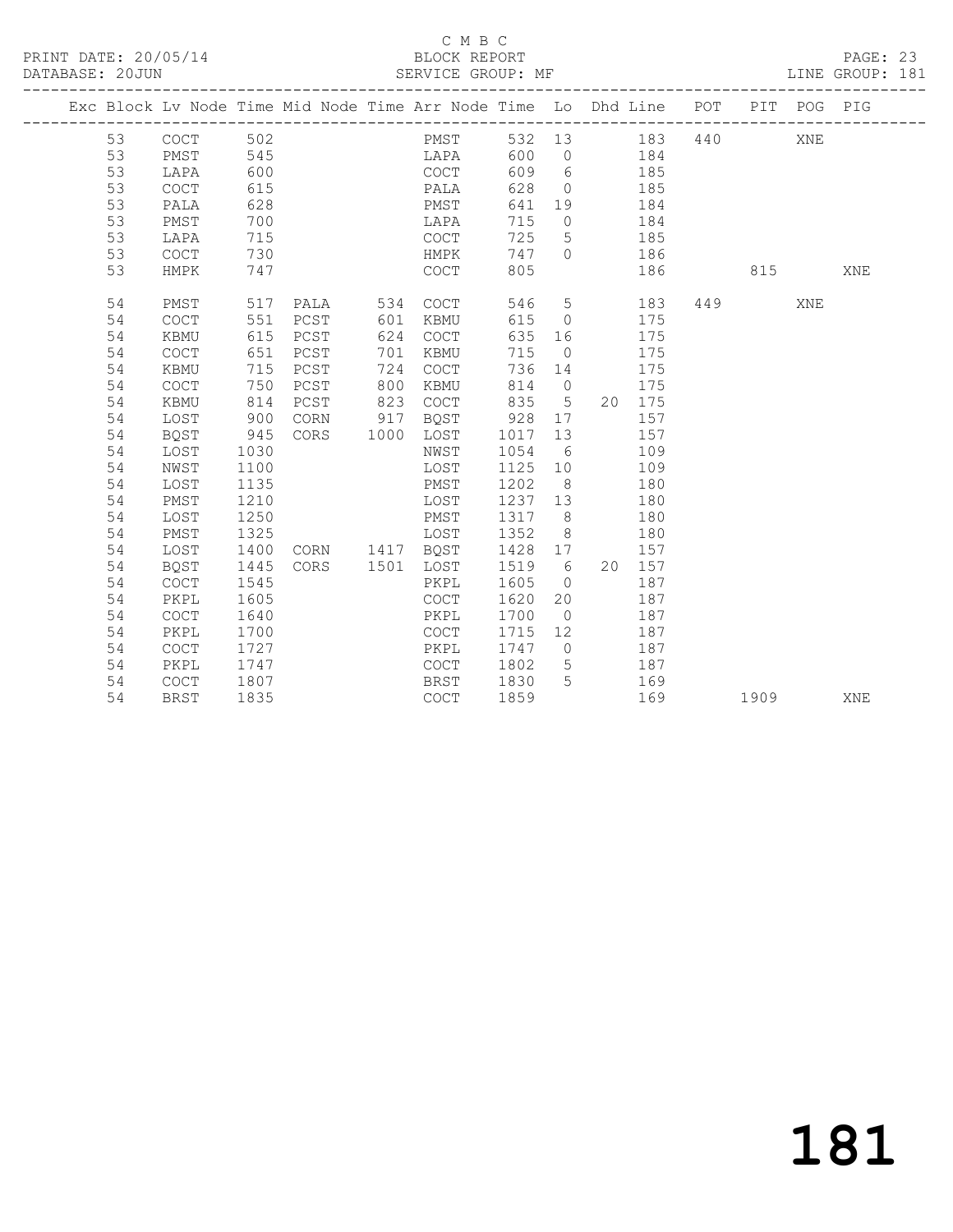# C M B C<br>BLOCK REPORT<br>SERVICE GROUP: MF

| PRINT DATE: 20/05/14<br>DATABASE: 20JUN |          |                 |              |      |      |                                            | C M B C         |                 |                | 05/14<br>BLOCK REPORT BLOCK PREPORT LINE GROUP: MF LINE GROUP: MF LINE GROUP: MF |         |      |     | PAGE: 24<br>LINE GROUP: 181 |  |
|-----------------------------------------|----------|-----------------|--------------|------|------|--------------------------------------------|-----------------|-----------------|----------------|----------------------------------------------------------------------------------|---------|------|-----|-----------------------------|--|
|                                         |          |                 |              |      |      |                                            |                 |                 |                | Exc Block Lv Node Time Mid Node Time Arr Node Time Lo Dhd Line POT PIT POG PIG   |         |      |     |                             |  |
|                                         |          | 55 BEWS 530     |              |      |      |                                            | PMST            | 604 9           |                |                                                                                  | 182 450 |      | XNE |                             |  |
|                                         | 55       | PMST 613        |              |      |      |                                            | 2&10            |                 |                | 625 0 181                                                                        |         |      |     |                             |  |
|                                         | 55       | 2 & I O         | 625          |      |      |                                            | PMST<br>2 & T O | 638             |                | $\begin{bmatrix} 5 & 181 \\ 0 & 181 \\ 5 & 181 \end{bmatrix}$                    |         |      |     |                             |  |
|                                         | 55       | PMST            | 643          |      |      | 2&IO                                       |                 | 655             |                |                                                                                  |         |      |     |                             |  |
|                                         | 55       | 2 & I O         | 655          |      |      |                                            | PMST            | 710             |                |                                                                                  |         |      |     |                             |  |
|                                         | 55       | PMST            | 715          |      |      |                                            | LAPA            | 730             |                | $\overline{O}$<br>184                                                            |         |      |     |                             |  |
|                                         | 55       | LAPA            | 730          |      |      | COCT                                       |                 | 741             |                | 9<br>185                                                                         |         |      |     |                             |  |
|                                         | 55       | COCT            | 750          |      |      | PALA                                       |                 | 803             | $\overline{0}$ | 185                                                                              |         |      |     |                             |  |
|                                         | 55       | PALA            | 803          |      |      |                                            | PMST            | 818             | 22             | 184                                                                              |         |      |     |                             |  |
|                                         | 55       | PMST            | 840          |      |      |                                            | 2&IO            | 854             | $\overline{0}$ | 181                                                                              |         |      |     |                             |  |
|                                         | 55       | 2&IO            | 854          |      |      | PMST                                       |                 | 906 14          |                | 181                                                                              |         |      |     |                             |  |
|                                         | 55       | PMST            | 920          |      |      | 2 & I O                                    |                 | 934             | $\overline{0}$ | 181                                                                              |         |      |     |                             |  |
|                                         | 55       | 2 & I O         | 934          |      |      | PMST                                       |                 | 946 14          |                | 181                                                                              |         |      |     |                             |  |
|                                         | 55       | PMST            | 1000         |      |      | 2 & IO                                     |                 | 1014            |                | $\overline{0}$<br>181                                                            |         |      |     |                             |  |
|                                         | 55       | 2&10            | 1014         |      |      | PMST                                       |                 | 1026 14         |                | 181                                                                              |         |      |     |                             |  |
|                                         | 55       | PMST            | 1040         |      |      | 2&IO                                       |                 | 1054            | $\overline{0}$ | 181                                                                              |         |      |     |                             |  |
|                                         | 55       | 2&IO            | 1054         |      |      | PMST                                       |                 | 1106            | 14             | 181                                                                              |         |      |     |                             |  |
|                                         | 55       | PMST            | 1120         |      |      | 2 & IO                                     |                 | 1134            | $\overline{0}$ | 181                                                                              |         |      |     |                             |  |
|                                         | 55       | 2 & I O         | 1134         |      |      | PMST                                       |                 | 1147 13         |                | 181                                                                              |         |      |     |                             |  |
|                                         | 55       | PMST            | 1200         |      |      | 2 & I O                                    |                 | 1214            | $\overline{O}$ | 181                                                                              |         |      |     |                             |  |
|                                         | 55       | 2&IO            | 1214         |      |      | PMST                                       |                 | 1227 13         |                | 181                                                                              |         |      |     |                             |  |
|                                         | 55       | PMST            | 1240         |      |      | 2 & I O                                    |                 | 1254            |                | $\overline{O}$<br>181                                                            |         |      |     |                             |  |
|                                         | 55       | 2&IO            | 1254         |      |      | PMST                                       |                 | 1307            | 13             | 181                                                                              |         |      |     |                             |  |
|                                         | 55       | PMST            | 1320         |      |      | 2 & I O                                    |                 | 1334            | $\overline{0}$ | 181                                                                              |         |      |     |                             |  |
|                                         | 55       | 2&IO            | 1334         |      |      | PMST                                       |                 | 1347            | 13             | 181<br>$\overline{0}$                                                            |         |      |     |                             |  |
|                                         | 55       | PMST            | 1400         |      |      | 2 & I O                                    |                 | 1414            |                | 181                                                                              |         |      |     |                             |  |
|                                         | 55       | 2 & IO          | 1414         |      |      | PMST                                       |                 | 1427 13<br>1454 | $\overline{0}$ | 181<br>181                                                                       |         |      |     |                             |  |
|                                         | 55<br>55 | PMST            | 1440         |      |      | 2 & I O                                    |                 |                 |                | 181                                                                              |         |      |     |                             |  |
|                                         | 55       | 2&IO<br>PMST    | 1454<br>1515 |      |      | PMST<br>BEWS                               |                 | 1507<br>1553    | 8 <sup>1</sup> | $\overline{0}$<br>182                                                            |         |      |     |                             |  |
|                                         | 55       | BEWS            | 1553         |      |      | PMST                                       |                 | 1626            | 21             | 182                                                                              |         |      |     |                             |  |
|                                         | 55       | PMST            | 1647         |      |      | LAPA                                       |                 | 1704            | $\overline{0}$ | 184                                                                              |         |      |     |                             |  |
|                                         | 55       | LAPA            | 1704         |      |      | COCT                                       |                 | 1714            | 11             | 185                                                                              |         |      |     |                             |  |
|                                         | 55       | COCT            | 1725         |      |      | PALA                                       |                 | 1740            | $\overline{0}$ | 185                                                                              |         |      |     |                             |  |
|                                         | 55       | PALA            | 1740         |      |      | PMST                                       |                 | 1753            | 24             | 184                                                                              |         |      |     |                             |  |
|                                         | 55       | PMST            | 1817         |      |      | 2&IO                                       |                 | 1833            | $\Omega$       | 181                                                                              |         |      |     |                             |  |
|                                         | 55       | <b>2&amp;IO</b> | 1833         |      |      | PMST                                       |                 | 1847            | 19             | 181                                                                              |         |      |     |                             |  |
|                                         | 55       | PMST            | 1906         |      |      | LAPA                                       |                 | 1921            | $\mathbb O$    | 184                                                                              |         |      |     |                             |  |
|                                         | 55       | LAPA            | 1921         |      |      | COCT                                       |                 | 1930            | 15             | 185                                                                              |         |      |     |                             |  |
|                                         | 55       | COCT            | 1945         |      |      | PALA                                       |                 | 1958            | $\circ$        | 185                                                                              |         |      |     |                             |  |
|                                         | 55       | PALA            | 1958         |      |      | PMST                                       |                 | 2011            | 10             | 184                                                                              |         |      |     |                             |  |
|                                         | 55       | ${\tt PMST}$    | 2021         |      |      | LOST                                       |                 | 2044            | 19             | 180                                                                              |         |      |     |                             |  |
|                                         | 55       | LOST            | 2103         | CORN | 2118 | <b>BQST</b>                                |                 | 2128            | 7              | 157                                                                              |         |      |     |                             |  |
|                                         | 55       | <b>BQST</b>     | 2135         | CORS | 2148 | LOST                                       |                 | 2201            | 9              | 157                                                                              |         |      |     |                             |  |
|                                         | 55       | LOST            | 2210         |      |      | PMST                                       |                 | 2236            | 5              | 180                                                                              |         |      |     |                             |  |
|                                         | 55       | ${\tt PMST}$    | 2241         |      |      | LAPA                                       |                 | 2256            | 0              | 184                                                                              |         |      |     |                             |  |
|                                         | 55       | LAPA            | 2256         |      |      | $\mathtt{C}\mathtt{O}\mathtt{C}\mathtt{T}$ |                 | 2304            | 11             | 185                                                                              |         |      |     |                             |  |
|                                         | 55       | COCT            | 2315         |      |      | PALA                                       |                 | 2328            | $\circ$        | 185                                                                              |         |      |     |                             |  |
|                                         | 55       | PALA            | 2328         |      |      | PMST                                       |                 | 2339            | 23             | 184                                                                              |         |      |     |                             |  |
|                                         | 55       | ${\tt PMST}$    | 2402         |      |      | LOST                                       |                 | 2425            | 15             | 180                                                                              |         |      |     |                             |  |
|                                         | 55       | LOST            | 2440         |      |      | PMST                                       |                 | 2459            |                | 180                                                                              |         | 2513 |     | XNE                         |  |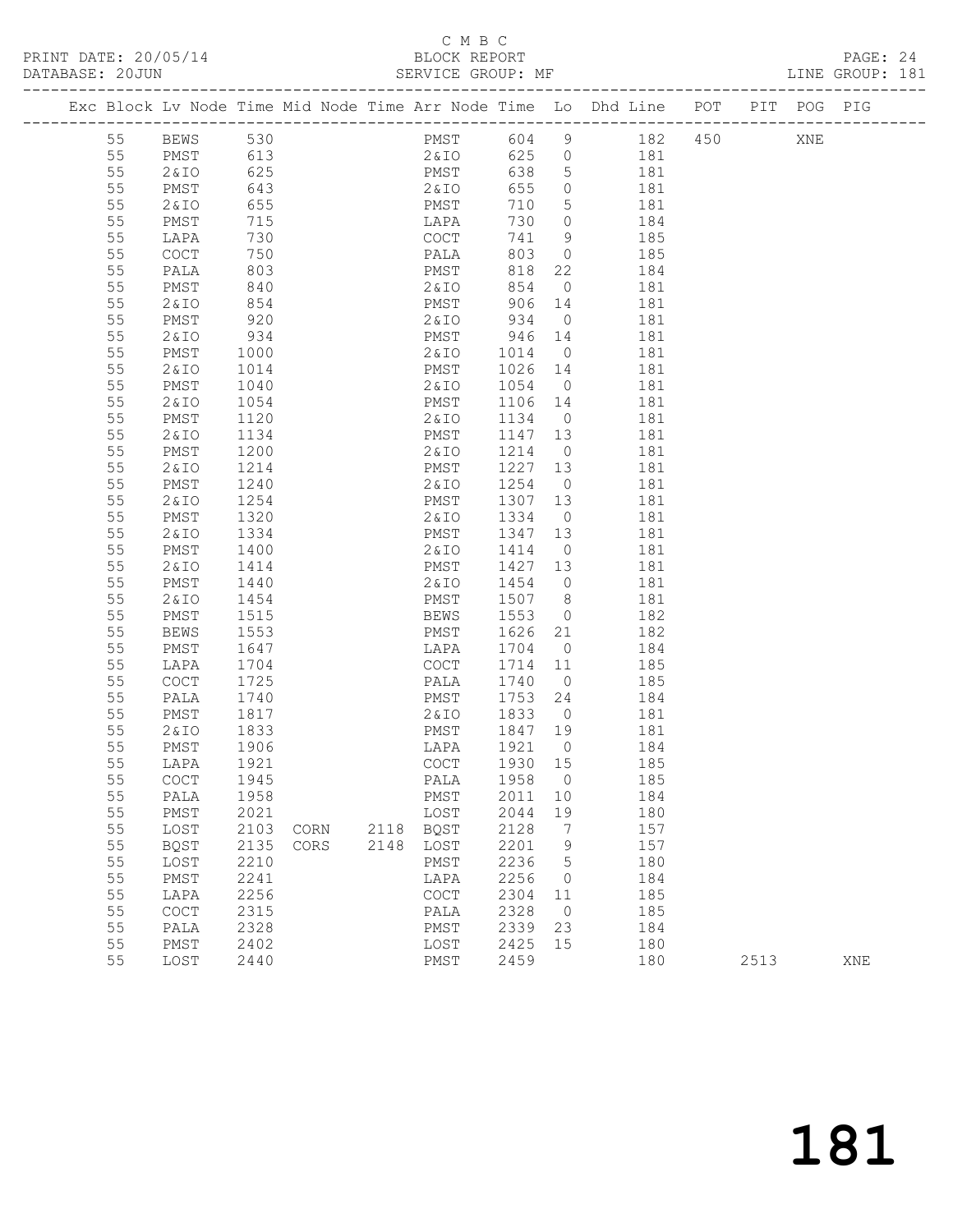## C M B C<br>BLOCK REPORT

PAGE: 25<br>LINE GROUP: 181

|  |          |              |               | Exc Block Lv Node Time Mid Node Time Arr Node Time Lo Dhd Line POT |                                     |                                                       |                |           |            |     |      | PIT POG PIG |     |
|--|----------|--------------|---------------|--------------------------------------------------------------------|-------------------------------------|-------------------------------------------------------|----------------|-----------|------------|-----|------|-------------|-----|
|  | 56       | COCT 522     |               |                                                                    | PMST 552 7 183                      |                                                       |                |           |            | 500 |      | XNE         |     |
|  | 56       | PMST 559     |               |                                                                    | LAPA 614 0 184                      |                                                       |                |           |            |     |      |             |     |
|  | 56       | LAPA         | 614<br>628    |                                                                    | COCT                                |                                                       |                | 623 5 185 |            |     |      |             |     |
|  | 56       | COCT         |               |                                                                    | PALA                                | 641 0                                                 |                |           | 185        |     |      |             |     |
|  | 56       | PALA         | 641           |                                                                    | PMST                                | 656                                                   | $5^{\circ}$    | 184       |            |     |      |             |     |
|  | 56       | PMST         | 701           |                                                                    |                                     | 731                                                   | $\overline{0}$ |           | 182        |     |      |             |     |
|  | 56       | <b>BEWS</b>  | 731           |                                                                    | <b>DEWS</b><br>PMST<br>T            | 810                                                   | 5 <sup>5</sup> |           | 182        |     |      |             |     |
|  | 56       | PMST         | 815           |                                                                    | LAPA                                | 830                                                   | $\overline{0}$ | 184       |            |     |      |             |     |
|  | 56       | LAPA         | 830           |                                                                    | COCT                                | 841                                                   | 9              |           | 185        |     |      |             |     |
|  | 56       | COCT         | 850           |                                                                    | PALA                                | 903 0                                                 |                |           | 185        |     |      |             |     |
|  | 56       | PALA         | 903           |                                                                    | PMST                                | 918                                                   | 5              |           | 184        |     |      |             |     |
|  | 56       | PMST         | $923$<br>1000 | 923 LOST 950<br>1000 CORN 1016 BQST 1027                           |                                     |                                                       | 10             |           | 180        |     |      |             |     |
|  | 56       | LOST         |               |                                                                    |                                     |                                                       | 18             |           | 157        |     |      |             |     |
|  | 56       | BQST         | 1045          | CORS 1100 LOST 1117 13                                             |                                     |                                                       |                | 157       |            |     |      |             |     |
|  | 56       | LOST         | 1130          |                                                                    | NWST                                |                                                       |                |           | 109        |     |      |             |     |
|  | 56       | NWST         | 1200          |                                                                    | LOST                                | $\begin{array}{ccc} 1154 & 6 \\ 1225 & 5 \end{array}$ |                |           | 109        |     |      |             |     |
|  | 56       | LOST         | 1230          |                                                                    | NWST                                | 1251 9                                                |                |           | 109        |     |      |             |     |
|  | 56       | NWST         | 1300          |                                                                    | LOST                                |                                                       |                |           | 109        |     |      |             |     |
|  | 56       | LOST         | 1335          |                                                                    | PMST                                | $\begin{array}{cc} 1327 & 8 \\ 1402 & 8 \end{array}$  |                |           | 180        |     |      |             |     |
|  | 56       | PMST         | 1410          |                                                                    | LOST 1437 13                        |                                                       |                |           | 20 180     |     |      |             |     |
|  | 56       | COCT         | 1510          |                                                                    | PALA                                | 1523                                                  | $\overline{0}$ |           | 185        |     |      |             |     |
|  | 56       | PALA         | 1523          |                                                                    | PMST                                | $\begin{array}{ccc} 1525 & 5 \\ 1536 & 9 \end{array}$ |                |           | 184        |     |      |             |     |
|  | 56       | PMST         | 1545          |                                                                    | LAPA 1602 0                         |                                                       |                | 184       |            |     |      |             |     |
|  | 56       | LAPA         | 1602          |                                                                    | COCT<br>COCT 1612 13<br>PALA 1639 0 | 1612 13                                               |                |           | 185        |     |      |             |     |
|  | 56       | COCT         | 1625          |                                                                    |                                     |                                                       |                |           | 185        |     |      |             |     |
|  | 56       | PALA         | 1639          |                                                                    | PMST                                | 1652 28                                               |                | 184       |            |     |      |             |     |
|  | 56       | PMST         | 1720<br>1803  |                                                                    | BEWS                                | 1803 0<br>1835 12                                     |                |           | 182        |     |      |             |     |
|  | 56       | <b>BEWS</b>  |               |                                                                    | PMST                                |                                                       |                |           | 182        |     |      |             |     |
|  | 56       | PMST         | 1847          |                                                                    | LAPA 1902 0 184                     |                                                       |                |           |            |     |      |             |     |
|  | 56       | LAPA         | 1902          |                                                                    | COCT                                | 1912  14  10  185<br>1951  0  184                     |                |           |            |     |      |             |     |
|  | 56       | PMST         | 1936          |                                                                    | LAPA                                |                                                       |                |           |            |     |      |             |     |
|  | 56       | LAPA         | 1951          |                                                                    | COCT                                | 1959 16                                               |                |           | 185        |     |      |             |     |
|  | 56       | COCT         | 2015          |                                                                    | PALA                                | 2028                                                  | $\overline{0}$ |           | 185        |     |      |             |     |
|  | 56       | PALA         | 2028          |                                                                    | PMST                                | 2041                                                  | 20             |           | 184        |     |      |             |     |
|  | 56       | PMST         | 2101          |                                                                    | LOST                                | 2124                                                  | $\overline{9}$ |           | 180        |     |      |             |     |
|  | 56<br>56 | LOST<br>BQST | 2133<br>2205  | CORN 2148 BQST<br>CORS 2218 LOST                                   |                                     | 2158 7<br>2231 9                                      |                |           | 157<br>157 |     |      |             |     |
|  |          |              |               |                                                                    |                                     | 2302 8                                                |                |           | 180        |     |      |             |     |
|  | 56<br>56 | LOST<br>PMST | 2240<br>2310  |                                                                    | PMST<br>LAPA                        | 2325                                                  | $\overline{0}$ |           | 184        |     |      |             |     |
|  | 56       | LAPA         | 2325          |                                                                    | COCT                                | 2333 12                                               |                |           | 185        |     |      |             |     |
|  | 56       | COCT         | 2345          |                                                                    | PALA                                | 2358                                                  | $\overline{0}$ |           | 185        |     |      |             |     |
|  | 56       | PALA         | 2358          |                                                                    | PMST                                | 2409                                                  |                |           | 184        |     | 2425 |             | XNE |
|  |          |              |               |                                                                    |                                     |                                                       |                |           |            |     |      |             |     |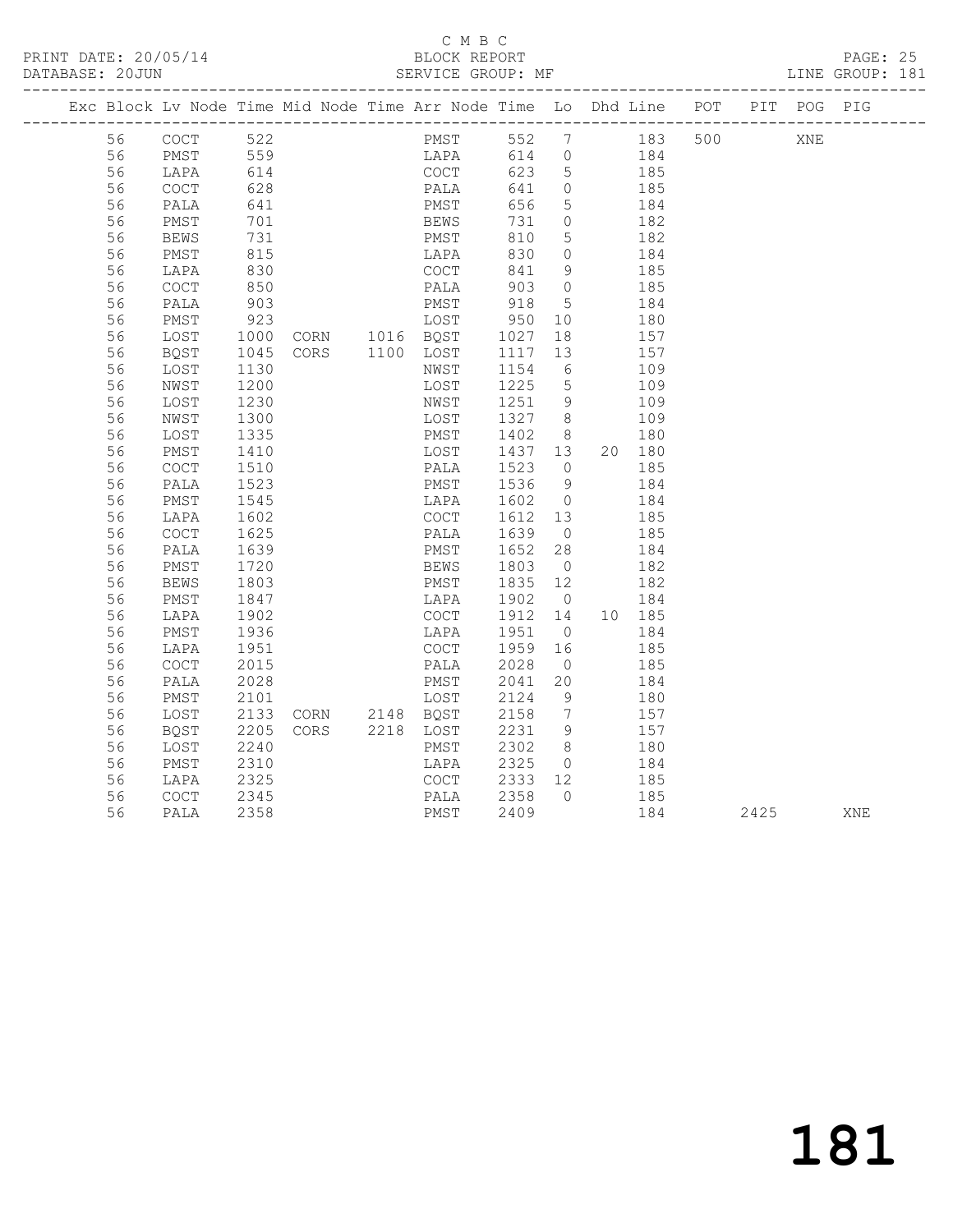## C M B C<br>BLOCK REPORT

PAGE: 26<br>LINE GROUP: 181

|    |             |      |               | Exc Block Lv Node Time Mid Node Time Arr Node Time Lo Dhd Line POT PIT POG PIG |      |                |           |     |      |     |     |
|----|-------------|------|---------------|--------------------------------------------------------------------------------|------|----------------|-----------|-----|------|-----|-----|
| 57 | PCST        |      | 520 320       | $VR-W$                                                                         |      |                | 533 0 173 |     |      | XNE |     |
| 57 | VR-W        |      |               | 533 PCST 551 COCT                                                              | 600  |                | 19 174    |     |      |     |     |
| 57 | <b>COCT</b> | 619  |               | FRDO                                                                           | 643  | $\Omega$       | 172       |     |      |     |     |
| 57 | FRDO        | 643  |               | COCT                                                                           | 657  | 8 <sup>1</sup> |           | 171 |      |     |     |
| 57 | COCT        | 705  | PCST 715 VR-W |                                                                                | 731  | $\overline{0}$ |           | 173 |      |     |     |
| 57 | VR-W        | 731  | PCST 753 COCT |                                                                                | 805  | 10             |           | 174 |      |     |     |
| 57 | <b>COCT</b> | 815  |               | PKPL                                                                           | 833  | $\overline{0}$ |           | 187 |      |     |     |
| 57 | PKPL        | 833  |               | COCT                                                                           | 850  |                | 17 10 187 |     |      |     |     |
| 57 | PMST        | 917  |               | BEWS                                                                           | 949  | $\overline{0}$ |           | 182 |      |     |     |
| 57 | <b>BEWS</b> | 949  |               | PMST                                                                           | 1024 | 16             |           | 182 |      |     |     |
| 57 | PMST        | 1040 |               | LAPA                                                                           | 1055 | $\bigcirc$     |           | 184 |      |     |     |
| 57 | LAPA        | 1055 |               | COCT                                                                           | 1106 | 9              |           | 185 |      |     |     |
| 57 | <b>COCT</b> | 1115 |               | PALA                                                                           | 1128 | $\circ$        |           | 185 |      |     |     |
| 57 | PALA        | 1128 |               | PMST                                                                           | 1141 | 9              |           | 184 |      |     |     |
| 57 | PMST        | 1150 |               | BEWS                                                                           | 1222 | $\Omega$       |           | 182 |      |     |     |
| 57 | <b>BEWS</b> | 1222 |               | PMST                                                                           | 1256 | 14             |           | 182 |      |     |     |
| 57 | PMST        | 1310 |               | LAPA                                                                           | 1325 | $\circ$        |           | 184 |      |     |     |
| 57 | LAPA        | 1325 |               | COCT                                                                           | 1336 | 6              |           | 185 |      |     |     |
| 57 | <b>COCT</b> | 1342 |               | PALA                                                                           | 1355 | $\Omega$       |           | 185 |      |     |     |
| 57 | PALA        | 1355 |               | PMST                                                                           | 1407 | 6              |           | 184 |      |     |     |
| 57 | PMST        | 1413 |               | BEWS                                                                           | 1451 | $\circ$        |           | 182 |      |     |     |
| 57 | <b>BEWS</b> | 1451 |               | PMST                                                                           | 1524 |                |           | 182 |      |     |     |
| 57 | PMST        | 1542 |               | BEWS                                                                           | 1620 | $\overline{0}$ |           | 182 |      |     |     |
| 57 | <b>BEWS</b> | 1620 |               | PMST                                                                           | 1652 | 9              |           | 182 |      |     |     |
| 57 | PMST        | 1701 |               | LAPA                                                                           | 1718 | $\Omega$       |           | 184 |      |     |     |
| 57 | LAPA        | 1718 |               | COCT                                                                           | 1728 | 7              |           | 185 |      |     |     |
| 57 | <b>COCT</b> | 1735 |               | PALA                                                                           | 1750 | $\overline{0}$ |           | 185 |      |     |     |
| 57 | PALA        | 1750 |               | PMST                                                                           | 1803 |                | 14 \      | 184 |      |     |     |
| 57 | PMST        | 1817 |               | BEWS                                                                           | 1856 | $\Omega$       |           | 182 |      |     |     |
| 57 | <b>BEWS</b> | 1856 |               | PMST                                                                           | 1926 |                |           | 182 | 1942 |     | XNE |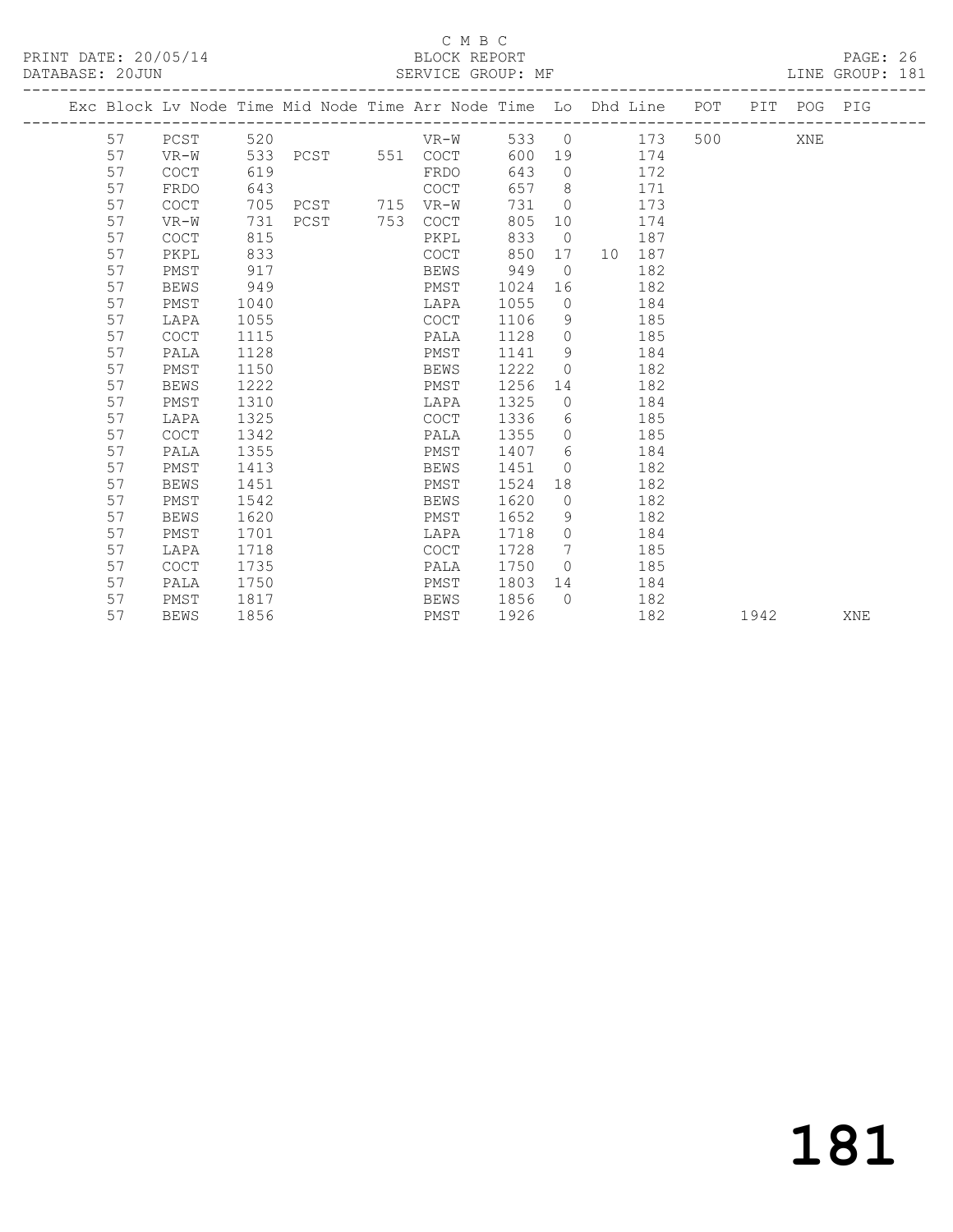## C M B C<br>BLOCK REPORT

|                 | PRINT DATE: 20/05/14 |                                                                                  | BLOCK REPORT      |  |  | PAGE: 27        |  |
|-----------------|----------------------|----------------------------------------------------------------------------------|-------------------|--|--|-----------------|--|
| DATABASE: 20JUN |                      |                                                                                  | SERVICE GROUP: MF |  |  | LINE GROUP: 181 |  |
|                 |                      | Fye Plask It Nade Time Mid Nade Time Arr Nade Time Is Dhd Iine. DOT LUTT DOC DIC |                   |  |  |                 |  |

|  |          | ---------------------                      |              |      |      | Exc Block Lv Node Time Mid Node Time Arr Node Time Lo Dhd Line |              |                |   |            | POT | PIT  | POG PIG |     |
|--|----------|--------------------------------------------|--------------|------|------|----------------------------------------------------------------|--------------|----------------|---|------------|-----|------|---------|-----|
|  | 58       | COCT                                       | 530          |      |      | PALA                                                           | 543 0        |                |   | 185        | 508 |      | XNE     |     |
|  | 58       | PALA                                       | 543          |      |      | PMST                                                           | 554          | 20             | 7 | 184        |     |      |         |     |
|  | 58       | $\mathtt{C}\mathtt{O}\mathtt{C}\mathtt{T}$ | 621          | PCST | 631  | KBMU                                                           | 645          | $\overline{0}$ |   | 175        |     |      |         |     |
|  | 58       | KBMU                                       | 645          | PCST | 654  | $\mathtt{C}\mathtt{O}\mathtt{C}\mathtt{T}$                     | 705          | 16             |   | 175        |     |      |         |     |
|  | 58       | <b>COCT</b>                                | 721          | PCST | 731  | KBMU                                                           | 745          | $\overline{0}$ |   | 175        |     |      |         |     |
|  | 58       | KBMU                                       | 745          | PCST | 754  | COCT                                                           | 806          | 13             |   | 175        |     |      |         |     |
|  | 58       | $\mathtt{C}\mathtt{O}\mathtt{C}\mathtt{T}$ | 819          | PCST | 830  | KBMU                                                           | 839          | $\overline{0}$ |   | 175        |     |      |         |     |
|  | 58       | KBMU                                       | 839          | PCST | 848  | COCT                                                           | 900          | 15             |   | 20 175     |     |      |         |     |
|  | 58       | LOST                                       | 935          |      |      | PMST                                                           | 959          | 11             |   | 180        |     |      |         |     |
|  | 58       | PMST                                       | 1010         |      |      | LOST                                                           | 1038         | 12             |   | 180        |     |      |         |     |
|  | 58       | LOST                                       | 1050         |      |      | PMST                                                           | 1114         | 11             |   | 180        |     |      |         |     |
|  | 58       | PMST                                       | 1125         |      |      | LOST                                                           | 1152         | 8              |   | 180        |     |      |         |     |
|  | 58       | LOST                                       | 1200         | CORN |      | 1216 BQST                                                      | 1227         | 18             |   | 157        |     |      |         |     |
|  | 58       | <b>BQST</b>                                | 1245         | CORS | 1300 | LOST                                                           | 1320         | 10             |   | 157        |     |      |         |     |
|  | 58       | LOST                                       | 1330         | CORN | 1346 | BQST                                                           | 1357         | 18             |   | 157        |     |      |         |     |
|  | 58       | BQST                                       | 1415         | CORS | 1430 | LOST                                                           | 1448         | 7              |   | 157        |     |      |         |     |
|  | 58       | LOST                                       | 1455         |      |      | NWST                                                           | 1517         | 8              |   | 109        |     |      |         |     |
|  | 58       | NWST                                       | 1525         |      |      | LOST                                                           | 1552         | 8              |   | 109        |     |      |         |     |
|  | 58       | LOST                                       | 1600         |      |      | NWST                                                           | 1622         | 13             |   | 109        |     |      |         |     |
|  | 58       | NWST                                       | 1635         |      |      | LOST                                                           | 1706         | $\overline{4}$ |   | 109        |     |      |         |     |
|  | 58       | LOST                                       | 1710         |      |      | NWST                                                           | 1732         | 8              |   | 109        |     |      |         |     |
|  | 58       | NWST                                       | 1740         |      |      | LOST                                                           | 1807         | 8              |   | 109        |     |      |         |     |
|  | 58       | LOST                                       | 1815         |      |      | NWST                                                           | 1836         | 9              |   | 109        |     |      |         |     |
|  | 58       | NWST                                       | 1845         |      |      | LOST                                                           | 1906         | 24             |   | 109        |     |      |         |     |
|  | 58       | LOST                                       | 1930         |      |      | NWST                                                           | 1951         | 9              |   | 109        |     |      |         |     |
|  | 58       | NWST                                       | 2000         |      |      | LOST                                                           | 2020         | 10             |   | 109        |     |      |         |     |
|  | 58       | LOST                                       | 2030         |      |      | NWST                                                           | 2051         | 9              |   | 109        |     |      |         |     |
|  | 58       | NWST                                       | 2100         |      |      | LOST                                                           | 2120         | 10             |   | 109        |     |      |         |     |
|  | 58       | LOST                                       | 2130         |      |      | NWST                                                           | 2151         | 9              |   | 109        |     |      |         |     |
|  | 58       | NWST                                       | 2200         |      |      | LOST                                                           | 2218         | 12             |   | 109        |     |      |         |     |
|  | 58       | LOST                                       | 2230         |      |      | NWST                                                           | 2247         | 13             |   | 109        |     |      |         |     |
|  | 58       | NWST                                       | 2300         |      |      | LOST                                                           | 2318         | 12             |   | 109        |     |      |         |     |
|  | 58       | LOST                                       | 2330         |      |      | NWST                                                           | 2347         | 13             |   | 109        |     |      |         |     |
|  | 58       | NWST                                       | 2400         |      |      | LOST                                                           | 2416         | 14             |   | 109        |     |      |         |     |
|  | 58<br>58 | LOST                                       | 2430<br>2500 |      |      | NWST                                                           | 2447<br>2516 | 13<br>14       |   | 109<br>109 |     |      |         |     |
|  | 58       | NWST                                       | 2530         |      |      | LOST<br>NWST                                                   | 2547         | 13             |   | 109        |     |      |         |     |
|  | 58       | LOST<br>NWST                               | 2600         |      |      | LOST                                                           | 2616         |                |   | 109        |     | 2634 |         | XNE |
|  |          |                                            |              |      |      |                                                                |              |                |   |            |     |      |         |     |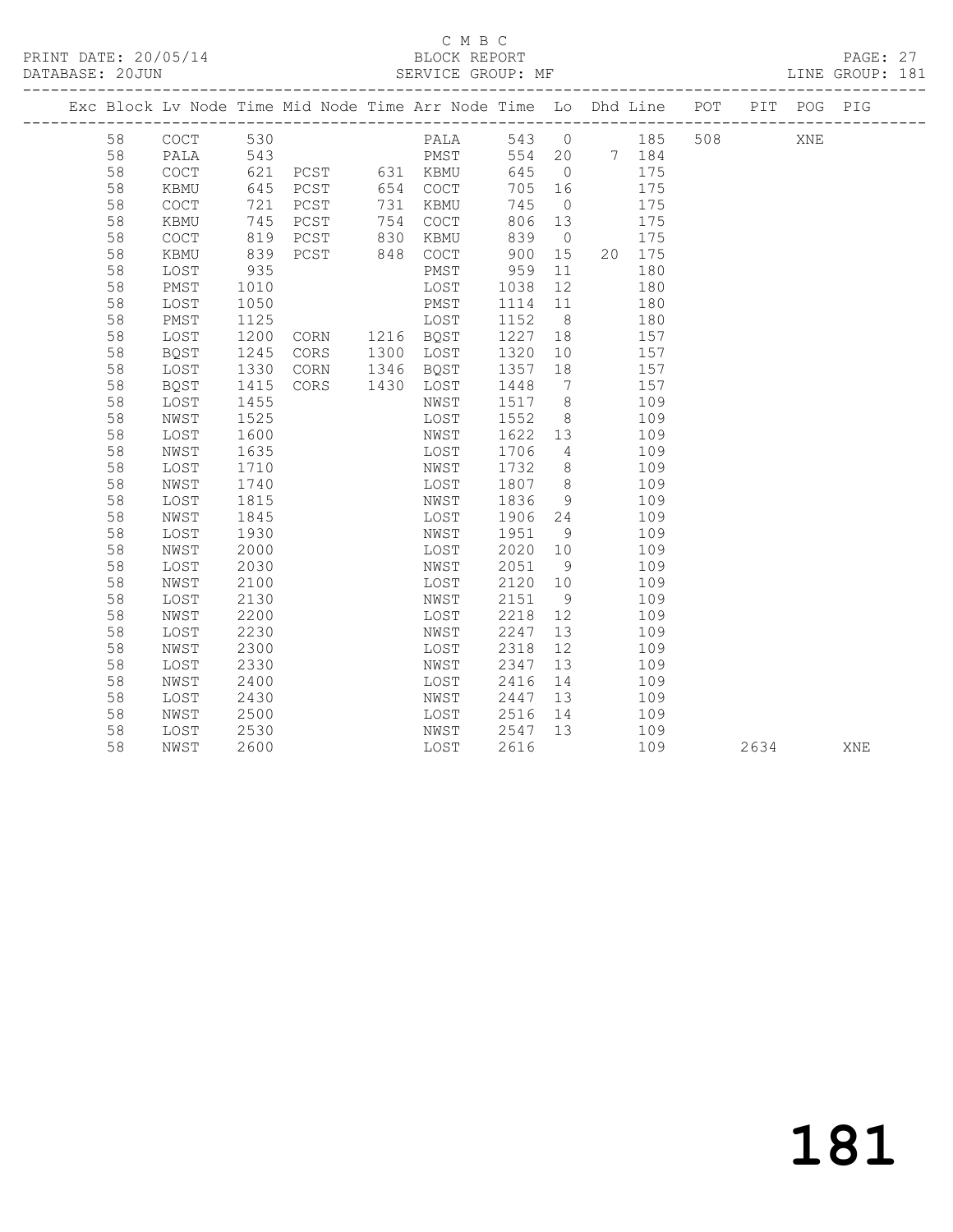PRINT DATE: 20/05/14 BLOCK REPORT<br>DATABASE: 20JUN BATABASE: 2010

## C M B C<br>BLOCK REPORT

PAGE: 28<br>LINE GROUP: 181

|    |                                            |              |  | Exc Block Lv Node Time Mid Node Time Arr Node Time Lo Dhd Line POT PIT POG PIG                                                                           |      |                |                                                                                   |                 |      |     |     |
|----|--------------------------------------------|--------------|--|----------------------------------------------------------------------------------------------------------------------------------------------------------|------|----------------|-----------------------------------------------------------------------------------|-----------------|------|-----|-----|
|    |                                            |              |  | 59 BEWS 600 PMST 634 11 182 515<br>59 DMST 645 LAPA 700 0 184<br>59 LAPA 700 COCT 710 5 185<br>59 COCT 715 PALA 728 0 185<br>59 PALA 728 PMST 743 17 184 |      |                |                                                                                   |                 |      | XNE |     |
|    |                                            |              |  |                                                                                                                                                          |      |                |                                                                                   |                 |      |     |     |
|    |                                            |              |  |                                                                                                                                                          |      |                |                                                                                   |                 |      |     |     |
|    |                                            |              |  |                                                                                                                                                          |      |                |                                                                                   |                 |      |     |     |
|    |                                            |              |  |                                                                                                                                                          |      |                |                                                                                   |                 |      |     |     |
| 59 | PMST                                       | 800<br>815   |  | LAPA<br>COCT                                                                                                                                             | 815  | $\overline{0}$ |                                                                                   | $\frac{184}{ }$ |      |     |     |
| 59 | LAPA                                       |              |  |                                                                                                                                                          | 826  | 9              |                                                                                   | 185             |      |     |     |
| 59 | COCT                                       | 835          |  | PALA                                                                                                                                                     | 848  |                | $\begin{matrix}0\end{matrix}\qquad \qquad \begin{matrix}185\end{matrix}$          |                 |      |     |     |
| 59 | PALA                                       | 848<br>910   |  |                                                                                                                                                          | 903  |                | $\begin{array}{ccc} 7 & \hspace{1.5cm} 184 \\ 0 & \hspace{1.5cm} 184 \end{array}$ |                 |      |     |     |
| 59 | PMST                                       |              |  |                                                                                                                                                          |      |                |                                                                                   |                 |      |     |     |
| 59 | LAPA                                       | 925          |  | COCT                                                                                                                                                     | 936  |                | $9 \t 185$                                                                        |                 |      |     |     |
| 59 | COCT                                       | 945          |  | PALA                                                                                                                                                     | 958  | $\overline{0}$ |                                                                                   | 185             |      |     |     |
| 59 | PALA                                       | 958          |  | PMST 1013                                                                                                                                                |      |                | 7 184                                                                             |                 |      |     |     |
| 59 | PMST                                       | 1020<br>1050 |  | BEWS 1050 0<br>PMST 1124 16                                                                                                                              |      | $\overline{0}$ |                                                                                   | 182<br>182      |      |     |     |
| 59 | BEWS                                       | 1050         |  |                                                                                                                                                          |      |                |                                                                                   |                 |      |     |     |
| 59 | PMST                                       | 1140         |  | LAPA 1155                                                                                                                                                |      |                | $0 \qquad \qquad 184$                                                             |                 |      |     |     |
| 59 | LAPA                                       | 1155         |  | COCT 1206 9                                                                                                                                              |      |                |                                                                                   | 185             |      |     |     |
| 59 | COCT                                       | 1215         |  | PALA 1228 0 185                                                                                                                                          |      |                |                                                                                   |                 |      |     |     |
| 59 | PALA                                       | 1228         |  | PMST 1240 5<br>BEWS 1320 0                                                                                                                               |      |                |                                                                                   | 184<br>182      |      |     |     |
| 59 | PMST                                       | 1245         |  |                                                                                                                                                          |      |                |                                                                                   |                 |      |     |     |
| 59 | BEWS                                       | 1320         |  | PMST 1354 16 182                                                                                                                                         |      |                |                                                                                   |                 |      |     |     |
| 59 | PMST                                       | 1410<br>1425 |  |                                                                                                                                                          |      |                |                                                                                   |                 |      |     |     |
| 59 | LAPA                                       | 1425         |  | LAPA 1425 0 184<br>COCT 1436 9 185                                                                                                                       |      |                |                                                                                   |                 |      |     |     |
| 59 | <b>COCT</b>                                | 1445         |  | PALA 1458 0 185                                                                                                                                          |      |                |                                                                                   |                 |      |     |     |
| 59 | PALA                                       |              |  | 1458 PMST 1510 20 184<br>1530 LAPA 1547 0 184<br>1547 COCT 1557 18 185<br>1615 PCST 1627 VI90 1649 0 173                                                 |      |                |                                                                                   |                 |      |     |     |
| 59 | PMST                                       |              |  |                                                                                                                                                          |      |                |                                                                                   |                 |      |     |     |
| 59 | LAPA                                       |              |  |                                                                                                                                                          |      |                |                                                                                   |                 |      |     |     |
| 59 | COCT                                       |              |  |                                                                                                                                                          |      |                |                                                                                   |                 |      |     |     |
| 59 | VI90                                       |              |  |                                                                                                                                                          |      |                |                                                                                   |                 |      |     |     |
| 59 | <b>COCT</b>                                |              |  | 1649 PCST 1709 COCT 1724 7 173<br>1731 PCST 1743 KBMU 1752 0 175<br>1752 PCST 1801 COCT 1821 16 175                                                      |      |                |                                                                                   |                 |      |     |     |
| 59 | KBMU                                       |              |  |                                                                                                                                                          |      |                |                                                                                   |                 |      |     |     |
| 59 | COCT                                       | 1837<br>1905 |  | FRDO                                                                                                                                                     | 1905 |                |                                                                                   | 172             |      |     |     |
| 59 | FRDO                                       | 1905         |  | FRDO 1905 0 172<br>COCT 1919 12 10 171                                                                                                                   |      |                |                                                                                   |                 |      |     |     |
| 59 | PMST                                       | 1941         |  | LOST 2008 17 180                                                                                                                                         |      |                |                                                                                   |                 |      |     |     |
| 59 | LOST                                       | 2025         |  | PMST 2052 14 180<br>LAPA 2121 0 184                                                                                                                      |      |                |                                                                                   |                 |      |     |     |
| 59 | PMST                                       | 2106         |  |                                                                                                                                                          |      |                |                                                                                   |                 |      |     |     |
| 59 | LAPA                                       | 2121         |  | COCT                                                                                                                                                     |      |                | 2129 16 185                                                                       |                 |      |     |     |
| 59 | $\mathtt{C}\mathtt{O}\mathtt{C}\mathtt{T}$ | 2145         |  | PALA 2158                                                                                                                                                |      | $\overline{0}$ |                                                                                   | 185             |      |     |     |
| 59 | PALA                                       | 2158         |  | PMST 2209 22 184                                                                                                                                         |      |                |                                                                                   |                 |      |     |     |
| 59 | PMST                                       |              |  |                                                                                                                                                          |      | 9              |                                                                                   | 180<br>157      |      |     |     |
| 59 | LOST                                       |              |  |                                                                                                                                                          |      |                |                                                                                   |                 |      |     |     |
| 59 | BQST                                       | 2340         |  | CORS 2351 LOST 2404 6 157<br>PMST 2429 180                                                                                                               |      |                |                                                                                   |                 |      |     |     |
| 59 | LOST                                       | 2410         |  |                                                                                                                                                          |      |                |                                                                                   |                 | 2445 |     | XNE |

181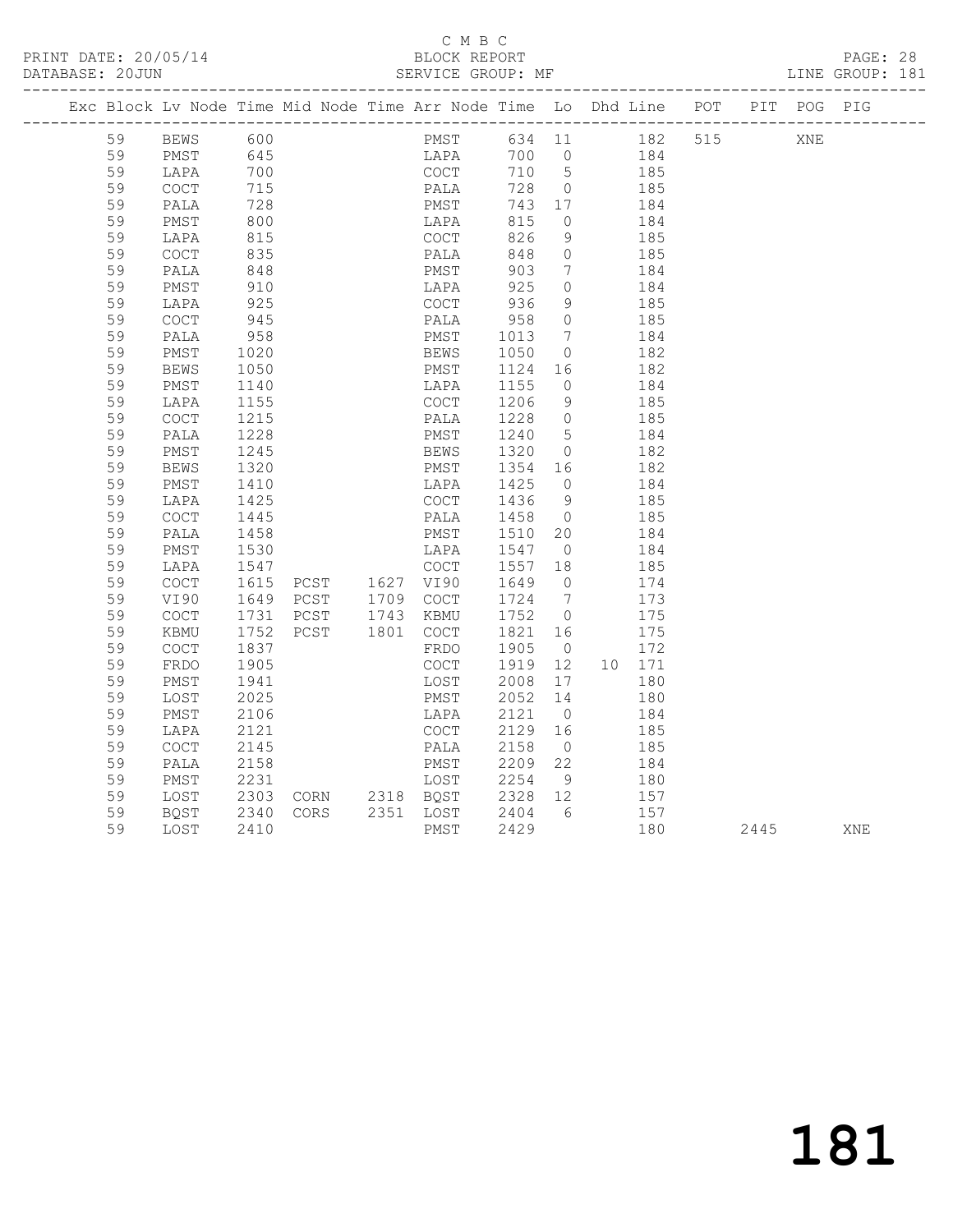## C M B C<br>BLOCK REPORT

PAGE: 29<br>LINE GROUP: 181

|  |    |                                            |            |      |                        |      |      |                                  |                |     |        | Exc Block Lv Node Time Mid Node Time Arr Node Time Lo Dhd Line POT |      | PIT POG PIG |     |
|--|----|--------------------------------------------|------------|------|------------------------|------|------|----------------------------------|----------------|-----|--------|--------------------------------------------------------------------|------|-------------|-----|
|  | 60 | COCT                                       | 542<br>552 |      |                        |      |      | ROMA 552 0 186<br>COCT 600 7 187 |                |     |        |                                                                    | 520  | XNE         |     |
|  | 60 | ROMA                                       |            |      |                        |      |      |                                  |                |     |        |                                                                    |      |             |     |
|  | 60 | COCT                                       | 607        |      |                        |      | ROMA | 617                              | $\overline{0}$ |     | 186    |                                                                    |      |             |     |
|  | 60 | ROMA                                       | 617        |      |                        | COCT |      | 626                              | 11             | 187 |        |                                                                    |      |             |     |
|  | 60 | COCT                                       | 637        |      |                        | ROMA |      | 649                              | $\circ$        |     | 186    |                                                                    |      |             |     |
|  | 60 | <b>ROMA</b>                                | 649        |      |                        | COCT |      | 659                              | 8              |     | 187    |                                                                    |      |             |     |
|  | 60 | $\mathtt{C}\mathtt{O}\mathtt{C}\mathtt{T}$ | 707        |      |                        | ROMA |      | 719                              | $\overline{0}$ |     | 186    |                                                                    |      |             |     |
|  | 60 | ROMA                                       | 719        |      |                        | COCT |      | 731                              | $5^{\circ}$    | 187 |        |                                                                    |      |             |     |
|  | 60 | COCT                                       | 736        |      |                        | PALA |      | 749                              | $\circ$        |     | 185    |                                                                    |      |             |     |
|  | 60 | PALA                                       | 749        |      |                        | PMST |      | 804                              | 6              |     | 184    |                                                                    |      |             |     |
|  | 60 | PMST                                       | 810        |      |                        | 2&IO |      | 824                              | $\overline{0}$ |     | 181    |                                                                    |      |             |     |
|  | 60 | 2&IO                                       | 824        |      |                        | PMST |      | 837 10                           |                |     | 181    |                                                                    |      |             |     |
|  | 60 | PMST                                       | 847        |      |                        | BEWS |      | 919                              | $\overline{0}$ |     | 182    |                                                                    |      |             |     |
|  | 60 | <b>BEWS</b>                                | 919        |      |                        | PMST |      | 955                              | 15             |     | 182    |                                                                    |      |             |     |
|  | 60 | PMST                                       | 1010       |      |                        | LAPA |      | 1025                             | $\overline{0}$ |     | 184    |                                                                    |      |             |     |
|  | 60 | LAPA                                       | 1025       |      |                        | COCT |      | 1036                             | 9              |     | 185    |                                                                    |      |             |     |
|  | 60 | COCT                                       | 1045       |      |                        | PALA |      | 1058                             | $\overline{0}$ |     | 185    |                                                                    |      |             |     |
|  | 60 | PALA                                       | 1058       |      |                        | PMST |      | 1111                             | $5^{\circ}$    |     | 184    |                                                                    |      |             |     |
|  | 60 | PMST                                       | 1116       |      |                        | BEWS |      | 1146                             | $\overline{0}$ |     | 182    |                                                                    |      |             |     |
|  | 60 | <b>BEWS</b>                                | 1146       |      |                        | PMST |      | 1220                             | 20             |     | 182    |                                                                    |      |             |     |
|  | 60 | PMST                                       | 1240       |      |                        | LAPA |      | 1255                             | $\overline{0}$ |     | 184    |                                                                    |      |             |     |
|  | 60 | LAPA                                       | 1255       |      |                        | COCT |      | 1306                             | - 9            |     | 185    |                                                                    |      |             |     |
|  | 60 | <b>COCT</b>                                | 1315       |      |                        | PALA |      | 1328                             | $\overline{0}$ |     | 185    |                                                                    |      |             |     |
|  | 60 | PALA                                       | 1328       |      |                        | PMST |      | 1340                             | $5^{\circ}$    |     | 184    |                                                                    |      |             |     |
|  | 60 | PMST                                       | 1345       |      |                        | BEWS |      | 1423                             | $\overline{0}$ |     | 182    |                                                                    |      |             |     |
|  | 60 | <b>BEWS</b>                                | 1423       |      |                        | PMST |      | 1453                             | 22             |     | 7 182  |                                                                    |      |             |     |
|  | 60 | COCT                                       | 1522       |      | PCST 1533 KBMU         |      |      | 1542                             | $\overline{0}$ |     | 175    |                                                                    |      |             |     |
|  | 60 | KBMU                                       | 1542       | PCST | 1551 COCT              |      |      | 1604                             | 17             |     | 175    |                                                                    |      |             |     |
|  | 60 | $\mathtt{C}\mathtt{O}\mathtt{C}\mathtt{T}$ | 1621       | PCST | 1633 KBMU<br>1651 COCT | KBMU |      | 1642                             | $\overline{0}$ |     | 175    |                                                                    |      |             |     |
|  | 60 | KBMU                                       | 1642       | PCST |                        |      |      | 1712 13                          |                |     | 175    |                                                                    |      |             |     |
|  | 60 | <b>COCT</b>                                | 1725       |      |                        | ROMA |      | 1744                             | $\overline{0}$ |     | 186    |                                                                    |      |             |     |
|  | 60 | <b>ROMA</b>                                | 1744       |      |                        | COCT |      | 1754 13                          |                |     | 187    |                                                                    |      |             |     |
|  | 60 | <b>COCT</b>                                | 1807       |      |                        | HMPK |      | 1829                             | $\overline{0}$ |     | 186    |                                                                    |      |             |     |
|  | 60 | HMPK                                       | 1829       |      |                        | COCT |      | 1844                             | 16             |     | 186    |                                                                    |      |             |     |
|  | 60 | <b>COCT</b>                                | 1900       |      |                        | DOFR |      | 1915                             | $\overline{0}$ |     | 171    |                                                                    |      |             |     |
|  | 60 | $\mathtt{DOFR}$                            | 1915       |      |                        | COCT |      | 1935 10                          |                |     | 172    |                                                                    |      |             |     |
|  | 60 | <b>COCT</b>                                | 1945       |      |                        | PKPL |      | 2000                             | $\overline{0}$ |     | 187    |                                                                    |      |             |     |
|  | 60 | PKPL                                       | 2000       |      |                        | COCT |      | 2013                             | 18             |     | 10 187 |                                                                    |      |             |     |
|  | 60 | PMST                                       | 2041       |      |                        | LOST |      | 2104                             |                |     | 180    |                                                                    | 2122 |             | XNE |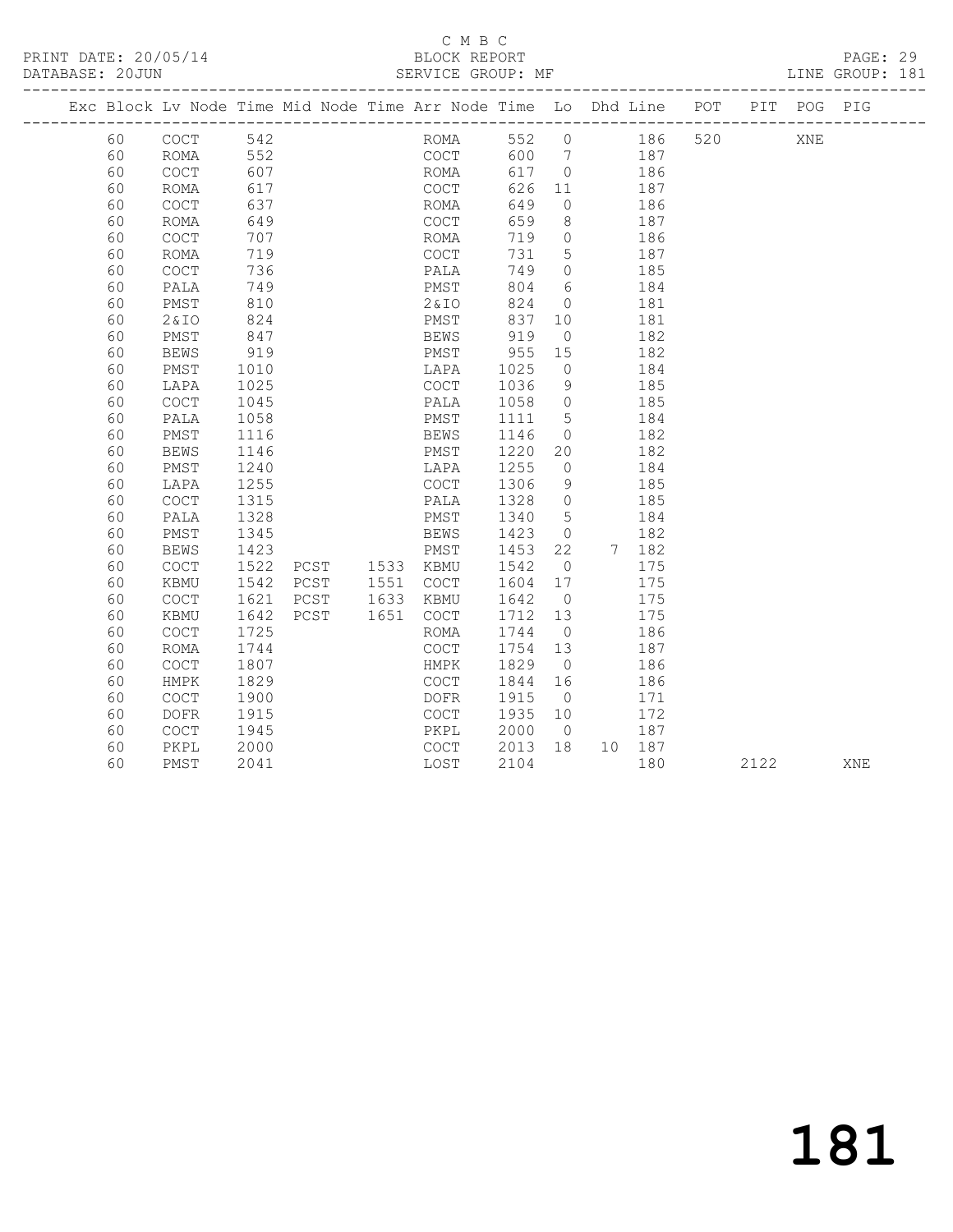## C M B C<br>BLOCK REPORT

PRINT DATE: 20/05/14 BLOCK REPORT BATABASE: 20JUN

PAGE: 30<br>LINE GROUP: 181

|  |    |             |      |      |      |             |      |                | Exc Block Lv Node Time Mid Node Time Arr Node Time Lo Dhd Line POT PIT POG PIG |     |      |     |            |
|--|----|-------------|------|------|------|-------------|------|----------------|--------------------------------------------------------------------------------|-----|------|-----|------------|
|  | 61 | COCT        | 545  |      |      | PALA        |      |                | 558 0 185                                                                      | 522 |      | XNE |            |
|  | 61 | PALA        | 558  |      |      | PMST        |      |                | 609 21 184                                                                     |     |      |     |            |
|  | 61 | PMST        | 630  |      |      | LAPA        | 645  | $\bigcirc$     | 184                                                                            |     |      |     |            |
|  | 61 | LAPA        | 645  |      |      | COCT        | 654  | 6              | 185                                                                            |     |      |     |            |
|  | 61 | COCT        | 700  |      |      | PALA        | 713  | $\bigcirc$     | 185                                                                            |     |      |     |            |
|  | 61 | PALA        | 713  |      |      | PMST        | 728  | 13             | 184                                                                            |     |      |     |            |
|  | 61 | PMST        | 741  |      |      | 2&IO        | 755  | $\circ$        | 181                                                                            |     |      |     |            |
|  | 61 | 2&10        | 755  |      |      | PMST        | 811  | 6              | 181                                                                            |     |      |     |            |
|  | 61 | PMST        | 817  |      |      | BEWS        | 854  | $\bigcirc$     | 182                                                                            |     |      |     |            |
|  | 61 | <b>BEWS</b> | 854  |      |      | PMST        | 928  | 12             | 182                                                                            |     |      |     |            |
|  | 61 | PMST        | 940  |      |      | LAPA        | 955  | $\circ$        | 184                                                                            |     |      |     |            |
|  | 61 | LAPA        | 955  |      |      | COCT        | 1006 | 9              | 185                                                                            |     |      |     |            |
|  | 61 | <b>COCT</b> | 1015 |      |      | PALA        | 1028 | $\overline{0}$ | 185                                                                            |     |      |     |            |
|  | 61 | PALA        | 1028 |      |      | PMST        | 1041 | 6              | 184                                                                            |     |      |     |            |
|  | 61 | PMST        | 1047 |      |      | BEWS        | 1117 | $\Omega$       | 182                                                                            |     |      |     |            |
|  | 61 | BEWS        | 1117 |      |      | PMST        | 1151 | 19             | 182                                                                            |     |      |     |            |
|  | 61 | PMST        | 1210 |      |      | LAPA        | 1225 | $\overline{0}$ | 184                                                                            |     |      |     |            |
|  | 61 | LAPA        | 1225 |      |      | COCT        | 1236 | 9              | 185                                                                            |     |      |     |            |
|  | 61 | <b>COCT</b> | 1245 |      |      | PALA        | 1258 | $\overline{0}$ | 185                                                                            |     |      |     |            |
|  | 61 | PALA        | 1258 |      |      | PMST        | 1310 | 5              | 184                                                                            |     |      |     |            |
|  | 61 | PMST        | 1315 |      |      | <b>BEWS</b> | 1353 | $\overline{0}$ | 182                                                                            |     |      |     |            |
|  | 61 | <b>BEWS</b> | 1353 |      |      | PMST        | 1423 | 22             | 182<br>7                                                                       |     |      |     |            |
|  | 61 | <b>COCT</b> | 1452 | PCST | 1503 | KBMU        | 1512 | $\overline{0}$ | 175                                                                            |     |      |     |            |
|  | 61 | KBMU        | 1512 | PCST | 1521 | COCT        | 1534 | 18             | 175                                                                            |     |      |     |            |
|  | 61 | <b>COCT</b> | 1552 | PCST | 1603 | KBMU        | 1612 | $\overline{0}$ | 175                                                                            |     |      |     |            |
|  | 61 | KBMU        | 1612 | PCST | 1621 | COCT        | 1642 | - 9            | 175                                                                            |     |      |     |            |
|  | 61 | <b>COCT</b> | 1651 | PCST | 1703 | <b>KBMU</b> | 1712 | $\bigcirc$     | 175                                                                            |     |      |     |            |
|  | 61 | KBMU        | 1712 | PCST | 1721 | COCT        | 1742 | 11             | 175                                                                            |     |      |     |            |
|  | 61 | <b>COCT</b> | 1753 | PCST | 1806 | VR-W        | 1827 | $\bigcirc$     | 173                                                                            |     |      |     |            |
|  | 61 | VR-W        | 1827 | PCST | 1845 | COCT        | 1855 |                | 174                                                                            |     | 1905 |     | <b>XNE</b> |
|  |    |             |      |      |      |             |      |                |                                                                                |     |      |     |            |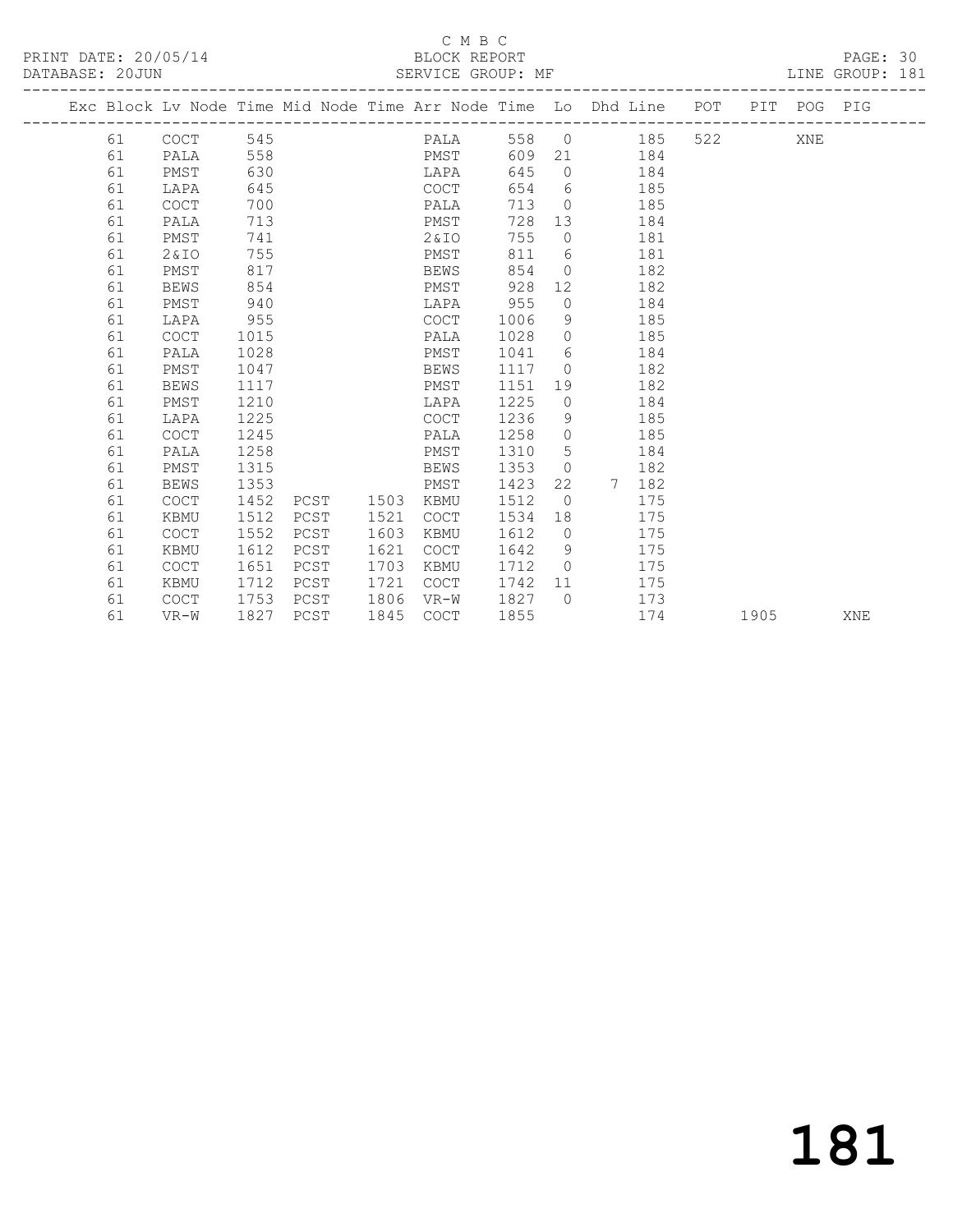## C M B C<br>BLOCK REPORT

PAGE: 31<br>LINE GROUP: 181

|    |          |      |  |      |              |                                           |                 |                    |      |     | Exc Block Lv Node Time Mid Node Time Arr Node Time Lo Dhd Line POT PIT POG PIG |
|----|----------|------|--|------|--------------|-------------------------------------------|-----------------|--------------------|------|-----|--------------------------------------------------------------------------------|
| 62 | 2&IO 555 |      |  |      |              |                                           |                 | PMST 608 7 181 523 |      | XNE |                                                                                |
| 62 | PMST     | 615  |  |      |              |                                           |                 | LAPA 630 0 184     |      |     |                                                                                |
| 62 | LAPA     | 630  |  |      |              |                                           |                 | 185                |      |     |                                                                                |
| 62 | COCT     | 645  |  |      |              |                                           |                 | 185                |      |     |                                                                                |
| 62 | PALA     | 658  |  |      | PMST         | 713 17                                    |                 | 184                |      |     |                                                                                |
| 62 | PMST     | 730  |  |      | LAPA         | 745                                       | $\overline{0}$  | 184                |      |     |                                                                                |
| 62 | LAPA     | 745  |  |      | COCT<br>PALA | 756                                       | 9               | 185                |      |     |                                                                                |
| 62 | COCT     | 805  |  |      |              | 818                                       | $\overline{0}$  | 185                |      |     |                                                                                |
| 62 | PALA     | 818  |  |      | PMST         | 833                                       | $\overline{7}$  | 184                |      |     |                                                                                |
| 62 | PMST     | 840  |  | LAPA |              | 857                                       | $\overline{0}$  | 184                |      |     |                                                                                |
| 62 | LAPA     | 857  |  | COCT |              | 908                                       | $\overline{7}$  | 185                |      |     |                                                                                |
| 62 | COCT     | 915  |  | PALA |              | 928                                       | $\overline{0}$  | 185                |      |     |                                                                                |
| 62 | PALA     | 928  |  | PMST |              | 943                                       | $\overline{7}$  | 184                |      |     |                                                                                |
| 62 | PMST     | 950  |  | BEWS |              | 1020                                      | $\overline{0}$  | 182                |      |     |                                                                                |
| 62 | BEWS     | 1020 |  |      |              | PMST 1055 15                              |                 | 182                |      |     |                                                                                |
| 62 | PMST     | 1110 |  |      | LAPA         | 1125                                      | $\overline{0}$  | 184                |      |     |                                                                                |
| 62 | LAPA     | 1125 |  | COCT |              | 1136                                      | 9               | 185                |      |     |                                                                                |
| 62 | COCT     | 1145 |  | PALA |              | $\frac{1}{1158}$ 0                        |                 | 185                |      |     |                                                                                |
| 62 | PALA     | 1158 |  | PMST |              | 1211 9                                    |                 | 184                |      |     |                                                                                |
| 62 | PMST     | 1220 |  | BEWS |              | 1255 0<br>1329 11                         |                 | 182                |      |     |                                                                                |
| 62 | BEWS     | 1255 |  | PMST |              |                                           |                 | 182                |      |     |                                                                                |
| 62 | PMST     | 1340 |  |      |              | LAPA 1355                                 | $\overline{0}$  | 184                |      |     |                                                                                |
| 62 | LAPA     | 1355 |  | COCT |              | 1406                                      | 9               | 185                |      |     |                                                                                |
| 62 | COCT     | 1415 |  | PALA |              | 1428                                      | $\overline{0}$  | 185                |      |     |                                                                                |
| 62 | PALA     | 1428 |  |      |              | PMST 1440 25                              |                 | 184                |      |     |                                                                                |
| 62 | PMST     | 1505 |  |      | 2&IO         | 1523                                      | $\overline{0}$  | 181                |      |     |                                                                                |
| 62 | 2&IO     | 1523 |  |      |              | PMST 1536 24<br>LAPA 1616 0               |                 | 181                |      |     |                                                                                |
| 62 | PMST     | 1600 |  |      |              |                                           |                 | 184                |      |     |                                                                                |
| 62 | LAPA     | 1616 |  |      |              | COCT 1626 14                              |                 | 185                |      |     |                                                                                |
| 62 | COCT     | 1640 |  |      |              | PALA 1655 0<br>PMST 1708 9<br>2&IO 1737 0 |                 | 185                |      |     |                                                                                |
| 62 | PALA     | 1655 |  |      |              |                                           |                 | 184                |      |     |                                                                                |
| 62 | PMST     | 1717 |  |      |              |                                           |                 | 181                |      |     |                                                                                |
| 62 | 2&IO     | 1737 |  | PMST |              | 1751                                      | $6\overline{6}$ | 181                |      |     |                                                                                |
| 62 | PMST     | 1757 |  | LAPA |              | 1814 0<br>1824 11                         |                 | 184                |      |     |                                                                                |
| 62 | LAPA     | 1814 |  | COCT |              |                                           |                 | 185                |      |     |                                                                                |
| 62 | COCT     | 1835 |  |      |              | PALA 1849 0                               |                 | 185                |      |     |                                                                                |
| 62 | PALA     | 1849 |  |      |              | PMST 1902 18<br>LOST 1947 16              |                 | 184                |      |     |                                                                                |
| 62 | PMST     | 1920 |  |      |              |                                           |                 | 180                |      |     |                                                                                |
| 62 | LOST     |      |  |      |              | 2003 CORN 2018 BQST 2028                  | $\overline{7}$  | 157                |      |     |                                                                                |
| 62 | BQST     | 2035 |  |      |              | CORS 2048 LOST 2101 9<br>PMST 2137        |                 | 157                |      |     |                                                                                |
| 62 | LOST     | 2110 |  | PMST |              | 2137                                      |                 | 180                | 2153 |     | XNE                                                                            |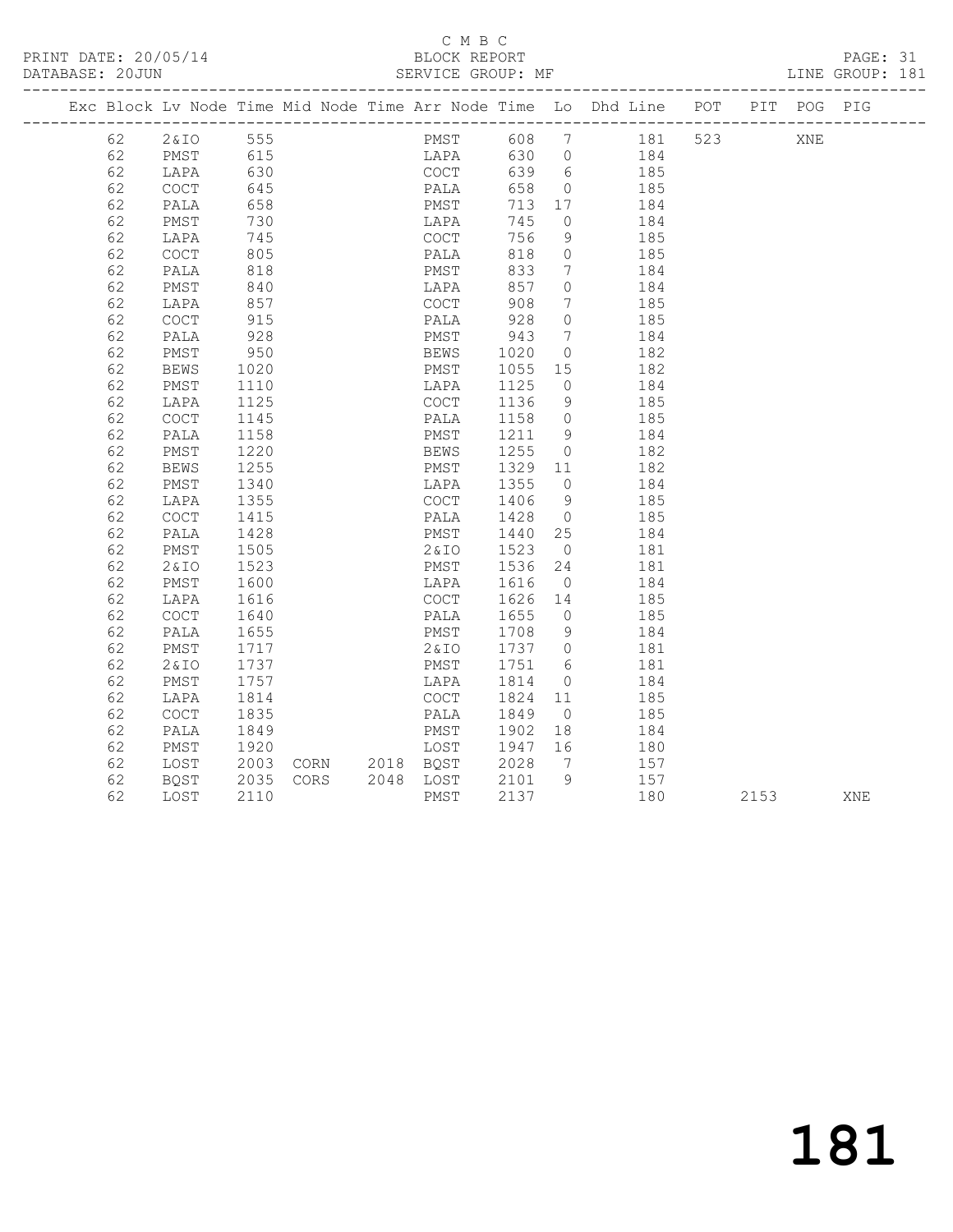## C M B C<br>BLOCK REPORT

LINE GROUP: 181

|  |    |      |     |  | <u>ULINI LULI UINUUL 8 IIL</u> |        |    |                                                                    |     |     |     |         |  |
|--|----|------|-----|--|--------------------------------|--------|----|--------------------------------------------------------------------|-----|-----|-----|---------|--|
|  |    |      |     |  |                                |        |    | Exc Block Ly Node Time Mid Node Time Arr Node Time Lo Dhd Line POT |     | PIT |     | POG PIG |  |
|  | 63 | PMST | 556 |  | BEWS                           | 624    |    | 182                                                                | 528 |     | XNE |         |  |
|  | 63 | BEWS | 624 |  | PMST                           | 658 13 |    | 182                                                                |     |     |     |         |  |
|  | 63 | PMST | 711 |  | 2&10                           | 725    |    | 181                                                                |     |     |     |         |  |
|  | 63 | 2&I  | 725 |  | PMST                           | 741    | -9 | 181                                                                |     |     |     |         |  |
|  | 63 | PMST | 750 |  | BEWS                           | 823    |    | 182                                                                |     |     |     |         |  |
|  | 63 | BEWS | 823 |  | PMST                           | 902    |    | 182                                                                |     |     |     |         |  |
|  |    |      |     |  |                                |        |    |                                                                    |     |     |     |         |  |

 63 PMST 907 LOST 934 16 180 63 LOST 950 PMST 1014 11 180 63 PMST 1025 LOST 1053 7 180 63 LOST 1100 CORN 1116 BQST 1127 18 157 63 BQST 1145 CORS 1200 LOST 1219 16 157 63 LOST 1235 PMST 1302 8 180 63 PMST 1310 LOST 1337 13 180 63 LOST 1350 PMST 1420 8 7 180 63 COCT 1435 DOFR 1453 0 171 63 DOFR 1453 COCT 1524 16 172 63 COCT 1540 HMPK 1601 0 186 63 HMPK 1601 COCT 1617 10 186 63 COCT 1627 PKPL 1647 0 187 63 PKPL 1647 COCT 1703 10 187

 63 COCT 1713 PCST 1726 VR-W 1747 0 173 63 VR-W 1747 PCST 1805 COCT 1819 16 174

 63 DOFR 1852 COCT 1913 12 172 63 COCT 1925 HDGA 1937 0 189

63 HDGA 1937 COCT 1949 189 1958 XNE

63 COCT 1835 DOFR 1852 0 171

181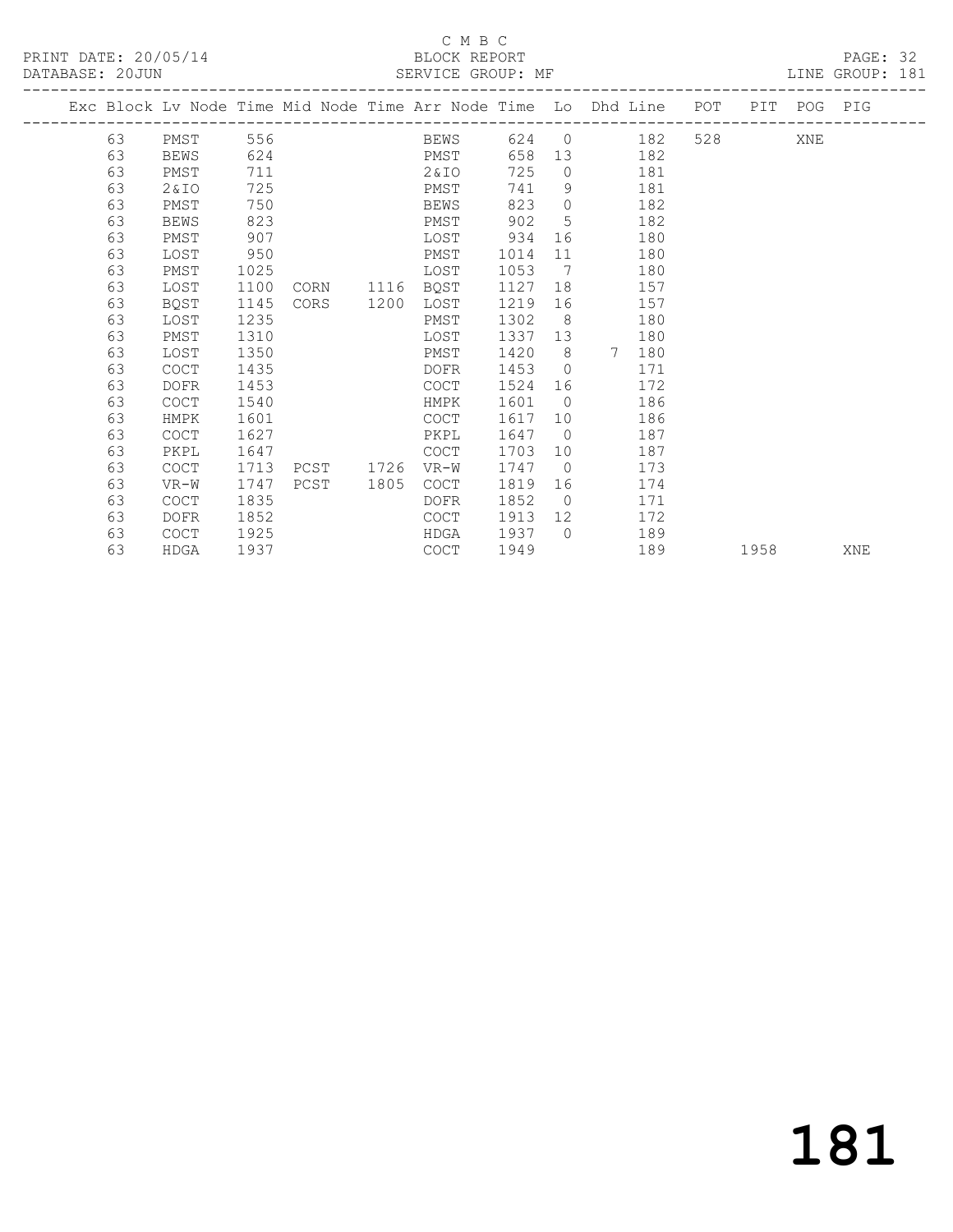## C M B C<br>BLOCK REPORT

PAGE: 33<br>LINE GROUP: 181

|    |             |            |                |              |         |                 | Exc Block Lv Node Time Mid Node Time Arr Node Time Lo Dhd Line POT |     |      | PIT POG PIG |     |
|----|-------------|------------|----------------|--------------|---------|-----------------|--------------------------------------------------------------------|-----|------|-------------|-----|
| 64 | $PCST$      | 630        |                | WEEA         |         |                 | 639 0 170                                                          | 610 |      | XNE         |     |
| 64 | WEEA        | 639<br>700 |                | PCST<br>WEEA | 650 10  |                 | 170                                                                |     |      |             |     |
| 64 | PCST        |            |                |              | 709     | $\overline{0}$  | 170                                                                |     |      |             |     |
| 64 | WEEA        | 709        |                | PCST         | 720 10  |                 | 170                                                                |     |      |             |     |
| 64 | PCST        | 730        |                | WEEA         | 739     | $\overline{0}$  | 170                                                                |     |      |             |     |
| 64 | WEEA        | 739        |                | PCST         | 750     | 10              | 170                                                                |     |      |             |     |
| 64 | PCST        | 800        |                | WEEA         | 811     | $\bigcirc$      | 170                                                                |     |      |             |     |
| 64 | WEEA        | 811        |                | PCST         | 822     | 8 <sup>8</sup>  | 170                                                                |     |      |             |     |
| 64 | PCST        | 830        |                | WEEA         | 841 0   |                 | 170                                                                |     |      |             |     |
| 64 | WEEA        | 841        |                | PCST         | 852 13  |                 | 25 170                                                             |     |      |             |     |
| 64 | LOST        | 930        | CORN 946 BQST  |              | 957     | 18              | 157                                                                |     |      |             |     |
| 64 | BQST        | 1015       | CORS 1030 LOST |              | 1047    | 18              | 157                                                                |     |      |             |     |
| 64 | LOST        | 1105       |                | PMST         | 1129    | 11              | 180                                                                |     |      |             |     |
| 64 | PMST        | 1140       |                | LOST         | 1207 13 |                 | 180                                                                |     |      |             |     |
| 64 | LOST        | 1220       |                | PMST         | 1247    | 8 <sup>8</sup>  | 180                                                                |     |      |             |     |
| 64 | PMST        | 1255       |                | LOST         | 1322    | 8 <sup>8</sup>  | 180                                                                |     |      |             |     |
| 64 | LOST        | 1330       |                | NWST         | 1351    | 9               | 109                                                                |     |      |             |     |
| 64 | NWST        | 1400       |                | LOST         | 1427    | $\overline{9}$  | 109                                                                |     |      |             |     |
| 64 | LOST        | 1436       |                | PMST         | 1506    | 9               | 180                                                                |     |      |             |     |
| 64 | PMST        | 1515       |                | LAPA         | 1532    | $\overline{0}$  | 184                                                                |     |      |             |     |
| 64 | LAPA        | 1532       |                | COCT         | 1542    | 13              | 185                                                                |     |      |             |     |
| 64 | COCT        | 1555       |                | PALA         | 1609    | $\overline{0}$  | 185                                                                |     |      |             |     |
| 64 | PALA        | 1609       |                | PMST         | 1622    | 28              | 184                                                                |     |      |             |     |
| 64 | PMST        | 1650       |                | BEWS         | 1734    | $\overline{0}$  | 182                                                                |     |      |             |     |
| 64 | BEWS        | 1734       |                | PMST         | 1806    | 9               | 182                                                                |     |      |             |     |
| 64 | PMST        | 1815       |                | LAPA         | 1830    | $\overline{0}$  | 184                                                                |     |      |             |     |
| 64 | LAPA        | 1830       |                | COCT         | 1840 15 |                 | 185                                                                |     |      |             |     |
| 64 | <b>COCT</b> | 1855       |                | PALA         | 1909    | $\overline{0}$  | 185                                                                |     |      |             |     |
| 64 | PALA        | 1909       |                | PMST         | 1922    | 20              | 184                                                                |     |      |             |     |
| 64 | PMST        | 1942       |                | 2&IO         | 1955    | $\overline{0}$  | 181                                                                |     |      |             |     |
| 64 | 2&10        | 1955       |                | PMST         | 2007    | 28              | 181                                                                |     |      |             |     |
| 64 | PMST        | 2035       |                | <b>BEWS</b>  | 2109    | $\overline{0}$  | 182                                                                |     |      |             |     |
| 64 | <b>BEWS</b> | 2109       |                | PMST         | 2139    | $5\overline{)}$ | 182                                                                |     |      |             |     |
| 64 | PMST        | 2144       |                | <b>BEWS</b>  | 2214    | $\overline{0}$  | 181                                                                |     |      |             |     |
| 64 | <b>BEWS</b> | 2214       |                | PMST         | 2237    | $7\phantom{0}$  | 181                                                                |     |      |             |     |
| 64 | PMST        | 2244       |                | BEWS         | 2314    | $\Omega$        | 181                                                                |     |      |             |     |
| 64 | <b>BEWS</b> | 2314       |                | PMST         | 2337    | $7\phantom{0}$  | 181                                                                |     |      |             |     |
| 64 | PMST        | 2344       |                | <b>BEWS</b>  | 2414    |                 | 181                                                                |     | 2439 |             | XNE |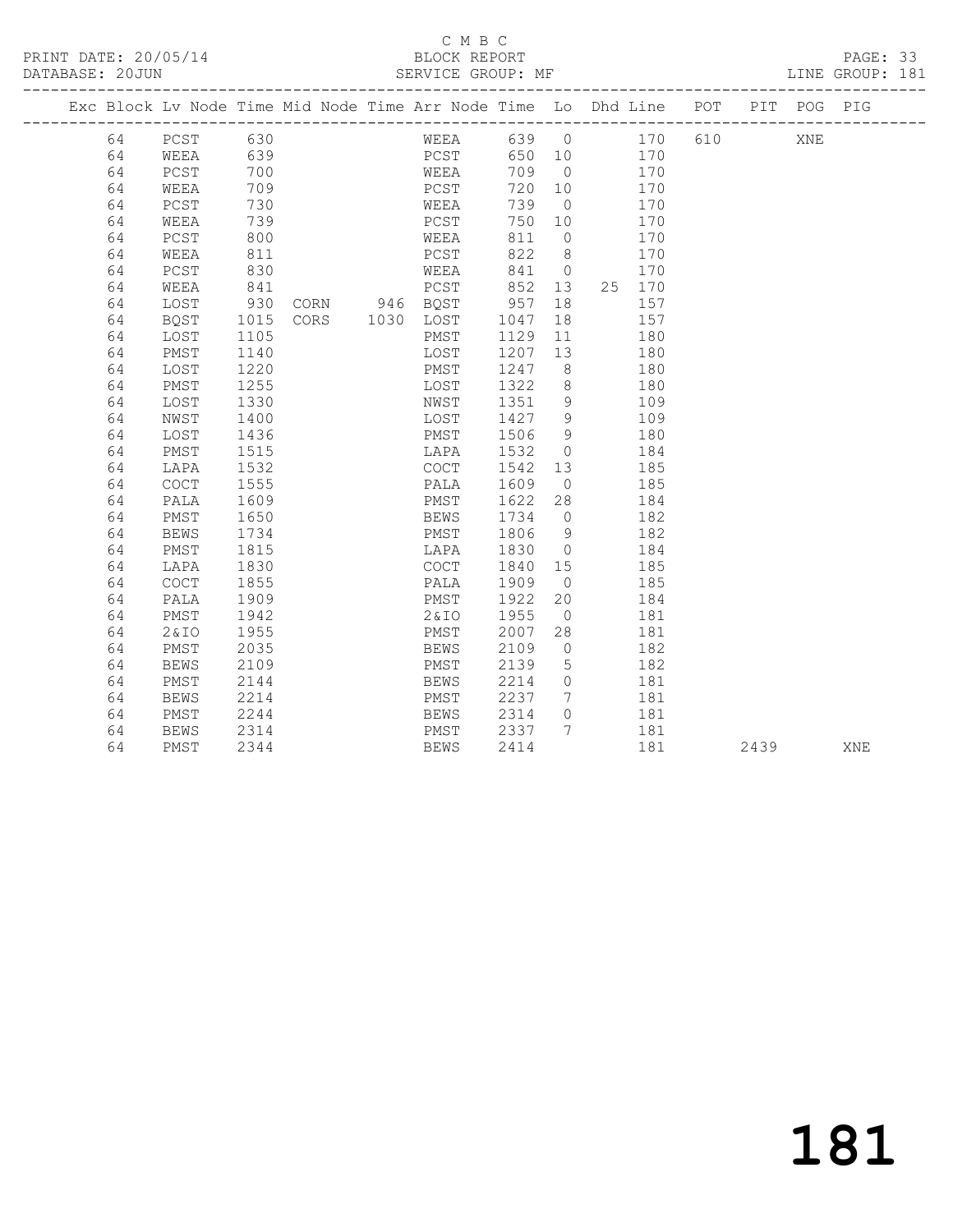## C M B C<br>BLOCK REPORT

PAGE: 34<br>LINE GROUP: 181

|  |          |                              |                  | Exc Block Lv Node Time Mid Node Time Arr Node Time Lo Dhd Line POT |      |              |              |                      |     |            |          |      | PIT POG PIG |     |
|--|----------|------------------------------|------------------|--------------------------------------------------------------------|------|--------------|--------------|----------------------|-----|------------|----------|------|-------------|-----|
|  |          |                              |                  |                                                                    |      |              |              |                      |     |            |          |      |             |     |
|  | 65       | LOST 700                     |                  |                                                                    |      | NWST         | 721 9        |                      |     | 109        | 623      |      | XNE         |     |
|  | 65       | NWST                         | 730              |                                                                    |      | LOST         | 755 5        |                      |     | 109        |          |      |             |     |
|  | 65       | LOST                         | 800              |                                                                    |      | NWST         | 823 7        |                      | 109 |            |          |      |             |     |
|  | 65       | NWST                         | 830              |                                                                    |      | LOST         | 859          | 6                    |     | 109        |          |      |             |     |
|  | 65       | LOST                         | 905              |                                                                    |      | PMST         | 930          | 9                    |     | 180        |          |      |             |     |
|  | 65       | PMST                         | 939              |                                                                    |      | LOST<br>PMST | 1007         | 13                   | 180 | 180        |          |      |             |     |
|  | 65<br>65 | LOST<br>PMST                 | 1020<br>1055     |                                                                    |      | LOST         | 1044<br>1122 | 11<br>8              |     | 180        |          |      |             |     |
|  | 65       | LOST                         | 1130             |                                                                    |      |              | 1157 18      |                      |     | 157        |          |      |             |     |
|  | 65       | BQST                         | $\frac{1}{1215}$ | LOST<br>CORN 1146 BQST<br>CORS 1231 LOST                           |      |              | 1251 14      |                      |     | 157        |          |      |             |     |
|  | 65       | LOST                         | 1305             |                                                                    |      | PMST         | 1332 8       |                      |     | 180        |          |      |             |     |
|  | 65       | PMST                         | 1340             |                                                                    |      | LOST         | 1407 13      |                      |     | 180        |          |      |             |     |
|  | 65       | LOST                         | 1420             |                                                                    |      | PMST         | 1450 10      |                      |     | 180        |          |      |             |     |
|  | 65       | PMST                         | 1500             |                                                                    |      | LAPA         | 1517 0       |                      |     | 184        |          |      |             |     |
|  | 65       | LAPA                         | 1517             |                                                                    |      | COCT         | 1527         | 13                   | 185 |            |          |      |             |     |
|  | 65       | COCT                         | 1540             |                                                                    |      | PALA         | 1554         | $\overline{0}$       |     | 185        |          |      |             |     |
|  | 65       | PALA                         | 1554             |                                                                    |      | PMST         | 1607 10      |                      |     | 184        |          |      |             |     |
|  | 65       | PMST                         | 1617             |                                                                    |      | 2 & I O      | 1636         | $\overline{0}$       |     | 181        |          |      |             |     |
|  | 65       | 2&IO                         | 1636             |                                                                    |      | PMST         | 1649         | 28                   | 181 |            |          |      |             |     |
|  | 65       | PMST                         | 1717             |                                                                    |      | LAPA         | 1736         | $\overline{0}$       |     | 184        |          |      |             |     |
|  | 65       | LAPA                         | 1736             |                                                                    |      | COCT         | 1746         | 9                    |     | 185        |          |      |             |     |
|  | 65       | COCT                         | 1755             |                                                                    |      | PALA         | 1810 0       |                      |     | 185        |          |      |             |     |
|  | 65       | PALA                         | 1810             |                                                                    |      | PMST         | 1823         | $\overline{7}$       |     | 184        |          |      |             |     |
|  | 65       | PMST                         | 1830             |                                                                    |      | LAPA         | 1845         | $\overline{0}$       |     | 184        |          |      |             |     |
|  | 65<br>65 | LAPA<br>COCT                 | 1845<br>1915     |                                                                    |      | COCT<br>PALA | 1855<br>1929 | 20<br>$\overline{0}$ |     | 185<br>185 |          |      |             |     |
|  | 65       | PALA                         | 1929             |                                                                    |      | PMST         | 1942 19      |                      |     | 184        |          |      |             |     |
|  | 65       | PMST                         | 2001             |                                                                    |      | LOST         | 2024         | 9                    |     | 180        |          |      |             |     |
|  | 65       | LOST                         | 2033             | CORN $2048$ BQST                                                   |      |              | 2058         | $\overline{7}$       |     | 157        |          |      |             |     |
|  | 65       | BQST                         | 2105             | CORS 2118 LOST                                                     |      |              | 2131 8       |                      |     | 157        |          |      |             |     |
|  | 65       | LOST                         | 2139             |                                                                    |      | PMST         | 2205         | $5\overline{)}$      |     | 180        |          |      |             |     |
|  | 65       | PMST                         | 2210             |                                                                    |      | LAPA         | 2225         | $\overline{0}$       | 184 |            |          |      |             |     |
|  | 65       | LAPA                         | 2225             |                                                                    |      | COCT         | 2233         | 12                   |     | 185        |          |      |             |     |
|  | 65       | COCT                         | 2245             |                                                                    |      | PALA         | 2258         | $\overline{0}$       |     | 185        |          |      |             |     |
|  | 65       | PALA                         | 2258             |                                                                    |      | PMST         | 2309 22      |                      |     | 184        |          |      |             |     |
|  | 65       | PMST                         | 2331             |                                                                    |      | LOST         | 2354         |                      |     |            | 180      | 2412 |             | XNE |
|  |          |                              |                  |                                                                    |      |              |              |                      |     |            |          |      |             |     |
|  | 66       | PMST                         | 1445             |                                                                    |      | BEWS         | 1523 0       |                      |     |            | 182 1423 |      | XNE         |     |
|  | 66       | <b>BEWS</b>                  | 1523             |                                                                    |      | PMST         | 1555 22      |                      |     | 182        |          |      |             |     |
|  | 66       | PMST                         | 1617             |                                                                    |      | LAPA 1633 0  | 1643         |                      |     | 184        |          |      |             |     |
|  | 66<br>66 | LAPA<br>$\operatorname{COT}$ | 1633<br>1655     |                                                                    |      | COCT<br>PALA | 1710         | 12<br>$\overline{0}$ |     | 185<br>185 |          |      |             |     |
|  | 66       | PALA                         | 1710             |                                                                    |      | PMST         | 1723         | 22                   |     | 184        |          |      |             |     |
|  | 66       | PMST                         | 1745             |                                                                    |      | LAPA         | 1802         | $\overline{0}$       |     | 184        |          |      |             |     |
|  | 66       | LAPA                         | 1802             |                                                                    |      | COCT         | 1812         | 31                   | 20  | 185        |          |      |             |     |
|  | 66       | LOST                         | 1903             | CORN                                                               | 1919 | BQST         | 1929         | 6                    |     | 157        |          |      |             |     |
|  | 66       | <b>BQST</b>                  | 1935             | CORS                                                               | 1948 | LOST         | 2003         | $5^{\circ}$          |     | 157        |          |      |             |     |
|  | 66       | LOST                         | 2008             |                                                                    |      | PMST         | 2035         | $5^{\circ}$          |     | 180        |          |      |             |     |
|  | 66       | PMST                         | 2040             |                                                                    |      | LAPA         | 2055         | $\overline{0}$       |     | 184        |          |      |             |     |
|  | 66       | LAPA                         | 2055             |                                                                    |      | COCT         | 2103         | 12                   |     | 185        |          |      |             |     |
|  | 66       | COCT                         | 2115             |                                                                    |      | PALA         | 2128         | $\overline{0}$       |     | 185        |          |      |             |     |
|  | 66       | PALA                         | 2128             |                                                                    |      | PMST         | 2141         | 20                   |     | 184        |          |      |             |     |
|  | 66       | PMST                         | 2201             |                                                                    |      | LOST         | 2224         | 9                    |     | 180        |          |      |             |     |
|  | 66       | LOST                         | 2233             | CORN                                                               |      | 2248 BQST    | 2258         | 8                    |     | 157        |          |      |             |     |
|  | 66       | BQST                         |                  | 2306 CORS                                                          |      | 2317 LOST    | 2330         |                      |     | 157        |          | 2348 |             | XNE |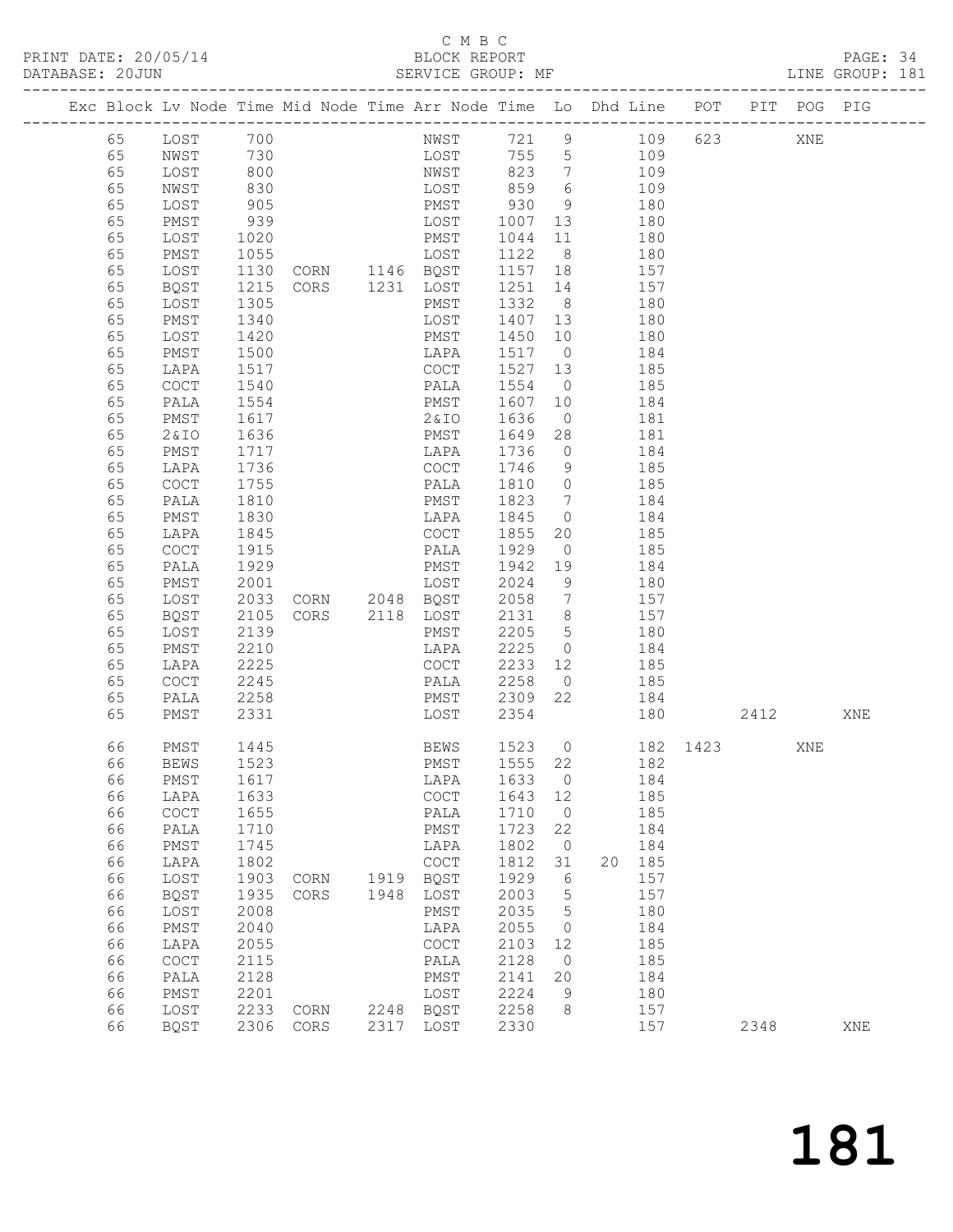## C M B C<br>BLOCK REPORT

| DATABASE: 20JUN |    |             |      |  | SERVICE GROUP: MF                                                              |         |                 | ---------------------  |          |      |     | LINE GROUP: 181 |
|-----------------|----|-------------|------|--|--------------------------------------------------------------------------------|---------|-----------------|------------------------|----------|------|-----|-----------------|
|                 |    |             |      |  | Exc Block Lv Node Time Mid Node Time Arr Node Time Lo Dhd Line POT PIT POG PIG |         |                 |                        |          |      |     |                 |
|                 | 67 | COCT        | 1610 |  | PALA 1624 0 185 1555                                                           |         |                 |                        |          |      | XNE |                 |
|                 | 67 | PALA        |      |  | 1624 PMST 1637 10 184                                                          |         |                 |                        |          |      |     |                 |
|                 | 67 | PMST        | 1647 |  | 2&IO 1706                                                                      |         |                 | $0$ 181                |          |      |     |                 |
|                 | 67 | 2&10        | 1706 |  | PMST                                                                           | 1721    | 10              | 181                    |          |      |     |                 |
|                 | 67 | PMST        | 1731 |  | LAPA                                                                           | 1750    | $\overline{0}$  | 184                    |          |      |     |                 |
|                 | 67 | LAPA        | 1750 |  | COCT                                                                           | 1800    | $5\overline{)}$ | 185                    |          |      |     |                 |
|                 | 67 | <b>COCT</b> | 1805 |  | PALA                                                                           | 1820    | $\overline{0}$  | 185                    |          |      |     |                 |
|                 | 67 | PALA        | 1820 |  | PMST                                                                           | 1833 17 |                 | 184                    |          |      |     |                 |
|                 | 67 | PMST        | 1850 |  | BEWS                                                                           | 1926    | $\overline{0}$  | 182                    |          |      |     |                 |
|                 | 67 | <b>BEWS</b> | 1926 |  | PMST                                                                           | 1956 10 |                 | 182                    |          |      |     |                 |
|                 | 67 | PMST        | 2006 |  | LAPA                                                                           | 2021    | $\overline{0}$  | 184                    |          |      |     |                 |
|                 | 67 | LAPA        | 2021 |  | COCT                                                                           | 2029 16 |                 | 185                    |          |      |     |                 |
|                 | 67 | <b>COCT</b> | 2045 |  | PALA                                                                           | 2058    | $\overline{0}$  | 185                    |          |      |     |                 |
|                 | 67 | PALA        | 2058 |  | PMST                                                                           | 2111    |                 | 20<br>184              |          |      |     |                 |
|                 | 67 | PMST        | 2131 |  | LOST                                                                           | 2154    | 9               | 180                    |          |      |     |                 |
|                 | 67 | LOST        | 2203 |  | CORN 2218 BOST                                                                 | 2228    |                 | $7\overline{ }$<br>157 |          |      |     |                 |
|                 | 67 | BQST        | 2235 |  | CORS 2248 LOST                                                                 | 2301    |                 | 9<br>157               |          |      |     |                 |
|                 | 67 | LOST        | 2310 |  | PMST                                                                           | 2332    |                 | 180                    |          | 2348 |     | XNE             |
|                 | 68 | <b>COCT</b> | 1656 |  | ROMA                                                                           |         |                 | 1717 0                 | 186 1641 |      | XNE |                 |
|                 | 68 | ROMA        | 1717 |  | COCT                                                                           | 1727    | 5 <sup>5</sup>  | 187                    |          |      |     |                 |
|                 | 68 | COCT        | 1732 |  | FRDO                                                                           | 1803    | $\overline{0}$  | 172                    |          |      |     |                 |
|                 | 68 | FRDO        | 1803 |  | COCT                                                                           | 1818    | $5\overline{)}$ | 171                    |          |      |     |                 |
|                 | 68 | <b>COCT</b> | 1823 |  | PALA                                                                           | 1838    | $\overline{0}$  | 185                    |          |      |     |                 |
|                 | 68 | PALA        | 1838 |  | PMST                                                                           | 1851    | 10              | 184                    |          |      |     |                 |
|                 | 68 | PMST        | 1901 |  | LOST                                                                           | 1928    | $5^{\circ}$     | 180                    |          |      |     |                 |
|                 | 68 | LOST        | 1933 |  | CORN 1949 BQST                                                                 | 1959    |                 | $6\degree$<br>157      |          |      |     |                 |
|                 | 68 | <b>BOST</b> | 2005 |  | CORS 2018 LOST                                                                 | 2033    |                 | 157<br>12              |          |      |     |                 |
|                 | 68 | LOST        | 2045 |  | PMST                                                                           | 2112    | 24              | 180                    |          |      |     |                 |
|                 | 68 | PMST        | 2136 |  | LAPA                                                                           | 2151    | $\overline{0}$  | 184                    |          |      |     |                 |
|                 | 68 | LAPA        | 2151 |  | COCT                                                                           | 2159    | 16              | 185                    |          |      |     |                 |
|                 | 68 | COCT        | 2215 |  | PALA                                                                           | 2228    | $\overline{0}$  | 185                    |          |      |     |                 |
|                 | 68 | PALA        | 2228 |  | PMST                                                                           | 2239    | 22              | 184                    |          |      |     |                 |
|                 | 68 | PMST        | 2301 |  | LOST                                                                           | 2324 16 |                 | 180                    |          |      |     |                 |
|                 | 68 | LOST        | 2340 |  | PMST                                                                           | 2359    |                 | 180                    |          | 2415 |     | XNE             |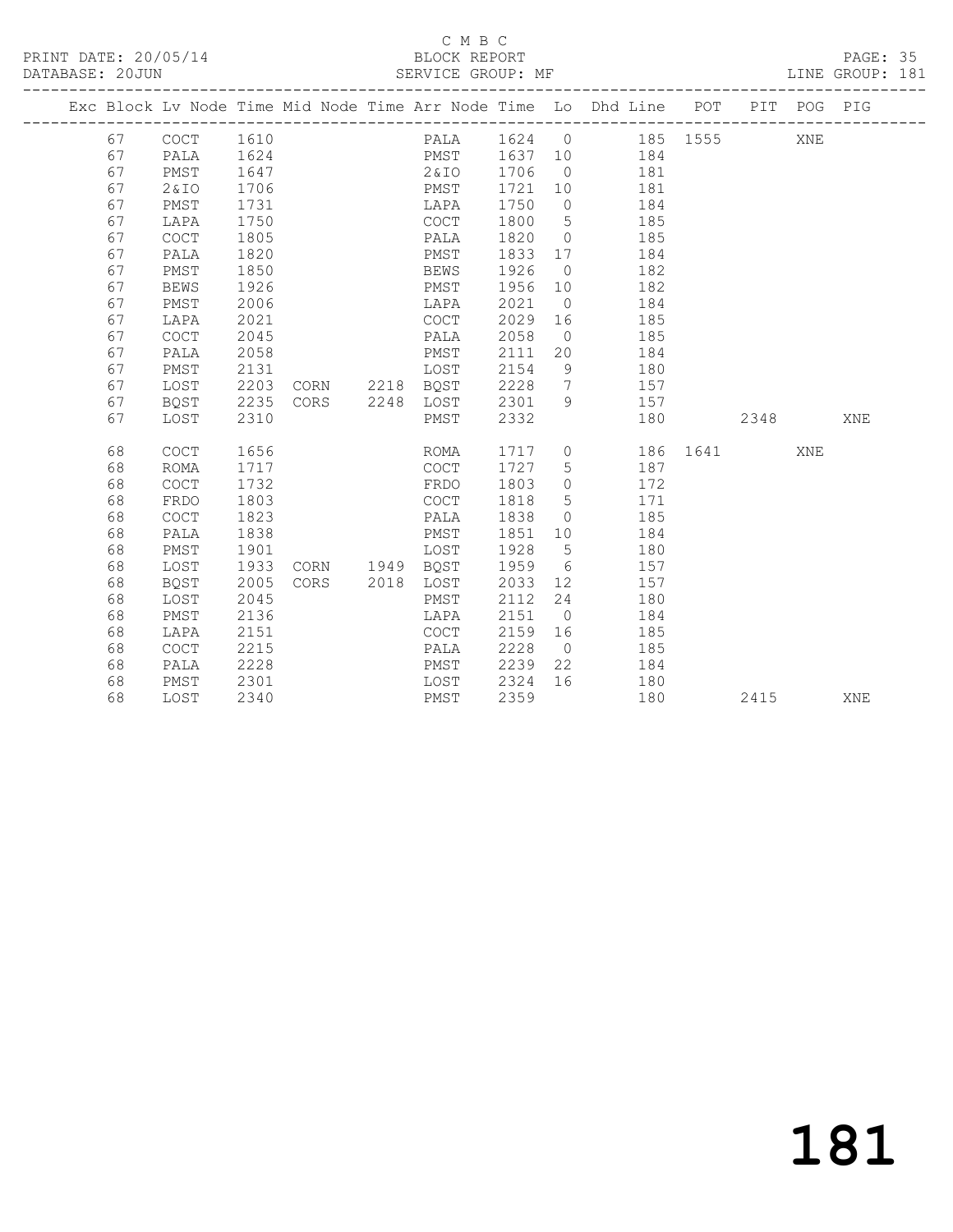| DATABASE: 20JUN |                                                                                                                                                                                                              | PRINT DATE: 20/05/14                                                                                                                                                |                                                                                                                                                         | 5/14 BLOCK REPORT<br>SERVICE GROUP: MF                                                                                                                                                                                                                                      |              |                                                              | СМВС                                                                                                                                                                                                                                                      |                                                       |                          |                                                             |     |      |     | PAGE: 36<br>LINE GROUP: 940 |  |
|-----------------|--------------------------------------------------------------------------------------------------------------------------------------------------------------------------------------------------------------|---------------------------------------------------------------------------------------------------------------------------------------------------------------------|---------------------------------------------------------------------------------------------------------------------------------------------------------|-----------------------------------------------------------------------------------------------------------------------------------------------------------------------------------------------------------------------------------------------------------------------------|--------------|--------------------------------------------------------------|-----------------------------------------------------------------------------------------------------------------------------------------------------------------------------------------------------------------------------------------------------------|-------------------------------------------------------|--------------------------|-------------------------------------------------------------|-----|------|-----|-----------------------------|--|
|                 |                                                                                                                                                                                                              | XNE North East Sector CS                                                                                                                                            |                                                                                                                                                         | 32AC NB 232 ST FS ANDERSON CREEK DR 33RR EB 133 AVE FS ROCK RIDGE DR<br>10LH 240 ST & LOUGHEED<br>DT56 DEWDNEY TRUNK & 256 ST TERM FWBM EB FRASER WAY NS BAY MILL RD<br>GADE GARIBALDI & DEWDNEY TRUNK HAPL HANEY PLACE<br>J103 JACKSON RD & 103 AVE MDCT MEADOWTOWN CENTER |              |                                                              | MRHO MAPLE RIDGE HOSPITAL                                                                                                                                                                                                                                 |                                                       |                          |                                                             |     |      |     |                             |  |
|                 |                                                                                                                                                                                                              |                                                                                                                                                                     |                                                                                                                                                         | Exc Block Lv Node Time Mid Node Time Arr Node Time Lo Dhd Line POT PIT POG PIG                                                                                                                                                                                              |              |                                                              |                                                                                                                                                                                                                                                           |                                                       |                          |                                                             |     |      |     |                             |  |
|                 | 71 HAPL<br>71 J103<br>71<br>71<br>71 HAPL<br>71 J103<br>71 HAPL<br>71<br>71 HAPL<br>71 33RR<br>71<br>71<br>71<br>71<br>71<br>71<br>71<br>71<br>71<br>71<br>71<br>71<br>71<br>71 33RR<br>71<br>71<br>71<br>71 | HAPL<br>RSKN<br>33RR<br><b>HAPL</b><br>33RR<br>HAPL<br>33RR<br>HAPL<br>33RR<br>HAPL<br>33RR<br>HAPL<br>33RR<br>HAPL<br>33RR<br>HAPL<br>HAPL<br>33RR<br>HAPL<br>MDCT | $948$<br>$1020$<br>1033<br>1106<br>1119<br>1150<br>1203<br>1235<br>1248<br>1320<br>1333<br>1404<br>1418<br>1445<br>1459<br>1534<br>1548<br>1630<br>1710 | 71 HAPL 501 32AC 516 0 741 426 XNE<br>71 32AC 516 HAPL 530 PHST 536 15 4 741<br>555 555 5103 614 0 745<br>514 514 514 514 514<br>655 55 58 58 59 723 0 749<br>723 DT56 743 HAPL 755 5 749<br>MRHO<br>MRHO                                                                   | 1641<br>1730 | 33RR<br>HAPL<br>MDCT<br>HAPL                                 | 33RR 948 0 733<br>HAPL 1003 17 733<br>33RR 1033 0 733<br>HAPL 1048 18 733<br>33RR 1119 0 733<br>HAPL 1134 16<br>33RR 1203 0<br>HAPL 1218 17 733<br>33RR 1248 0<br>HAPL 1349 15 733<br>33RR 1418 0 733<br>HAPL 1517 17 733<br>1548<br>1604<br>1700<br>1742 | $\overline{0}$<br>26<br>10                            |                          | 733<br>733<br>733<br>733<br>733<br>733<br>733<br>743<br>743 |     | 1807 |     | XNE                         |  |
|                 | 72<br>72<br>72<br>72<br>72<br>72<br>72                                                                                                                                                                       | HAPL<br>33RR<br>HAPL<br>33RR<br>HAPL<br>33RR<br>HAPL                                                                                                                | 501<br>516<br>601<br>616<br>702<br>716<br>804                                                                                                           | HAPL<br>HAPL<br>HAPL                                                                                                                                                                                                                                                        | 634          | 33RR<br>534 PHST<br>33RR<br>PHST<br>33RR<br>734 PHST<br>33RR | 516<br>539<br>616<br>639<br>716<br>739<br>818                                                                                                                                                                                                             | 0<br>18<br>$\overline{0}$<br>19<br>0<br>21<br>$\circ$ | 4<br>4<br>$\overline{4}$ | 733<br>733<br>733<br>733<br>733<br>733<br>733               | 426 |      | XNE |                             |  |
|                 | 72                                                                                                                                                                                                           | 33RR                                                                                                                                                                | 818                                                                                                                                                     |                                                                                                                                                                                                                                                                             |              | HAPL                                                         | 833                                                                                                                                                                                                                                                       |                                                       |                          | 733                                                         |     | 900  |     | XNE                         |  |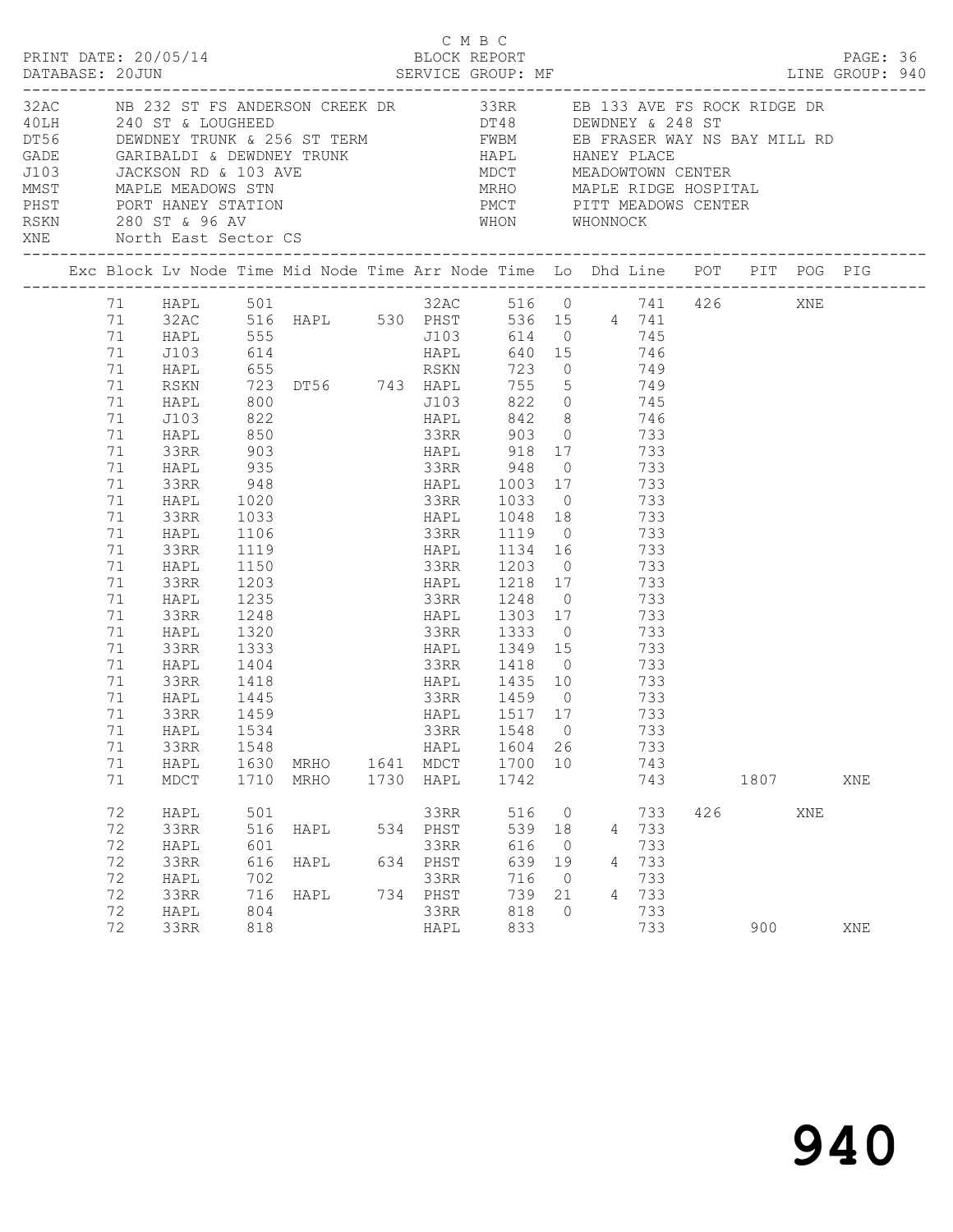## C M B C<br>BLOCK REPORT

| DATABASE: 20JUN |    |          |                      |                                |                       |                   |                |                                                                                |       |     | LINE GROUP: 940 |  |
|-----------------|----|----------|----------------------|--------------------------------|-----------------------|-------------------|----------------|--------------------------------------------------------------------------------|-------|-----|-----------------|--|
|                 |    |          |                      |                                |                       |                   |                | Exc Block Lv Node Time Mid Node Time Arr Node Time Lo Dhd Line POT PIT POG PIG |       |     |                 |  |
|                 | 73 | HAPL 502 |                      |                                |                       |                   |                | J103 521 0 745 427 XNE                                                         |       |     |                 |  |
|                 | 73 | J103     | 521                  |                                | HAPL                  |                   |                | 547 13 746                                                                     |       |     |                 |  |
|                 | 73 | HAPL     | 600                  |                                | J103                  |                   |                | 619 0 745                                                                      |       |     |                 |  |
|                 | 73 | J103     |                      |                                |                       |                   |                |                                                                                |       |     |                 |  |
|                 | 73 | HAPL     | 619<br>655           |                                | HAPL<br>J103          |                   |                | 645 10 746<br>714 0 745                                                        |       |     |                 |  |
|                 | 73 | J103     | 714                  |                                | HAPL                  |                   |                | 740 5 746                                                                      |       |     |                 |  |
|                 | 73 | HAPL     |                      |                                | WHON                  |                   |                | 812 0 748                                                                      |       |     |                 |  |
|                 | 73 | WHON     |                      | 40LH                           |                       |                   |                | 748                                                                            |       |     |                 |  |
|                 | 73 | HAPL     | 745<br>812<br>855    |                                |                       |                   | $\overline{O}$ | 749                                                                            |       |     |                 |  |
|                 | 73 | RSKN     | 922                  |                                |                       |                   |                | DT56 942 HAPL 954 6 749                                                        |       |     |                 |  |
|                 | 73 | HAPL     | 1000                 |                                |                       |                   |                | J103 1021 0 745                                                                |       |     |                 |  |
|                 | 73 | J103     | 1021                 |                                | HAPL                  |                   |                |                                                                                |       |     |                 |  |
|                 | 73 |          | 1055                 |                                |                       | 1041 14<br>1121 0 |                | 746                                                                            |       |     |                 |  |
|                 |    | HAPL     |                      | 1121 DT56 1141 HAPL            | RSKN                  |                   |                | 749<br>1153 7 749                                                              |       |     |                 |  |
|                 | 73 | RSKN     |                      |                                |                       |                   |                |                                                                                |       |     |                 |  |
|                 | 73 | HAPL     | 1200                 |                                | J103                  |                   |                | 1221 0 745                                                                     |       |     |                 |  |
|                 | 73 | J103     | 1221<br>1255         |                                |                       | 1241 14           |                | 746                                                                            |       |     |                 |  |
|                 | 73 | HAPL     |                      |                                |                       | 1329 0            |                | 749                                                                            |       |     |                 |  |
|                 | 73 | RSKN     | 1329                 |                                |                       |                   |                | DT56 1344 HAPL 1356 14 749                                                     |       |     |                 |  |
|                 | 73 | HAPL     | 1410                 |                                | WHON                  | 1441 0            |                | 748                                                                            |       |     |                 |  |
|                 | 73 | WHON     | 1441                 | 40LH                           | HAPL                  | 1513 7            |                | 748                                                                            |       |     |                 |  |
|                 | 73 | HAPL     | 1520                 | GADE 1542 RSKN                 |                       | 1556 0            |                | 749                                                                            |       |     |                 |  |
|                 | 73 | RSKN     | 1556                 |                                |                       |                   |                | DT56 1611 HAPL 1623 17 7 749                                                   |       |     |                 |  |
|                 | 73 | PHST     | 1647                 |                                | HAPL 1652 32AC 1707 0 |                   |                | 741                                                                            |       |     |                 |  |
|                 | 73 | 32AC     |                      |                                |                       |                   |                | HAPL 1721 19 7 741                                                             |       |     |                 |  |
|                 | 73 | PHST     |                      | HAPL 1752                      | 1752 32AC 1807 0      |                   |                | 741                                                                            |       |     |                 |  |
|                 | 73 | 32AC     | 1707<br>1747<br>1807 |                                | HAPL 1821             |                   |                | 741 1844 XNE                                                                   |       |     |                 |  |
|                 |    |          |                      |                                |                       |                   |                |                                                                                |       |     |                 |  |
|                 | 74 | MRHO     | 500<br>520<br>605    |                                | HAPL                  | 509               |                | 11 743                                                                         | 434 6 | XNE |                 |  |
|                 | 74 | HAPL     |                      |                                |                       | 545 20            |                | 743                                                                            |       |     |                 |  |
|                 | 74 | MDCT     |                      | MRHO 529 MDCT<br>MRHO 620 HAPL |                       |                   |                | $631$ 10 8 743                                                                 |       |     |                 |  |
|                 | 74 | DT48     | 649                  |                                | HAPL                  | 659 5             |                | 749                                                                            |       |     |                 |  |
|                 | 74 | HAPL     | 704                  | PHST 711 J103                  |                       | 728               | $\overline{0}$ | 746                                                                            |       |     |                 |  |
|                 | 74 | J103     |                      |                                | HAPL                  | 749 11            |                | 745                                                                            |       |     |                 |  |
|                 | 74 | HAPL     | $\frac{1}{800}$      |                                | J103                  | 823               | $\overline{0}$ | 746                                                                            |       |     |                 |  |
|                 | 74 | J103     | 823                  |                                | HAPL                  |                   |                | 847 13 745                                                                     |       |     |                 |  |
|                 | 74 | HAPL     | 900                  |                                | J103                  | 921               |                | $0$ 745                                                                        |       |     |                 |  |
|                 | 74 | J103     |                      |                                |                       |                   |                | 746                                                                            |       |     |                 |  |
|                 | 74 | HAPL     | 921<br>946           |                                |                       |                   |                | 748                                                                            |       |     |                 |  |
|                 |    |          |                      | 74 WHON 1015 40LH HAPL 1047 13 |                       |                   |                | 748                                                                            |       |     |                 |  |
|                 | 74 | HAPL     | 1100                 |                                | J103                  | 1121              | $\overline{0}$ | 745                                                                            |       |     |                 |  |
|                 | 74 | J103     | 1121                 |                                | HAPL                  | 1141 5            |                | 746                                                                            |       |     |                 |  |
|                 | 74 | HAPL     | 1146                 |                                | WHON                  | 1215              | $\overline{0}$ | 748                                                                            |       |     |                 |  |
|                 | 74 |          | 1215                 |                                |                       | 1247              |                | 748                                                                            |       |     |                 |  |
|                 |    | WHON     |                      | 40LH                           | HAPL                  |                   | 13             |                                                                                |       |     |                 |  |
|                 | 74 | HAPL     | 1300                 |                                | J103                  | 1321              | $\overline{0}$ | 745                                                                            |       |     |                 |  |
|                 | 74 | J103     | 1321                 |                                | HAPL                  | 1341              | 19             | 746                                                                            |       |     |                 |  |
|                 | 74 | HAPL     | 1400                 |                                | J103                  | 1423              | $\overline{0}$ | 745                                                                            |       |     |                 |  |
|                 | 74 | J103     | 1423                 |                                | HAPL                  | 1448              | 26             | 746                                                                            |       |     |                 |  |
|                 | 74 | HAPL     | 1514                 |                                | J103                  | 1537              | $\overline{0}$ | 745                                                                            |       |     |                 |  |
|                 | 74 | J103     | 1537                 |                                | HAPL                  | 1602              | $\overline{7}$ | 746                                                                            |       |     |                 |  |
|                 | 74 | HAPL     | 1609                 |                                | J103                  | 1630              | $\overline{0}$ | 745                                                                            |       |     |                 |  |
|                 | 74 | J103     | 1630                 |                                | HAPL                  | 1658              | 11             | 746                                                                            |       |     |                 |  |
|                 | 74 | HAPL     | 1709                 |                                | J103                  | 1742              | $\overline{0}$ | 745                                                                            |       |     |                 |  |
|                 | 74 | J103     | 1742                 |                                | HAPL                  | 1808              | 12             | 746                                                                            |       |     |                 |  |
|                 | 74 | HAPL     | 1820                 | PHST                           | 1827 WHON             | 1851              | $\overline{O}$ | 748                                                                            |       |     |                 |  |
|                 | 74 | WHON     | 1851                 | 40LH                           | HAPL                  | 1921              | 22             | 748                                                                            |       |     |                 |  |
|                 | 74 | HAPL     | 1943                 |                                | J103                  | 2002              | $\overline{0}$ | 745                                                                            |       |     |                 |  |
|                 | 74 | J103     | 2002                 |                                | HAPL                  | 2020              | 21             | 746                                                                            |       |     |                 |  |
|                 |    |          |                      |                                |                       |                   |                |                                                                                |       |     |                 |  |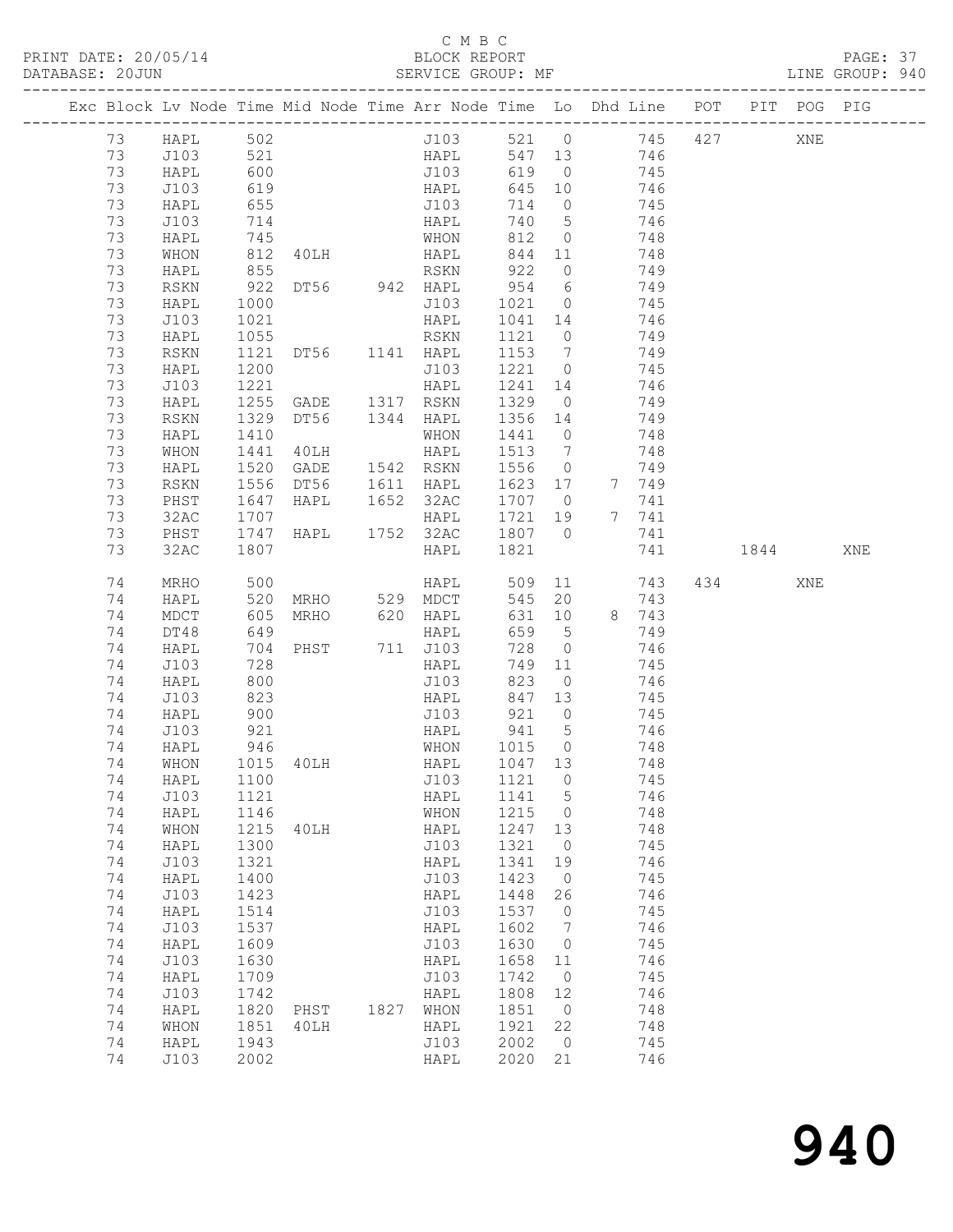## C M B C

| PRINT DATE: 20/05/14<br>DATABASE: 20JUN |    |              |            |                                                                    | BLOCK REPORT<br>SERVICE GROUP: MF<br>BLOCK REPORT |             |                 |                                                              |           |              |     |             | PAGE: 38<br>LINE GROUP: 940 |  |
|-----------------------------------------|----|--------------|------------|--------------------------------------------------------------------|---------------------------------------------------|-------------|-----------------|--------------------------------------------------------------|-----------|--------------|-----|-------------|-----------------------------|--|
|                                         |    |              |            | Exc Block Lv Node Time Mid Node Time Arr Node Time Lo Dhd Line POT |                                                   |             |                 |                                                              |           |              |     | PIT POG PIG |                             |  |
|                                         |    | 74 HAPL 2041 |            | J103 2100 0 745                                                    |                                                   |             |                 |                                                              |           |              |     |             |                             |  |
|                                         | 74 | J103         | 2100       |                                                                    | HAPL 2118 746 2138                                |             |                 |                                                              |           |              |     |             | XNE                         |  |
|                                         | 75 | HAPL         |            | 520 MRHO 531 MDCT                                                  |                                                   | 548         |                 |                                                              | 5 744     |              | 445 | XNE         |                             |  |
|                                         | 75 | MDCT         | 553        |                                                                    | FWBM                                              | 609         |                 | $0 \qquad \qquad 722$                                        |           |              |     |             |                             |  |
|                                         | 75 | FWBM         |            | 609 MMST 616 MDCT                                                  |                                                   | 620         |                 | 9 719                                                        |           |              |     |             |                             |  |
|                                         | 75 | MDCT         | 629        | MRHO 644 HAPL                                                      |                                                   | 655         |                 |                                                              |           |              |     |             |                             |  |
|                                         | 75 | HAPL         | 700        |                                                                    | J103                                              | 719         |                 | $\begin{array}{ccc} 5 & 744 \\ 0 & 745 \end{array}$          |           |              |     |             |                             |  |
|                                         | 75 | J103         | 719        |                                                                    | HAPL                                              | 745         |                 |                                                              |           | 746 812      |     |             | XNE                         |  |
|                                         | 76 | MDCT         | 523        |                                                                    | FWBM                                              | 539         |                 |                                                              | $0$ 722   |              | 453 | XNE         |                             |  |
|                                         | 76 | FWBM         |            |                                                                    |                                                   | 550 10      |                 |                                                              | 719       |              |     |             |                             |  |
|                                         | 76 | MDCT         |            | 539 MMST 546 MDCT<br>600 MRHO 615 HAPL                             |                                                   | 626         | $6\overline{6}$ |                                                              | 744       |              |     |             |                             |  |
|                                         | 76 | HAPL         | 600<br>632 |                                                                    | нАРL<br>33RR                                      |             |                 | $\begin{array}{ccc}\n646 & 0 \\ \hline\n76 & 0\n\end{array}$ | 733       |              |     |             |                             |  |
|                                         | 76 | 33RR         |            |                                                                    |                                                   |             |                 | 709 13 4 733                                                 |           |              |     |             |                             |  |
|                                         | 76 | HAPL         | 726        |                                                                    | 33RR                                              | 740 0       |                 |                                                              | 733       |              |     |             |                             |  |
|                                         | 76 | 33RR         | 740        |                                                                    | HAPL                                              | 755         |                 |                                                              | 733       | 822          |     |             | XNE                         |  |
|                                         | 77 | HAPL         | 650        | MRHO 701 MDCT                                                      |                                                   |             |                 |                                                              | 718 5 744 |              | 615 | XNE         |                             |  |
|                                         | 77 | MDCT         | 723        |                                                                    | FWBM                                              |             |                 | 742 0                                                        | 722       |              |     |             |                             |  |
|                                         | 77 | FWBM         |            | 742 MMST 749 MDCT                                                  |                                                   | 753         |                 | 7 719                                                        |           |              |     |             |                             |  |
|                                         | 77 | MDCT         | 800        | MRHO                                                               | 814 HAPL                                          | 825         |                 | 15 744                                                       |           |              |     |             |                             |  |
|                                         | 77 | HAPL         |            | MRHO                                                               |                                                   | 908         |                 | 12                                                           | 744       |              |     |             |                             |  |
|                                         | 77 | MDCT         | 840<br>920 | MRHO                                                               | 851 MDCT<br>934 HAPL                              | 945         | 15              |                                                              | 744       |              |     |             |                             |  |
|                                         | 77 | HAPL         | 1000       | MRHO                                                               | 1011 MDCT                                         | 1027        |                 | $\begin{array}{c}\n 13 \\  744\n \end{array}$                |           |              |     |             |                             |  |
|                                         | 77 | MDCT         | 1040       | MRHO                                                               | 1054 HAPL                                         | 1105 15 744 |                 |                                                              |           |              |     |             |                             |  |
|                                         | 77 | HAPL         | 1120       | MRHO                                                               | 1131 MDCT                                         | 1147        |                 | 13 744                                                       |           |              |     |             |                             |  |
|                                         | 77 | MDCT         | 1200       | MRHO                                                               | 1214 HAPL                                         | 1225 15     |                 |                                                              | 744       |              |     |             |                             |  |
|                                         | 77 | HAPL         | 1240       | MRHO                                                               | 1251 MDCT                                         | 1307        | 13              |                                                              | 744       |              |     |             |                             |  |
|                                         | 77 | MDCT         | 1320       | MRHO                                                               | 1336 HAPL                                         | 1347        |                 | $\frac{1}{13}$ $\frac{744}{744}$                             |           |              |     |             |                             |  |
|                                         | 77 | HAPL         | 1400       | MRHO                                                               | 1413 MDCT                                         | 1430        | 10              | 744                                                          |           |              |     |             |                             |  |
|                                         | 77 | MDCT         | 1440       | MRHO                                                               | 1456 HAPL                                         | 1509        |                 | 11 744                                                       |           |              |     |             |                             |  |
|                                         | 77 | HAPL         | 1520       | MRHO                                                               | 1534 MDCT                                         | 1551        |                 | 9 744                                                        |           |              |     |             |                             |  |
|                                         | 77 | MDCT         |            |                                                                    | 1616 HAPL                                         | 1629        |                 | $\begin{array}{ccc} 6 & 744 \\ 6 & 744 \end{array}$          |           |              |     |             |                             |  |
|                                         | 77 | HAPL         |            | 1600 MRHO<br>1635 MRHO                                             | 1647 MDCT 1704 6                                  |             |                 |                                                              |           |              |     |             |                             |  |
|                                         | 77 | MDCT         |            | 1710 MRHO                                                          | 1728 HAPL                                         | 1741        |                 |                                                              |           | 744 1806 XNE |     |             |                             |  |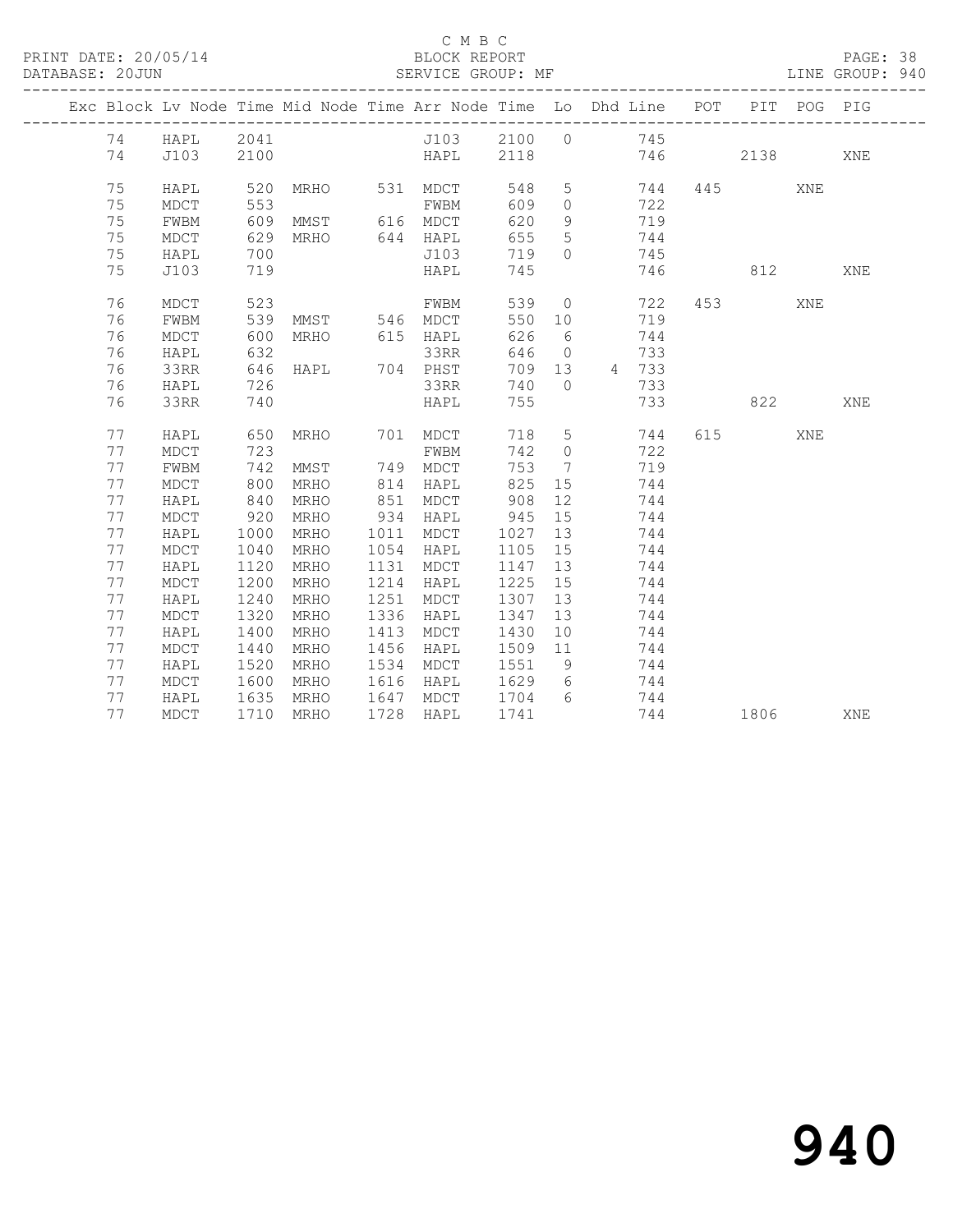## C M B C<br>BLOCK REPORT

PAGE: 39<br>LINE GROUP: 940

|    | Exc Block Lv Node Time Mid Node Time Arr Node Time Lo Dhd Line POT |              |               |     |                              |            |                |              |       |          | PIT POG PIG |     |
|----|--------------------------------------------------------------------|--------------|---------------|-----|------------------------------|------------|----------------|--------------|-------|----------|-------------|-----|
| 78 | HAPL 530 PHST 537 J103 554 0 746 455                               |              |               |     |                              |            |                |              |       |          | XNE         |     |
| 78 | J103                                                               | 554          |               |     | HAPL                         |            |                | 615 15 745   |       |          |             |     |
| 78 | HAPL                                                               |              |               |     | 630 PHST 637 J103            |            |                | 654 0 746    |       |          |             |     |
| 78 | J103                                                               | 654          |               |     | HAPL                         | 715 15     |                | 745          |       |          |             |     |
| 78 | HAPL                                                               | 730          | PHST 737 J103 |     |                              | 754 0      |                |              | 746   |          |             |     |
| 78 | J103                                                               | 754          |               |     | HAPL                         | 818 12     |                |              | 745   |          |             |     |
| 78 | HAPL                                                               | 830          |               |     | J103                         |            |                | 853 0 746    |       |          |             |     |
| 78 | J103                                                               | 853          |               |     | HAPL                         | 916 14     |                |              | 745   |          |             |     |
| 78 | HAPL                                                               |              |               |     |                              |            |                |              | 746   |          |             |     |
| 78 | J103                                                               | 930<br>953   |               |     | $0103$ 953 0<br>HAPL 1015 15 |            |                |              | 745   |          |             |     |
| 78 | HAPL                                                               | 1030         |               |     | J103                         | 1053 0 746 |                |              |       |          |             |     |
| 78 | J103                                                               | 1053         |               |     | HAPL                         | 1115 15    |                | 745          |       |          |             |     |
| 78 | HAPL                                                               | 1130         |               |     | J103                         | 1153 0     |                |              | 746   |          |             |     |
| 78 | J103                                                               | 1153         |               |     | HAPL                         | 1215 15    |                |              | 745   |          |             |     |
| 78 | HAPL                                                               | 1230         |               |     | J103 1253 0 746              |            |                |              |       |          |             |     |
| 78 | J103                                                               | 1253         |               |     | HAPL                         | 1315 15    |                | 745          |       |          |             |     |
| 78 | HAPL                                                               |              |               |     | J103                         | 1353 0     |                |              | 746   |          |             |     |
| 78 | J103                                                               | 1330<br>1353 |               |     | HAPL                         | 1415 15    |                |              | 745   |          |             |     |
| 78 | HAPL                                                               | 1430         |               |     | J103 1453 0                  |            |                | 746          |       |          |             |     |
| 78 | J103                                                               | 1453         |               |     | HAPL 1516 14                 |            |                | 745          |       |          |             |     |
| 78 | HAPL                                                               | 1530         |               |     | J103                         | 1553 0     |                |              | 746   |          |             |     |
| 78 | J103                                                               | 1553         |               |     | HAPL                         | 1616 14    |                |              | 745   |          |             |     |
| 78 | HAPL                                                               | 1630         |               |     | 32AC 1645 0                  |            |                |              | 741   |          |             |     |
| 78 | 32AC                                                               | 1645         |               |     | HAPL 1659 11 7 741           |            |                |              |       |          |             |     |
| 78 | PHST                                                               |              |               |     | 1717 HAPL 1722 32AC 1737 0   |            |                |              | 741   |          |             |     |
| 78 | 32AC                                                               | 1737         |               |     | HAPL 1751                    |            |                |              | 741   | 1816     |             | XNE |
|    |                                                                    |              |               |     |                              |            |                |              |       |          |             |     |
| 79 | HAPL                                                               | 531          |               |     | 33RR                         |            |                | 546 0        | 733   | 456 70   | XNE         |     |
| 79 | 33RR                                                               | 546          |               |     | HAPL 604 PHST                |            |                | 609 17 4 733 |       |          |             |     |
| 79 | HAPL                                                               | 630          |               |     | J103                         | 649        | $\overline{0}$ |              | 745   |          |             |     |
| 79 | J103                                                               | 649          |               |     | HAPL                         | 718 12     |                |              | 746   |          |             |     |
| 79 | HAPL                                                               | 730          |               |     | J103                         |            |                | 749 0 745    |       |          |             |     |
| 79 | J103                                                               | 749          |               |     | HAPL                         | 819 11     |                |              | 746   |          |             |     |
| 79 | HAPL                                                               | 830          |               |     | J103<br>HAPL                 | 852 0      |                |              | 745   |          |             |     |
| 79 | J103                                                               | 852          |               |     |                              | 912        |                |              | 746   |          | 937 — 100   | XNE |
|    |                                                                    |              |               |     |                              |            |                |              |       |          |             |     |
| 80 | HAPL                                                               | 531          |               |     | 32AC                         |            |                | 546 0        | 741   | 456      | XNE         |     |
| 80 | 32AC                                                               | 546          | HAPL          |     | $600$ PHST                   | 606 21     |                |              | 4 741 |          |             |     |
| 80 | HAPL                                                               | 631          |               |     | 32AC                         | 646 0      |                |              | 741   |          |             |     |
| 80 | 32AC                                                               |              | 646 HAPL      |     | 700 PHST                     | 706 21     |                |              | 4 741 |          |             |     |
| 80 | HAPL                                                               | 731          |               |     | 32AC                         | 746        | $\overline{0}$ |              | 741   |          |             |     |
| 80 | 32AC                                                               | 746          |               |     | HAPL                         | 800        |                |              | 741   | 827 — 10 |             | XNE |
|    |                                                                    |              |               |     |                              |            |                |              |       |          |             |     |
| 81 | HAPL                                                               | 532          |               |     | J103                         | 551        | $\circ$        |              | 745   | 457      | XNE         |     |
| 81 | J103                                                               | 551          |               |     | HAPL                         | 617        | 8              |              | 746   |          |             |     |
| 81 | HAPL                                                               | 625          |               |     | J103                         | 644        | 0              |              | 745   |          |             |     |
| 81 | J103                                                               | 644          |               |     | HAPL                         | 713        | 7              |              | 746   |          |             |     |
| 81 | HAPL                                                               | 720          | MRHO          |     | 731 MDCT                     | 748        | 9              |              | 744   |          |             |     |
| 81 | MDCT                                                               | 757          | MMST          | 801 | FWBM                         | 809        | $\Omega$       |              | 719   |          |             |     |
| 81 | FWBM                                                               |              | 809 PMCT      |     | 819 MDCT                     | 826        |                |              | 722   | 846      |             | XNE |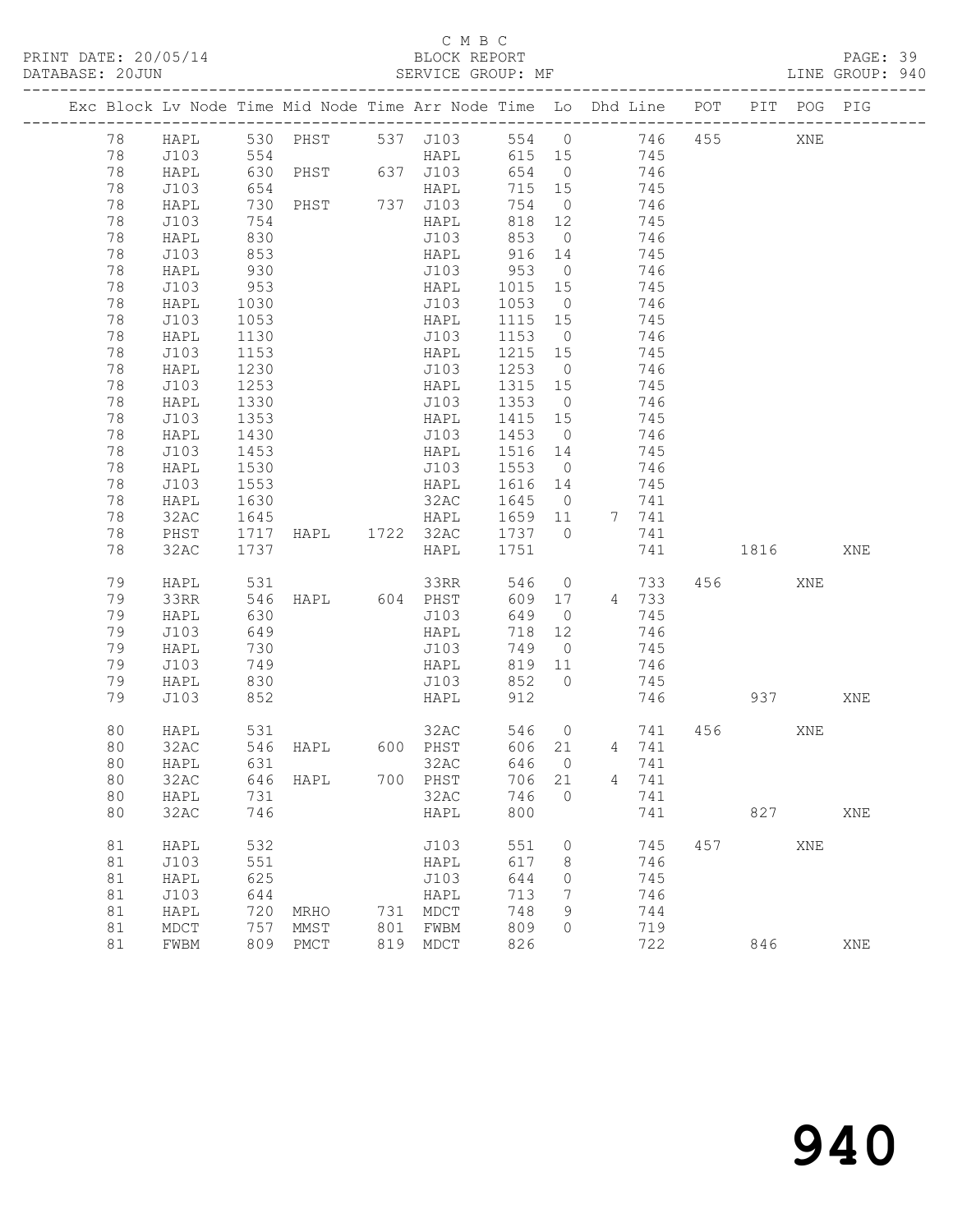## C M B C<br>BLOCK REPORT

| DATABASE: 20JUN |      |              | -------------------                      |      | SERVICE GROUP: MF                     |                  |                |                                                                                |                | LINE GROUP: 940 |  |
|-----------------|------|--------------|------------------------------------------|------|---------------------------------------|------------------|----------------|--------------------------------------------------------------------------------|----------------|-----------------|--|
|                 |      |              |                                          |      |                                       |                  |                | Exc Block Lv Node Time Mid Node Time Arr Node Time Lo Dhd Line POT PIT POG PIG |                |                 |  |
| 82              |      |              |                                          |      |                                       |                  |                | MDCT 530 MRHO 545 HAPL 555 6 744 500 XNE                                       |                |                 |  |
| 82              | HAPL | 601          |                                          |      |                                       |                  |                |                                                                                |                |                 |  |
| 82              | 32AC |              |                                          |      |                                       |                  |                |                                                                                |                |                 |  |
| 82              | HAPL |              |                                          |      |                                       |                  |                |                                                                                |                |                 |  |
| 82              | 32AC |              |                                          |      |                                       |                  |                | 716 0 741<br>736 20 4 741                                                      |                |                 |  |
| 82              | HAPL | 800          |                                          |      | 32AC                                  |                  |                | 815 0<br>741                                                                   |                |                 |  |
| 82              | 32AC | 815          |                                          |      | HAPL                                  | 831              | 14             | 741                                                                            |                |                 |  |
| 82              | HAPL |              |                                          |      |                                       |                  |                | 741                                                                            |                |                 |  |
| 82              | 32AC | 845<br>900   |                                          |      | 32AC 900 0<br>HAPL 916 14             |                  |                | 741                                                                            |                |                 |  |
| 82              | HAPL | 930          |                                          |      |                                       |                  |                | 32AC 945 0 741                                                                 |                |                 |  |
| 82              | 32AC | 945          |                                          |      | HAPL 1001 19                          |                  |                | 741                                                                            |                |                 |  |
| 82              | HAPL |              |                                          |      | 32AC                                  | 1035 0           |                | 741                                                                            |                |                 |  |
| 82              |      | 1020<br>1035 |                                          |      | HAPL                                  |                  |                | 741                                                                            |                |                 |  |
|                 | 32AC |              |                                          |      |                                       | 1051 11          |                | 1117 0 741                                                                     |                |                 |  |
| 82              | HAPL | 1102         |                                          |      | 32AC                                  |                  |                |                                                                                |                |                 |  |
| 82              | 32AC | 1117         |                                          |      | HAPL                                  |                  |                | 1133 12 741                                                                    |                |                 |  |
| 82              | HAPL | 1145<br>1200 |                                          |      | 32AC<br>32AC 1200 0<br>HAPL 1217 13   | 1200 0           |                | 741                                                                            |                |                 |  |
| 82              | 32AC |              |                                          |      |                                       |                  |                | 741                                                                            |                |                 |  |
| 82              | HAPL | 1230         |                                          |      |                                       |                  |                | 32AC 1245 0 741                                                                |                |                 |  |
| 82              | 32AC | 1245         |                                          |      | HAPL 1301 14                          |                  |                | 741                                                                            |                |                 |  |
| 82              | HAPL | 1315         |                                          |      | 32AC 1330 0                           |                  |                | 741                                                                            |                |                 |  |
| 82              | 32AC | 1330         |                                          |      | HAPL 1345 17                          |                  |                | 741                                                                            |                |                 |  |
| 82              | HAPL | 1402         |                                          |      | 32AC 1417 0                           |                  |                | 741                                                                            |                |                 |  |
| 82              | 32AC | 1417         |                                          |      | HAPL                                  |                  |                | 1434 11<br>741                                                                 |                |                 |  |
| 82              | HAPL | 1445         |                                          |      | 32AC                                  | 1500 0           |                | 741                                                                            |                |                 |  |
| 82              | 32AC | 1500         |                                          |      | HAPL                                  | 1515 15          |                | 741                                                                            |                |                 |  |
| 82              | HAPL | 1530         |                                          |      | 32AC 1545 0                           |                  |                | 741                                                                            |                |                 |  |
| 82              | 32AC | 1545         |                                          |      |                                       |                  |                | HAPL 1600 15 741                                                               |                |                 |  |
| 82              | HAPL | 1615         |                                          |      | 33RR                                  | 1629 0           |                | 733                                                                            |                |                 |  |
| 82              | 33RR |              |                                          |      |                                       |                  |                | 733                                                                            |                |                 |  |
| 82              | HAPL | 1629<br>1707 |                                          |      | HAPL 1645 22<br>PHST 1717 J103 1736 0 |                  |                | 746                                                                            |                |                 |  |
| 82              | J103 | 1736         |                                          |      | HAPL 1757                             |                  |                |                                                                                | 745 1822       | XNE             |  |
| 83              | HAPL |              |                                          |      |                                       |                  |                |                                                                                | 510 310<br>XNE |                 |  |
| 83              | WHON | 545<br>610   |                                          |      |                                       |                  |                | MHON 610 0 748<br>40LH HAPL 638 12 748                                         |                |                 |  |
| 83              | HAPL | 650          |                                          |      | MRHO 659 MDCT                         | 717              |                | 18<br>743                                                                      |                |                 |  |
| 83              | MDCT |              | MRHO 752 HAPL                            |      |                                       |                  |                | 803 27 743                                                                     |                |                 |  |
| 83              | HAPL |              | 735 MRHO<br>830 MRHO<br>910 MRHO<br>MRHO |      |                                       |                  |                |                                                                                |                |                 |  |
| 83              | MDCT |              |                                          |      | 839 MDCT<br>928 HAPL                  | 858 12<br>939 11 |                | 743<br>743                                                                     |                |                 |  |
|                 |      |              | 950 MRHO                                 |      | 959 MDCT 1015 15                      |                  |                |                                                                                |                |                 |  |
| 83              | HAPL |              |                                          |      |                                       |                  |                | 743                                                                            |                |                 |  |
| 83              | MDCT | 1030         | MRHO                                     | 1049 | HAPL                                  | 1100 10          |                | 743                                                                            |                |                 |  |
| 83              | HAPL | 1110         | MRHO                                     | 1119 | MDCT                                  | 1136 14          |                | 743                                                                            |                |                 |  |
| 83              | MDCT | 1150         | MRHO                                     | 1209 | HAPL                                  | 1222             | 8 <sup>8</sup> | 743                                                                            |                |                 |  |
| 83              | HAPL | 1230         | MRHO                                     | 1240 | MDCT                                  | 1257 13          |                | 743                                                                            |                |                 |  |
| 83              | MDCT | 1310         | MRHO                                     | 1329 | HAPL                                  | 1342             | 8              | 743                                                                            |                |                 |  |
| 83              | HAPL | 1350         | MRHO                                     | 1401 | ${\tt MDCT}$                          | 1419 11          |                | 743                                                                            |                |                 |  |
| 83              | MDCT | 1430         | MRHO                                     | 1452 | HAPL                                  | 1505 5           |                | 743                                                                            |                |                 |  |
| 83              | HAPL | 1510         | MRHO                                     | 1521 | MDCT                                  | 1541 9           |                | 743                                                                            |                |                 |  |
| 83              | MDCT | 1550         | MRHO                                     | 1609 | HAPL                                  | 1621 16          |                | 743                                                                            |                |                 |  |
| 83              | HAPL | 1637         | PHST                                     | 1647 | J103                                  | 1706             | $\overline{0}$ | 746                                                                            |                |                 |  |
| 83              | J103 | 1706         |                                          |      | HAPL                                  | 1727 10          |                | 745                                                                            |                |                 |  |
| 83              | HAPL | 1737         | PHST                                     | 1747 | J103                                  | 1806             | $\overline{0}$ | 746                                                                            |                |                 |  |
| 83              | J103 | 1806         |                                          |      | HAPL                                  | 1827 14          |                | 745                                                                            |                |                 |  |
| 83              | HAPL | 1841         |                                          |      | J103                                  | 1900 0           |                | 745                                                                            |                |                 |  |
| 83              | J103 | 1900         |                                          |      | HAPL                                  | 1925             |                | 746                                                                            | 1948           | XNE             |  |
|                 |      |              |                                          |      |                                       |                  |                |                                                                                |                |                 |  |
| 84              | HAPL |              | 550 MRHO 559 MDCT                        |      |                                       |                  |                | 615 20 743                                                                     | 515<br>XNE     |                 |  |
| 84              | MDCT |              | 635 MRHO                                 |      | 650 HAPL                              | 701 19           |                | 743                                                                            |                |                 |  |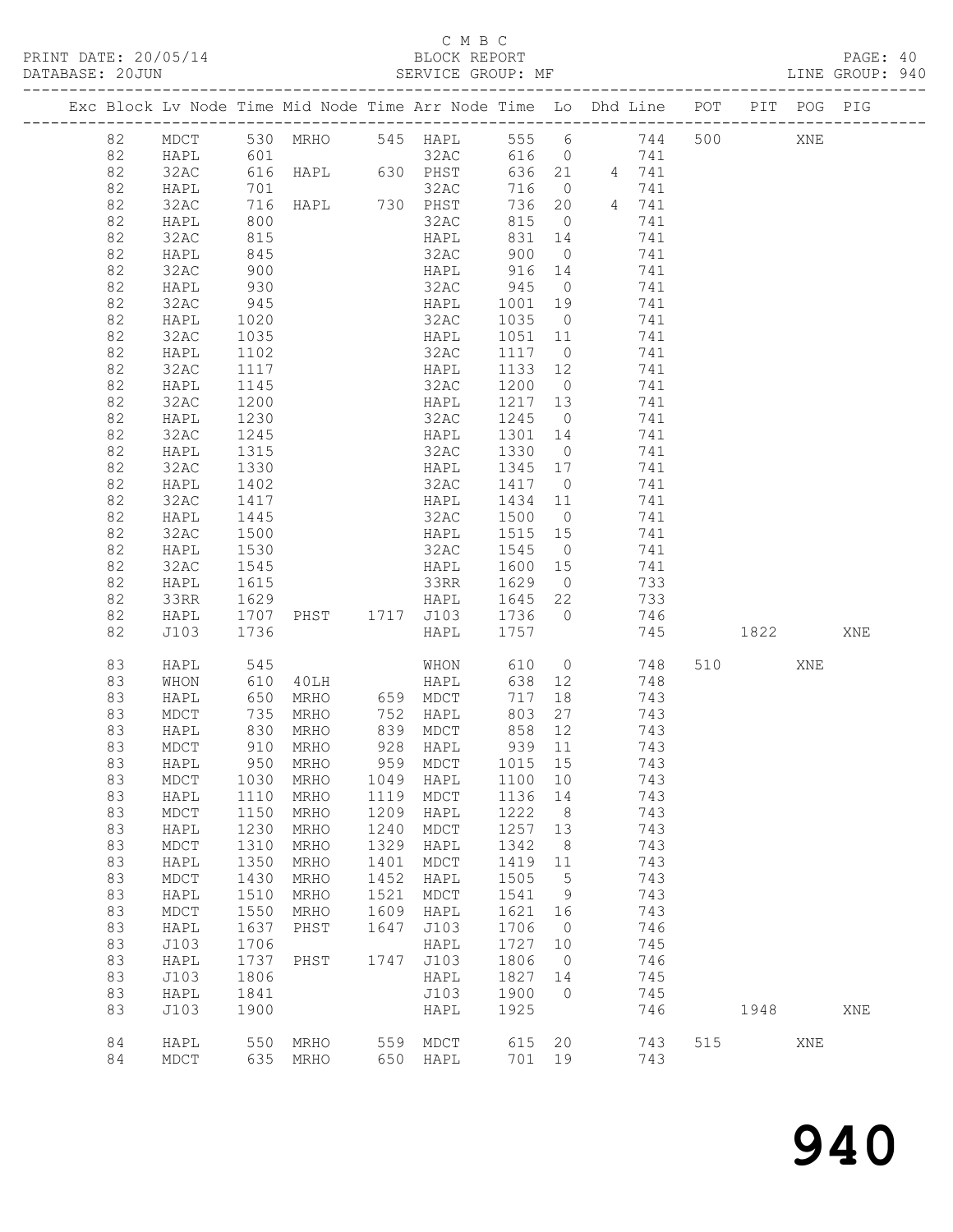## C M B C<br>BLOCK REPORT

PAGE: 41<br>LINE GROUP: 940

|  |          |                     |              |              |              |                 |              |                      | Exc Block Lv Node Time Mid Node Time Arr Node Time Lo Dhd Line POT |     |      | PIT POG PIG |     |
|--|----------|---------------------|--------------|--------------|--------------|-----------------|--------------|----------------------|--------------------------------------------------------------------|-----|------|-------------|-----|
|  | 84       | HAPL                |              | 720 MRHO     |              | 729 MDCT 747 18 |              |                      | 743                                                                |     |      |             |     |
|  | 84       | MDCT                | 805          | MRHO         |              | 823 HAPL        | 834          |                      | 743                                                                |     | 901  |             | XNE |
|  |          |                     |              |              |              |                 |              |                      |                                                                    |     |      |             |     |
|  | 85       | HAPL                | 550          | MRHO         |              | 601 MDCT        | 618          | $5^{\circ}$          | 744                                                                |     | 515  | XNE         |     |
|  | 85       | MDCT                | 623          |              |              | FWBM            | 639          | $\overline{0}$       | 722                                                                |     |      |             |     |
|  | 85       | FWBM                | 639          | MMST         |              | 646 MDCT        | 650          | 10                   | 719                                                                |     |      |             |     |
|  | 85       | MDCT                | 700          | MRHO         | 715          | HAPL            | 726          | 9                    | 744                                                                |     |      |             |     |
|  | 85       | HAPL                | 735          | MRHO         | 746          | MDCT            | 803          | 27                   | 744                                                                |     |      |             |     |
|  | 85       | MDCT                | 830          |              |              | FWBM            | 848          | $\overline{0}$       | 722                                                                |     |      |             |     |
|  | 85       | FWBM                | 848          | MMST         | 856          | MDCT            | 900          | 16                   | 719                                                                |     |      |             |     |
|  | 85       | MDCT                | 916          | MMST         | 920          | FWBM            | 928          | $\overline{0}$       | 719                                                                |     |      |             |     |
|  | 85       | FWBM                | 928          | PMCT         | 938          | MDCT            | 945          | $5\phantom{.0}$      | 722                                                                |     |      |             |     |
|  | 85       | MDCT                | 950          |              |              | FWBM            | 1008         | $\overline{0}$       | 722                                                                |     |      |             |     |
|  | 85       | FWBM                | 1008         | MMST         | 1016         | MDCT            | 1020         | 10                   | 719                                                                |     |      |             |     |
|  | 85       | MDCT                | 1030         | MMST         | 1034         | FWBM            | 1042         | $\overline{0}$       | 719                                                                |     |      |             |     |
|  | 85       | FWBM                | 1042         | PMCT         |              | 1052 MDCT       | 1059         | 11                   | 722                                                                |     |      |             |     |
|  | 85       | MDCT                | 1110         |              |              | FWBM            | 1130         | $\overline{0}$       | 722                                                                |     |      |             |     |
|  | 85       | FWBM                | 1130         | MMST         | 1138         | MDCT            | 1142         | 8                    | 719                                                                |     |      |             |     |
|  | 85       | MDCT                | 1150         | MMST         | 1154         | FWBM            | 1202         | $\overline{0}$       | 719                                                                |     |      |             |     |
|  | 85       | FWBM                | 1202         | PMCT         | 1212         | MDCT            | 1219         | 11                   | 722                                                                |     |      |             |     |
|  | 85       | MDCT                | 1230         |              |              | FWBM            | 1250         | $\overline{0}$       | 722                                                                |     |      |             |     |
|  | 85<br>85 | FWBM                | 1250         | MMST         | 1258<br>1314 | MDCT            | 1302<br>1322 | 8                    | 719                                                                |     |      |             |     |
|  | 85       | MDCT<br>FWBM        | 1310<br>1322 | MMST<br>PMCT | 1333         | FWBM<br>MDCT    | 1340         | $\overline{0}$<br>10 | 719<br>722                                                         |     |      |             |     |
|  | 85       | MDCT                | 1350         |              |              | FWBM            | 1410         | $\overline{0}$       | 722                                                                |     |      |             |     |
|  | 85       | FWBM                | 1410         | MMST         | 1418         | MDCT            | 1422         | 8                    | 719                                                                |     |      |             |     |
|  | 85       | MDCT                | 1430         | MMST         | 1434         | FWBM            | 1443         | $\circ$              | 719                                                                |     |      |             |     |
|  | 85       | FWBM                | 1443         | PMCT         | 1454         | MDCT            | 1501         | 9                    | 722                                                                |     |      |             |     |
|  | 85       | MDCT                | 1510         |              |              | FWBM            | 1530         | $\overline{0}$       | 722                                                                |     |      |             |     |
|  | 85       | FWBM                | 1530         | MMST         | 1538         | MDCT            | 1542         | 8                    | 719                                                                |     |      |             |     |
|  | 85       | MDCT                | 1550         | MMST         | 1554         | FWBM            | 1603         | $\circ$              | 719                                                                |     |      |             |     |
|  | 85       | FWBM                | 1603         | PMCT         | 1614         | MDCT            | 1621         | 19                   | 722                                                                |     |      |             |     |
|  | 85       | $\tt{MDCT}$         | 1640         | MMST         | 1644         | FWBM            | 1654         | $\overline{0}$       | 719                                                                |     |      |             |     |
|  | 85       | FWBM                | 1654         | PMCT         | 1705         | MDCT            | 1712         | 28                   | 722                                                                |     |      |             |     |
|  | 85       | MDCT                | 1740         | MRHO         | 1758         | HAPL            | 1811         |                      | 744                                                                |     | 1834 |             | XNE |
|  |          |                     |              |              |              |                 |              |                      |                                                                    |     |      |             |     |
|  | 86       | HAPL                | 620          | MRHO         |              | 631 MDCT        | 648          | $5^{\circ}$          | 744                                                                | 545 |      | XNE         |     |
|  | 86       | MDCT                | 653          |              |              | FWBM            | 709          | $\overline{0}$       | 722                                                                |     |      |             |     |
|  | 86       | FWBM                |              | 709 MMST     |              | 716 MDCT        | 720 10       |                      | 719                                                                |     |      |             |     |
|  | 86       | MDCT                |              | 730 MRHO     |              | 745 HAPL        | 756 5        |                      | 744                                                                |     |      |             |     |
|  | 86       | HAPL                | 801          | MRHO         | 812          | MDCT            | 829          | 11                   | 744                                                                |     |      |             |     |
|  | 86       | MDCT                | 840          | MRHO         | 854          | HAPL            | 905          | 15                   | 744                                                                |     |      |             |     |
|  | 86       | HAPL                | 920          | MRHO         | 931          | MDCT            | 947          | 13                   | 744                                                                |     |      |             |     |
|  | 86       | $\tt{MDCT}$         | 1000         | MRHO         | 1014         | HAPL            | 1025         | 15                   | 744                                                                |     |      |             |     |
|  | 86       | HAPL                | 1040         | MRHO         | 1051<br>1134 | MDCT            | 1107         | 13                   | 744                                                                |     |      |             |     |
|  | 86<br>86 | $\tt{MDCT}$         | 1120<br>1200 | MRHO         | 1211         | HAPL            | 1145<br>1227 | 15                   | 744<br>744                                                         |     |      |             |     |
|  | 86       | HAPL<br>$\tt{MDCT}$ | 1240         | MRHO<br>MRHO | 1256         | MDCT<br>HAPL    | 1307         | 13<br>13             | 744                                                                |     |      |             |     |
|  | 86       | HAPL                | 1320         | MRHO         | 1331         | MDCT            | 1347         | 13                   | 744                                                                |     |      |             |     |
|  | 86       | $\tt{MDCT}$         | 1400         | MRHO         | 1416         | HAPL            | 1429         | 11                   | 744                                                                |     |      |             |     |
|  | 86       | HAPL                | 1440         | MRHO         | 1453         | MDCT            | 1510         | 10                   | 744                                                                |     |      |             |     |
|  | 86       | MDCT                | 1520         | MRHO         | 1536         | HAPL            | 1549         | 11                   | 744                                                                |     |      |             |     |
|  | 86       | HAPL                | 1600         | MRHO         | 1612         | MDCT            | 1629         | 11                   | 744                                                                |     |      |             |     |
|  | 86       | $\tt{MDCT}$         | 1640         | MRHO         | 1658         | HAPL            | 1711         | 24                   | 744                                                                |     |      |             |     |
|  | 86       | HAPL                | 1735         | MRHO         | 1746         | MDCT            | 1803         | 17                   | 744                                                                |     |      |             |     |
|  | 86       | MDCT                | 1820         | MRHO         | 1837         | HAPL            | 1847         | 23                   | 744                                                                |     |      |             |     |
|  | 86       | HAPL                | 1910         | MRHO         | 1920         | MDCT            | 1935         |                      | 744                                                                |     | 1955 |             | XNE |
|  |          |                     |              |              |              |                 |              |                      |                                                                    |     |      |             |     |

940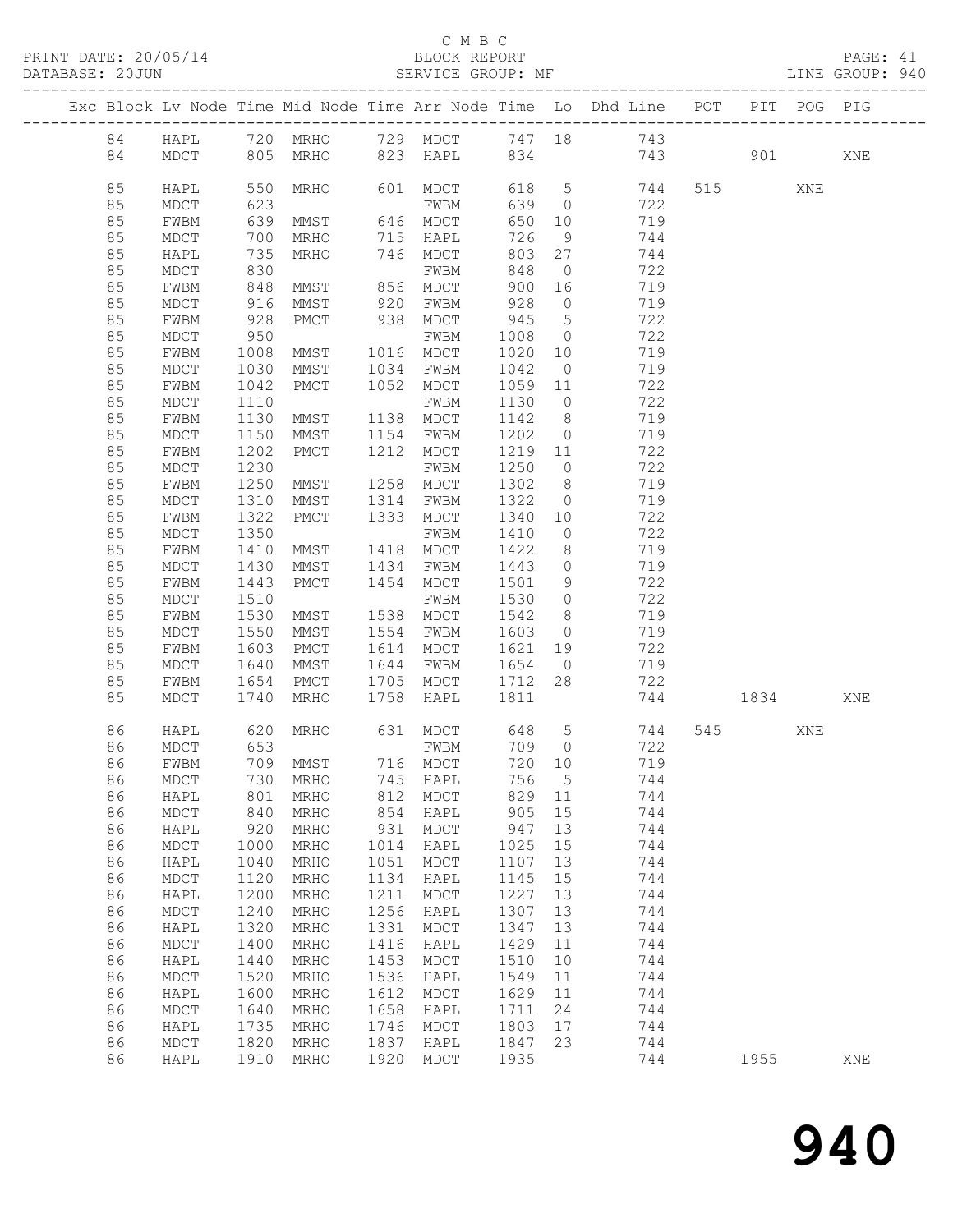## C M B C<br>BLOCK REPORT

PAGE: 42<br>LINE GROUP: 940

|    |                   |            | Exc Block Lv Node Time Mid Node Time Arr Node Time Lo Dhd Line POT PIT POG PIG |      |                      |            |                      |                                         |     |                                |      |     |     |
|----|-------------------|------------|--------------------------------------------------------------------------------|------|----------------------|------------|----------------------|-----------------------------------------|-----|--------------------------------|------|-----|-----|
| 87 | HAPL              |            | 620 MRHO 629 MDCT 647 18 743                                                   |      |                      |            |                      |                                         |     |                                | 545  | XNE |     |
| 87 | MDCT              |            | 705 MRHO                                                                       |      | 720 HAPL             | 731        |                      | 19 743                                  |     |                                |      |     |     |
| 87 | HAPL              | 750<br>830 | MRHO                                                                           |      |                      | 819 11     |                      |                                         |     |                                |      |     |     |
| 87 | MDCT              |            | MRHO                                                                           |      | 801 MDCI<br>848 HAPL | 819<br>859 |                      |                                         |     |                                |      |     |     |
| 87 | HAPL              | 910        | MRHO                                                                           |      | 919 MDCT             | 935        | 15                   | 743                                     |     |                                |      |     |     |
| 87 | MDCT              | 950        | MRHO                                                                           | 1008 | HAPL                 | 1019       | 11                   | 743                                     |     |                                |      |     |     |
| 87 | HAPL              | 1030       | MRHO                                                                           | 1039 | MDCT                 | 1056       |                      |                                         | 743 |                                |      |     |     |
| 87 | $\tt{MDCT}$       | 1110       | MRHO                                                                           | 1129 | HAPL                 | 1140       |                      | $\begin{array}{c} 14 \\ 10 \end{array}$ | 743 |                                |      |     |     |
| 87 | HAPL              | 1150       | MRHO                                                                           | 1200 | MDCT                 | 1217       | 13                   | 743                                     |     |                                |      |     |     |
| 87 | MDCT              | 1230       | MRHO                                                                           | 1249 | HAPL                 | 1302       | 8 <sup>8</sup>       | 743                                     |     |                                |      |     |     |
| 87 | HAPL              | 1310       | MRHO                                                                           | 1320 | MDCT                 | 1337 13    |                      |                                         | 743 |                                |      |     |     |
| 87 | MDCT              | 1350       | MRHO                                                                           | 1409 | HAPL                 | 1422 8     |                      |                                         | 743 |                                |      |     |     |
| 87 | HAPL              | 1430       | MRHO                                                                           | 1441 | MDCT                 | 1501 9     |                      | 743                                     |     |                                |      |     |     |
| 87 | MDCT              | 1510       | MRHO                                                                           | 1529 | HAPL                 | 1541       | 9                    | 743                                     |     |                                |      |     |     |
| 87 | HAPL              | 1550       | MRHO                                                                           | 1601 | MDCT                 | 1620       | 20                   | 743                                     |     |                                |      |     |     |
| 87 | MDCT              | 1640       | MRHO                                                                           | 1700 | HAPL                 | 1712       | 18                   |                                         | 743 |                                |      |     |     |
| 87 | HAPL              | 1730       | MRHO                                                                           | 1741 | MDCT                 | 1759       | 21                   | 743                                     |     |                                |      |     |     |
| 87 | MDCT              | 1820       | MRHO                                                                           | 1838 | HAPL                 | 1848       |                      |                                         | 743 | 1911                           |      |     | XNE |
|    |                   |            |                                                                                |      |                      |            |                      |                                         |     |                                |      |     |     |
| 88 | HAPL              | 1600       |                                                                                |      | J103                 |            |                      |                                         |     | 1623 0 746 1520<br>1644 16 745 |      | XNE |     |
| 88 | J103              | 1623       |                                                                                |      | HAPL                 |            |                      |                                         |     |                                |      |     |     |
| 88 | HAPL              | 1700       | GADE 1724 RSKN                                                                 |      |                      | 1736       | $\overline{0}$       |                                         | 749 |                                |      |     |     |
| 88 | RSKN              | 1736       | DT56                                                                           |      | 1751 HAPL            | 1801       | 16                   |                                         | 749 |                                |      |     |     |
| 88 | HAPL              | 1817       | PHST                                                                           |      | 1827 J103            | 1844       | $\overline{0}$       |                                         | 746 |                                |      |     |     |
| 88 | J103              | 1844       |                                                                                |      | HAPL                 | 1905       | $5\overline{)}$      | 745                                     |     |                                |      |     |     |
| 88 | HAPL              | 1910       | PHST                                                                           |      | 1920 J103 1937 0     |            |                      | 746                                     |     |                                |      |     |     |
| 88 | J103              | 1937       |                                                                                |      | HAPL                 | 1958       |                      |                                         |     | 745                            | 2019 |     | XNE |
|    |                   |            |                                                                                |      |                      |            |                      |                                         |     |                                |      |     |     |
| 89 | MDCT              | 1525       | MMST                                                                           |      | 1529 FWBM            | 1538 0     |                      |                                         |     | 719 1455                       |      | XNE |     |
| 89 | FWBM              | 1538       | PMCT                                                                           |      | 1549 MDCT            | 1556 14    |                      |                                         | 722 |                                |      |     |     |
| 89 | MDCT              | 1610       | MMST                                                                           | 1614 | FWBM                 | 1623       | $\overline{0}$       |                                         | 719 |                                |      |     |     |
| 89 | FWBM              | 1623       | PMCT                                                                           | 1634 | MDCT                 | 1641       | 29                   |                                         | 722 |                                |      |     |     |
| 89 | MDCT              | 1710       | MMST                                                                           | 1714 | FWBM                 | 1724       | $\overline{0}$       |                                         | 719 |                                |      |     |     |
| 89 | FWBM              | 1724       | PMCT                                                                           | 1735 | MDCT                 | 1742       |                      |                                         | 722 | 1802                           |      |     | XNE |
|    |                   |            |                                                                                |      |                      |            |                      |                                         |     |                                |      |     |     |
| 90 | HAPL              | 1600       |                                                                                |      | 32AC                 |            |                      |                                         |     | 1615 0 741 1520<br>1629 11 741 |      | XNE |     |
| 90 | 32AC              | 1615       |                                                                                |      | HAPL                 | 1629 11    |                      |                                         | 741 |                                |      |     |     |
| 90 | HAPL              | 1640       | PHST 1650 J103                                                                 |      |                      | 1709 0     |                      | 746                                     |     |                                |      |     |     |
| 90 | J103              | 1709       |                                                                                |      | HAPL                 | 1730 10    |                      | 745                                     |     |                                |      |     |     |
|    | 90 HAPL 1740 PHST |            |                                                                                |      | 1750 J103 1809 0     |            |                      |                                         | 746 |                                |      |     |     |
| 90 | J103              | 1809       |                                                                                |      | HAPL                 | 1830       |                      |                                         | 745 |                                | 1853 |     | XNE |
| 91 | HAPL              | 1640       | PHST                                                                           | 1647 | WHON                 | 1715       | 0                    |                                         | 748 | 1600                           |      | XNE |     |
| 91 | WHON              | 1715       | 40LH                                                                           |      | HAPL                 | 1749       | 7                    |                                         | 748 |                                |      |     |     |
| 91 | HAPL              | 1756       |                                                                                |      | J103                 | 1817       | $\circ$              |                                         | 745 |                                |      |     |     |
| 91 | J103              | 1817       |                                                                                |      |                      | 1843       |                      |                                         | 746 |                                |      |     |     |
| 91 | HAPL              | 1857       | GADE                                                                           | 1919 | HAPL<br><b>RSKN</b>  | 1931       | 14<br>$\overline{0}$ |                                         | 749 |                                |      |     |     |
| 91 | <b>RSKN</b>       | 1931       | DT56                                                                           | 1946 | HAPL                 | 1956       | 15                   |                                         | 749 |                                |      |     |     |
| 91 | HAPL              | 2011       |                                                                                |      | J103                 | 2034       | $\overline{0}$       |                                         | 746 |                                |      |     |     |
| 91 | J103              | 2034       |                                                                                |      | HAPL                 | 2055       | 16                   |                                         | 745 |                                |      |     |     |
| 91 | HAPL              | 2111       |                                                                                |      | J103                 | 2134       | $\mathbf{0}$         |                                         | 746 |                                |      |     |     |
| 91 |                   |            |                                                                                |      |                      | 2155       |                      |                                         | 745 |                                | 2215 |     | XNE |
|    | J103              | 2134       |                                                                                |      | HAPL                 |            |                      |                                         |     |                                |      |     |     |
| 92 | PHST              | 1647       | HAPL                                                                           |      | 1652 33RR            | 1706       | $\overline{0}$       |                                         | 733 | 1607                           |      | XNE |     |
| 92 | 33RR              | 1706       |                                                                                |      | HAPL                 | 1722       | 18                   | $7\phantom{0}$                          | 733 |                                |      |     |     |
| 92 | PHST              | 1747       | HAPL                                                                           | 1752 | 33RR                 | 1806       | 0                    |                                         | 733 |                                |      |     |     |
| 92 | 33RR              | 1806       |                                                                                |      | HAPL                 | 1822       | 8                    |                                         | 733 |                                |      |     |     |
|    |                   |            |                                                                                |      |                      |            |                      |                                         |     |                                |      |     |     |